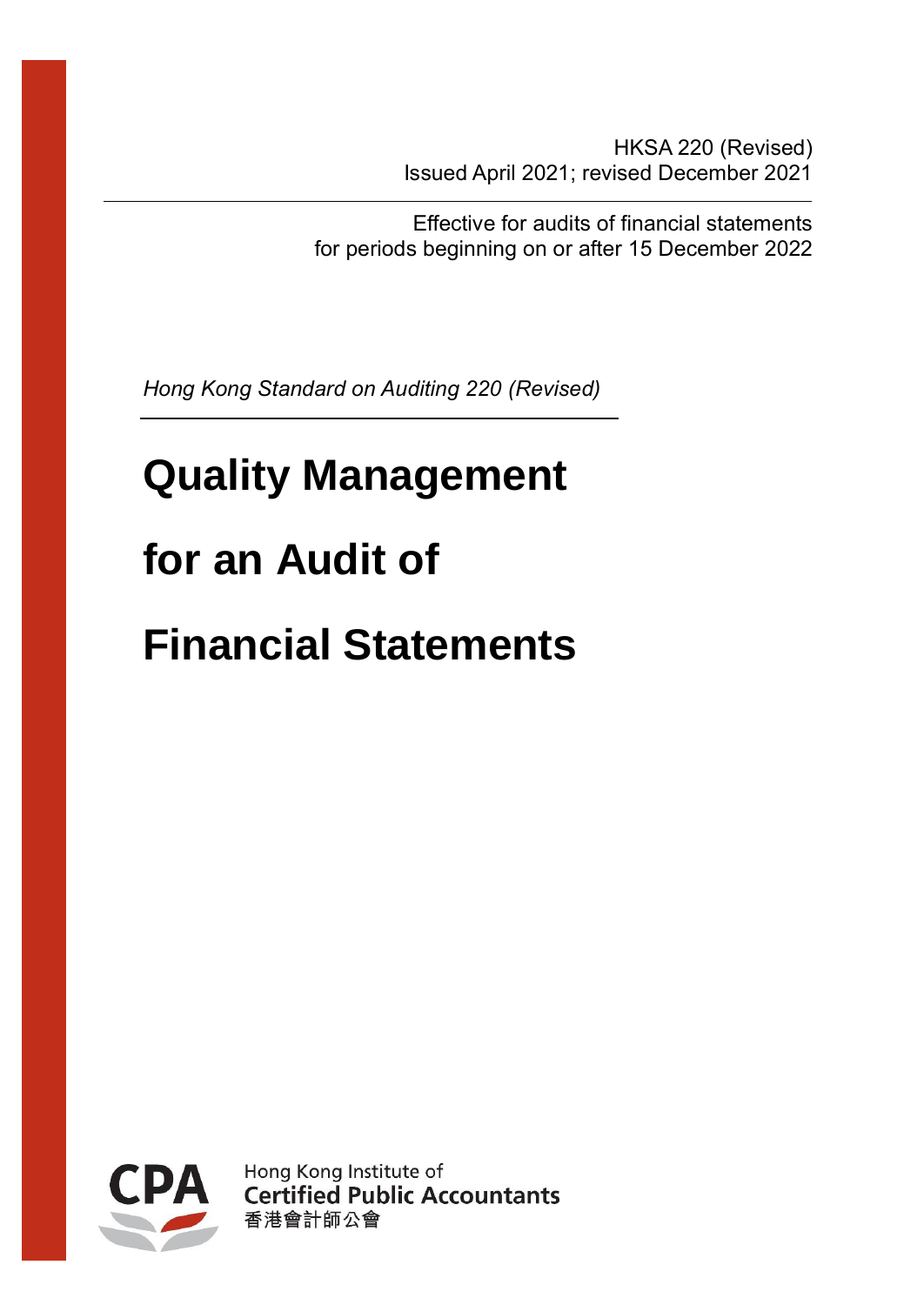#### **COPYRIGHT**

© Copyright 2021 Hong Kong Institute of Certified Public Accountants

The Hong Kong Standard on Auditing 220 (Revised), *Quality Management for an Audit of Financial Statements* is based on the International Standard on Auditing (ISA) 220 (Revised), *Quality Management for an Audit of Financial Statements* of the International Auditing and Assurance Standards Board (IAASB), published by the International Federation of Accountants (IFAC) in December 2020 and is used with permission of IFAC.

Copyright © December 2020 by the IFAC. All rights reserved. Used with permission of IFAC. Contact Permissions@ifac.org for permission to reproduce, store or transmit, or to make other similar uses of this document.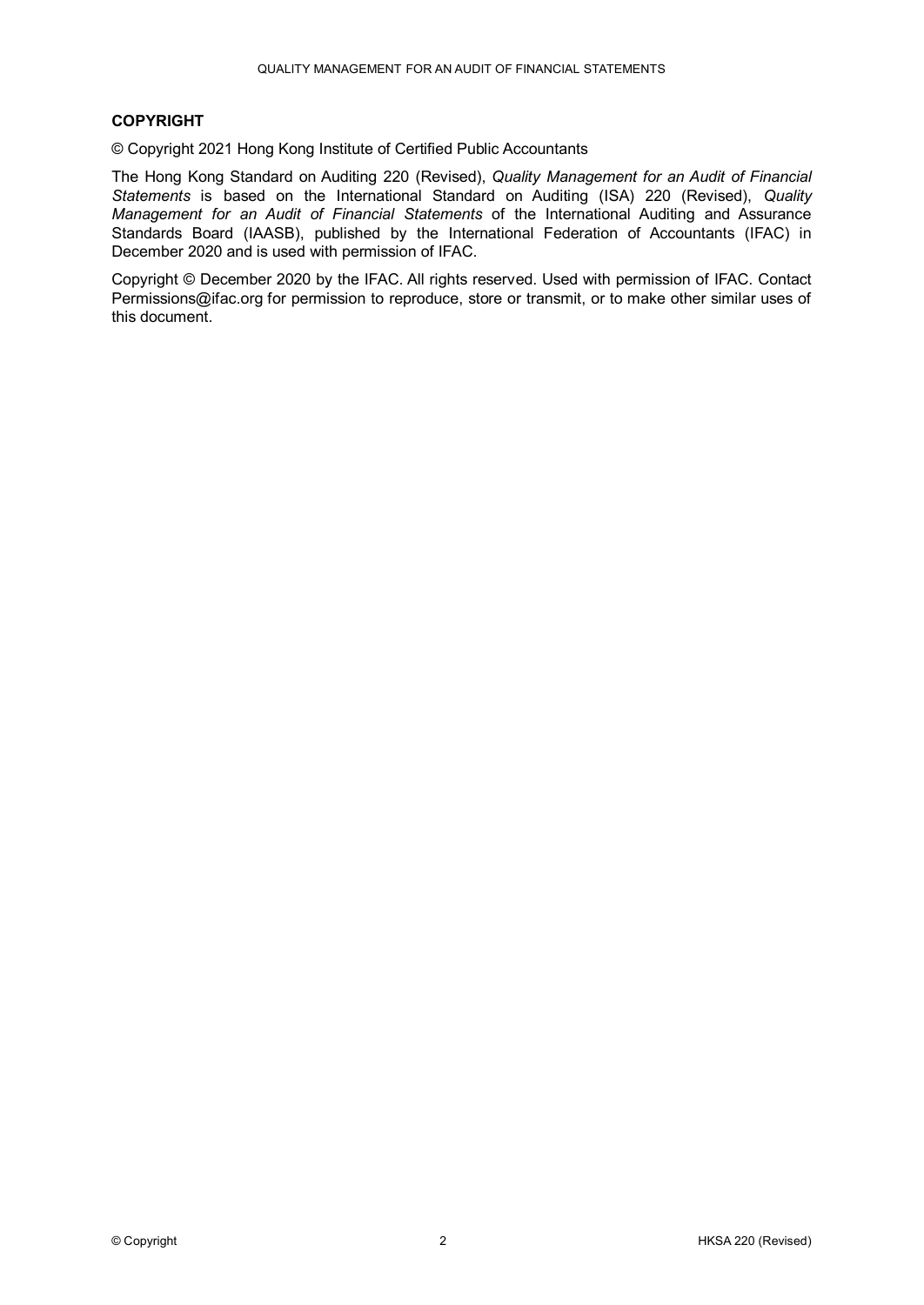# **HONG KONG STANDARD ON AUDITING 220 (REVISED) QUALITY MANAGEMENT FOR AN AUDIT OF FINANCIAL STATEMENTS**

(Effective for audits of financial statements for periods beginning on or after 15 December 2022)

# **CONTENTS**

| <b>Introduction</b>                                                      |                |
|--------------------------------------------------------------------------|----------------|
|                                                                          | 1              |
| The Firm's System of Quality Management and Role of Engagement Teams     | $2 - 9$        |
|                                                                          | 10             |
|                                                                          | 11             |
|                                                                          | 12             |
| <b>Requirements</b>                                                      |                |
| Leadership Responsibilities for Managing and Achieving Quality on Audits | $3 - 15$       |
| Relevant Ethical Requirements, Including Those Related to Independence   | $16 - 21$      |
| Acceptance and Continuance of Client Relationships and Audit Engagements | $22 - 24$      |
|                                                                          | $25 - 28$      |
|                                                                          | $29 - 38$      |
|                                                                          | 39             |
|                                                                          | 40             |
|                                                                          | 41             |
| Conformity and Compliance with International Standards on Auditing       | $42 - 43$      |
| <b>Application and Other Explanatory Material</b>                        |                |
|                                                                          | A <sub>1</sub> |
| The Firm's System of Quality Management and Role of Engagement Teams     | $A2 - A14$     |
|                                                                          | A15-A27        |
| Leadership Responsibilities for Managing and Achieving Quality on Audits | A28-A37        |
| Relevant Ethical Requirements, Including Those Related to Independence   | A38-A48        |
| Acceptance and Continuance of Client Relationships and Audit Engagements | A49-A58        |
|                                                                          | A59-A79        |
|                                                                          | A80-A108       |
|                                                                          | A109-A112      |
|                                                                          | A113-A116      |
|                                                                          | A117-A120      |

Hong Kong Standard on Auditing (HKSA) 220 (Revised), *Quality Management for an Audit of Financial Statements*, should be read in conjunction with HKSA 200, *Overall Objectives of the Independent Auditor and the Conduct of an Audit in Accordance with International Standards on Auditing.*

Paragraph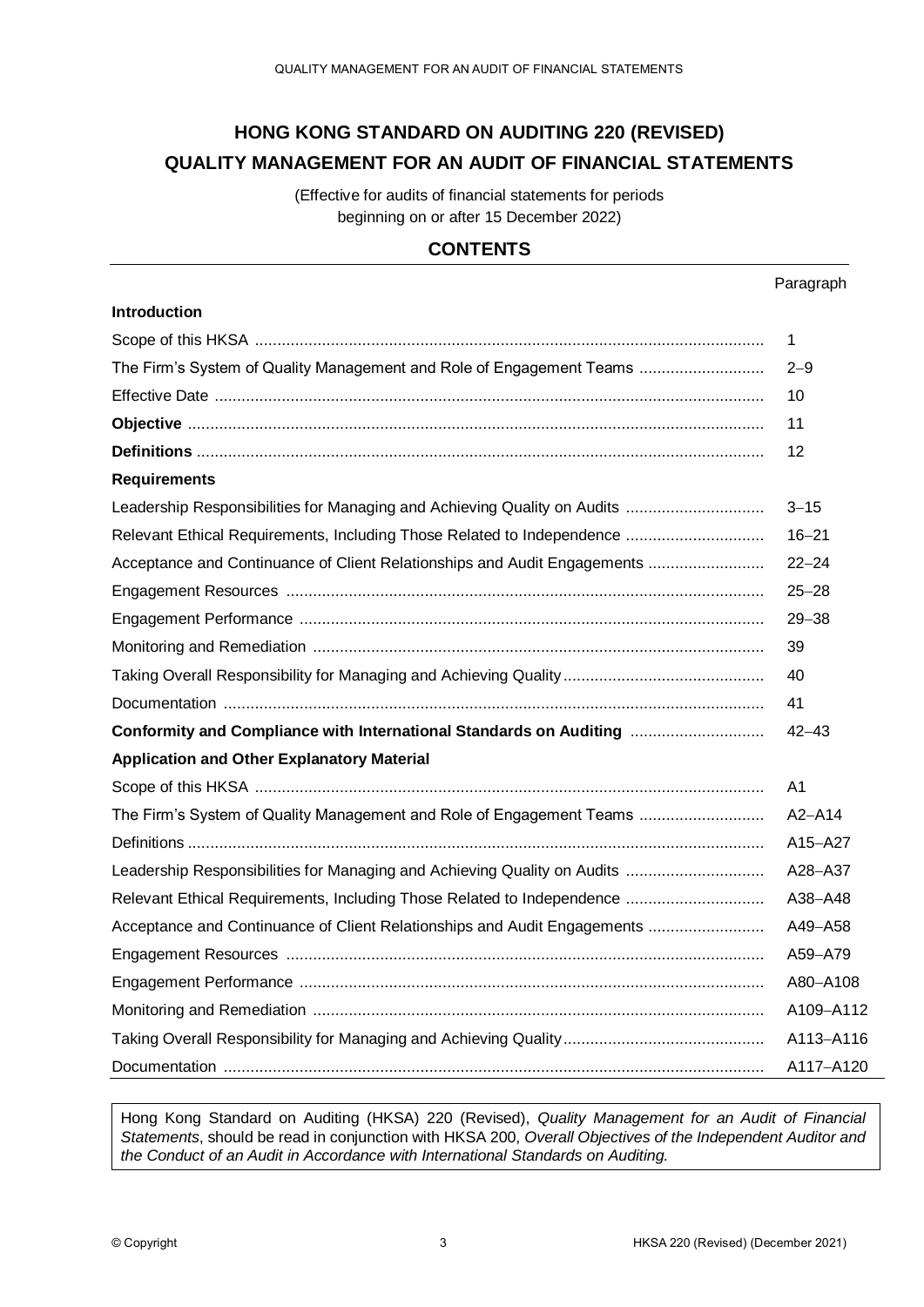## **Introduction**

#### **Scope of this HKSA**

1. This Hong Kong Standard on Auditing (HKSA) deals with the specific responsibilities of the auditor regarding quality management at the engagement level for an audit of financial statements, and the related responsibilities of the engagement partner. This HKSA is to be read in conjunction with relevant ethical requirements. (Ref: Para. A1, A38)

#### **The Firm's System of Quality Management and Role of Engagement Teams**

- 2. Under HKSQM 1, the objective of the firm is to design, implement and operate a system of quality management for audits or reviews of financial statements, or other assurance or related services engagements performed by the firm, that provides the firm with reasonable assurance that: (Ref: Para. A13–A14)
	- (a) The firm and its personnel fulfill their responsibilities in accordance with professional standards and applicable legal and regulatory requirements, and conduct engagements in accordance with such standards and requirements; and
	- (b) Engagement reports issued by the firm or engagement partners are appropriate in the circumstances.<sup>1</sup>
- 3. This HKSA is premised on the basis that the firm is subject to the HKSQMs or to local requirements that are at least as demanding. (Ref: Para. A2–A3)
- 4. The engagement team, led by the engagement partner, is responsible, within the context of the firm's system of quality management and through complying with the requirements of this HKSA, for: (Ref: Para. A4–A11)
	- (a) Implementing the firm's responses to quality risks (i.e., the firm's policies or procedures) that are applicable to the audit engagement using information communicated by, or obtained from, the firm;
	- (b) Given the nature and circumstances of the audit engagement, determining whether to design and implement responses at the engagement level beyond those in the firm's policies or procedures; and
	- (c) Communicating to the firm information from the audit engagement that is required to be communicated by the firm's policies or procedures to support the design, implementation and operation of the firm's system of quality management.
- 5. Complying with the requirements in other HKSAs may provide information that is relevant to quality management at the engagement level. (Ref: Para. A12)
- 6. The public interest is served by the consistent performance of quality audit engagements through achieving the objective of this standard and other HKSAs for each engagement. A quality audit engagement is achieved through planning and performing the engagement and reporting on it in accordance with professional standards and applicable legal and regulatory requirements. Achieving the objectives of those standards and complying with the requirements of applicable law or regulation involves exercising professional judgment and exercising professional skepticism.

<sup>&</sup>lt;u>.</u> HKSQM 1, paragraph 14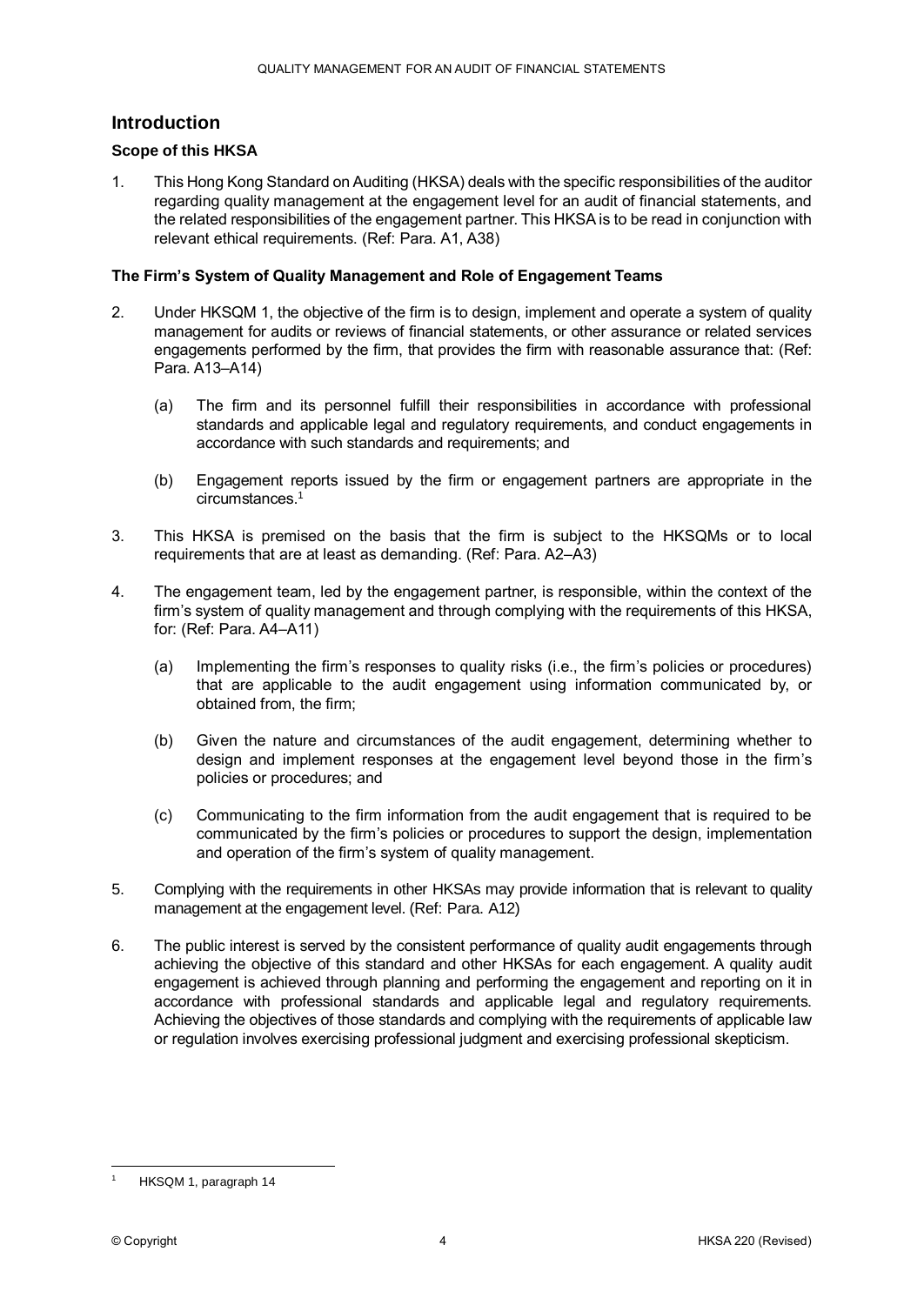7. In accordance with HKSA 200, $2$  the engagement team is required to plan and perform an audit with professional skepticism and to exercise professional judgment. Professional judgment is exercised in making informed decisions about the courses of action that are appropriate to manage and achieve quality given the nature and circumstances of the audit engagement. Professional skepticism supports the quality of judgments made by the engagement team and, through these judgments, supports the overall effectiveness of the engagement team in achieving quality at the engagement level. The appropriate exercise of professional skepticism may be demonstrated through the actions and communications of the engagement team. Such actions and communications may include specific steps to mitigate impediments that may impair the appropriate exercise of professional skepticism, such as unconscious bias or resource constraints. (Ref: Para. A33–A36)

#### *Scalability*

- 8. The requirements of this HKSA are intended to be applied in the context of the nature and circumstances of each audit. For example:
	- (a) When an audit is carried out entirely by the engagement partner, which may be the case for an audit of a less complex entity, some requirements in this HKSA are not relevant because they are conditional on the involvement of other members of the engagement team. (Ref: Para. A13–A14)
	- (b) When an audit is not carried out entirely by the engagement partner or in an audit of an entity whose nature and circumstances are more complex, the engagement partner may assign the design or performance of some procedures, tasks or actions to other members of the engagement team.

The Engagement Partner's Responsibilities

9. The engagement partner remains ultimately responsible, and therefore accountable, for compliance with the requirements of this HKSA. The term "the engagement partner shall take responsibility for…" is used for those requirements that the engagement partner is permitted to assign the design or performance of procedures, tasks or actions to appropriately skilled or suitably experienced members of the engagement team. For other requirements, this HKSA expressly intends that the requirement or responsibility be fulfilled by the engagement partner and the engagement partner may obtain information from the firm or other members of the engagement team. (Ref: Para. A22–A25)

#### **Effective Date**

10. This HKSA is effective for audits of financial statements for periods beginning on or after 15 December 2022.

#### **Objective**

- 11. The objective of the auditor is to manage quality at the engagement level to obtain reasonable assurance that quality has been achieved such that:
	- (a) The auditor has fulfilled the auditor's responsibilities, and has conducted the audit, in accordance with professional standards and applicable legal and regulatory requirements; and
	- (b) The auditor's report issued is appropriate in the circumstances.

<sup>1</sup> <sup>2</sup> HKSA 200, *Overall Objectives of the Independent Auditor and the Conduct of an Audit in Accordance with Hong Kong* Standards on Auditing, paragraphs 15-16 and A20-A24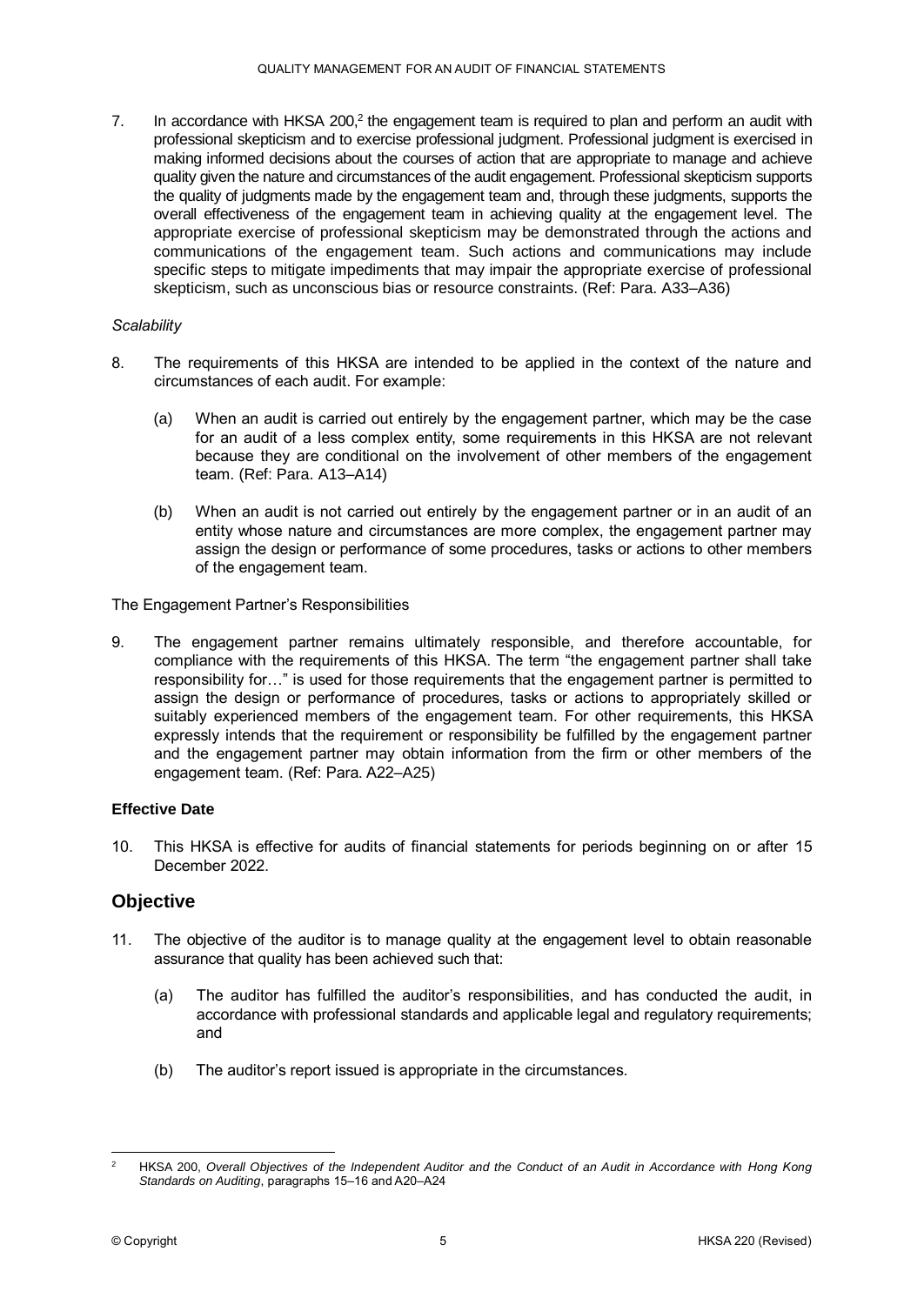# **Definitions**

- 12. For purposes of the HKSAs, the following terms have the meanings attributed below:
	- (a) Engagement partner<sup>3</sup> The partner or other individual, appointed by the firm, who is responsible for the audit engagement and its performance, and for the auditor's report that is issued on behalf of the firm, and who, where required, has the appropriate authority from a professional, legal or regulatory body.
	- (b) Engagement quality review An objective evaluation of the significant judgments made by the engagement team and the conclusions reached thereon, performed by the engagement quality reviewer and completed on or before the date of the engagement report.
	- (c) Engagement quality reviewer A partner, other individual in the firm, or an external individual, appointed by the firm to perform the engagement quality review.
	- (d) Engagement team All partners and staff performing the audit engagement, and any other individuals who perform audit procedures on the engagement, excluding an auditor's external expert<sup>4</sup> and internal auditors who provide direct assistance on an engagement.<sup>5</sup> (Ref: Para. A15–A25)
	- (e) Firm A sole practitioner, partnership or corporation or other entity of professional accountants, or public sector equivalent. (Ref: Para. A26)
	- (f) Network firm A firm or entity that belongs to the firm's network. (Ref: Para. A27)
	- (g) Network A larger structure: (Ref: Para. A27)
		- (i) That is aimed at cooperation, and
		- (ii) That is clearly aimed at profit or cost-sharing or shares common ownership, control or management, common quality management policies or procedures, common business strategy, the use of a common brand name, or a significant part of professional resources.
	- (h) Partner Any individual with authority to bind the firm with respect to the performance of a professional services engagement.
	- (i) Personnel Partners and staff in the firm.
	- (j) Professional standards Hong Kong Standards on Auditing (HKSAs) and relevant ethical requirements.
	- (k) Relevant ethical requirements Principles of professional ethics and ethical requirements that are applicable to professional accountants when undertaking the audit engagement. Relevant ethical requirements ordinarily comprise the provisions of the HKICPA's Code of Ethics for Professional Accountants (Code) related to audits of financial statements, together with local requirements that are more restrictive.
	- (l) Response (in relation to a system of quality management) Policies or procedures designed and implemented by the firm to address one or more quality risk(s):

 $\frac{1}{3}$ "Engagement partner," "partner," and "firm" is to be read as referring to their public sector equivalents where relevant.

<sup>4</sup> HKSA 620, *Using the Work of an Auditor's Expert*, paragraph 6(a), defines the term "auditor's expert."

<sup>5</sup> HKSA 610 (Revised 2013), *Using the Work of Internal Auditors,* establishes limits on the use of direct assistance. It also acknowledges that the external auditor may be prohibited by law or regulation from obtaining direct assistance from internal auditors. Therefore, the use of direct assistance is restricted to situations where it is permitted.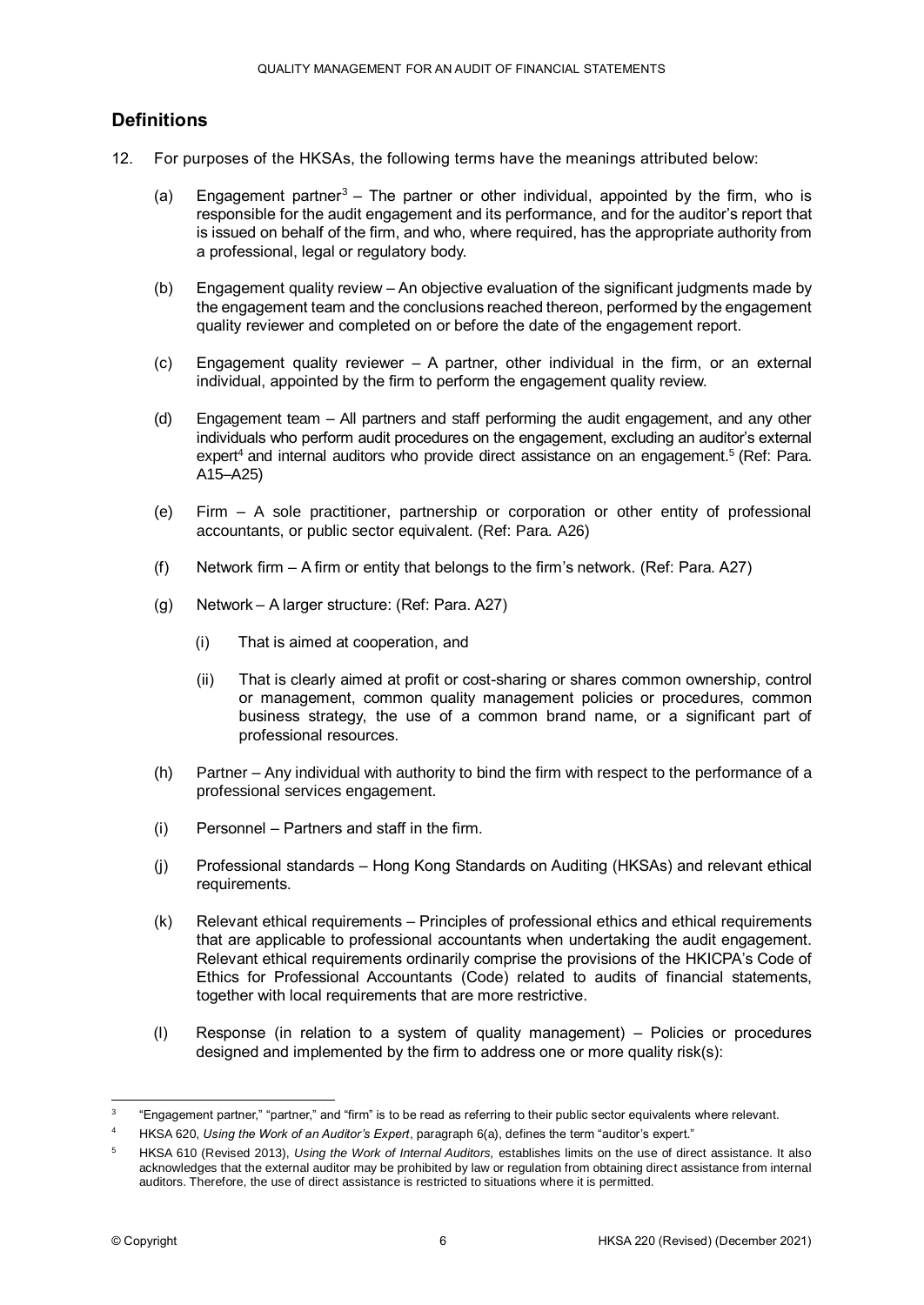- (i) Policies are statements of what should, or should not, be done to address a quality risk(s). Such statements may be documented, explicitly stated in communications or implied through actions and decisions.
- (ii) Procedures are actions to implement policies.
- (m) Staff Professionals, other than partners, including any experts the firm employs.

## **Requirements**

#### **Leadership Responsibilities for Managing and Achieving Quality on Audits**

- 13. The engagement partner shall take overall responsibility for managing and achieving quality on the audit engagement, including taking responsibility for creating an environment for the engagement that emphasizes the firm's culture and expected behavior of engagement team members. In doing so, the engagement partner shall be sufficiently and appropriately involved throughout the audit engagement such that the engagement partner has the basis for determining whether the significant judgments made, and the conclusions reached, are appropriate given the nature and circumstances of the engagement. (Ref: Para. A28–A37)
- 14. In creating the environment described in paragraph 13, the engagement partner shall take responsibility for clear, consistent and effective actions being taken that reflect the firm's commitment to quality and establish and communicate the expected behavior of engagement team members, including emphasizing: (Ref: Para. A30–A34)
	- (a) That all engagement team members are responsible for contributing to the management and achievement of quality at the engagement level;
	- (b) The importance of professional ethics, values and attitudes to the members of the engagement team;
	- (c) The importance of open and robust communication within the engagement team, and supporting the ability of engagement team members to raise concerns without fear of reprisal; and
	- (d) The importance of each engagement team member exercising professional skepticism throughout the audit engagement.
- 15. If the engagement partner assigns the design or performance of procedures, tasks or actions related to a requirement of this HKSA to other members of the engagement team to assist the engagement partner in complying with the requirements of this HKSA, the engagement partner shall continue to take overall responsibility for managing and achieving quality on the audit engagement through direction and supervision of those members of the engagement team, and review of their work. (Ref: Para. 9, A37)

#### **Relevant Ethical Requirements, Including Those Related to Independence**

16. The engagement partner shall have an understanding of the relevant ethical requirements, including those related to independence, that are applicable given the nature and circumstances of the audit engagement. (Ref: Para. A38–A42, A48)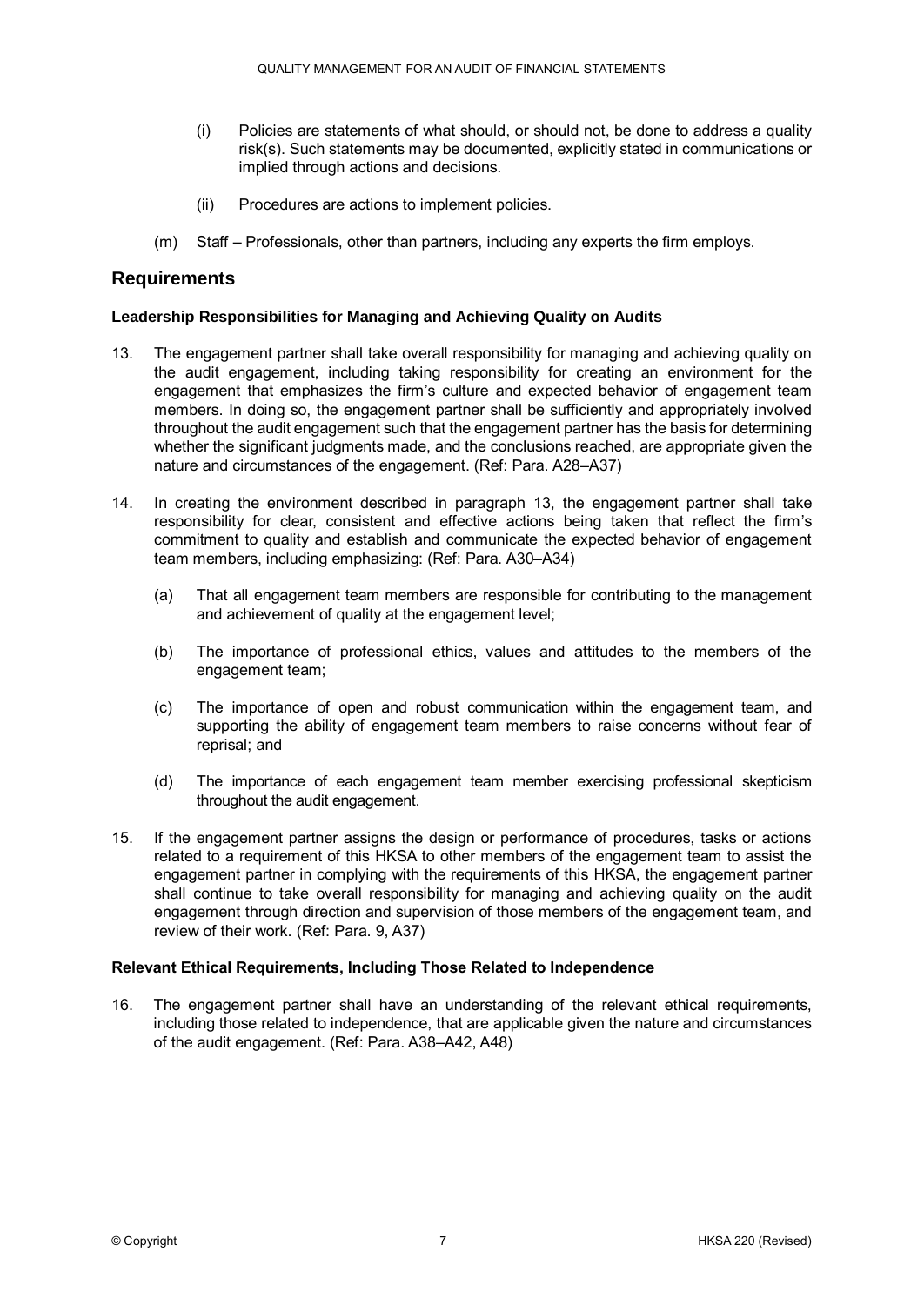- 17. The engagement partner shall take responsibility for other members of the engagement team having been made aware of relevant ethical requirements that are applicable given the nature and circumstances of the audit engagement, and the firm's related policies or procedures, including those that address: (Ref: Para. A23–A25, A40–A44)
	- (a) Identifying, evaluating and addressing threats to compliance with relevant ethical requirements, including those related to independence;
	- (b) Circumstances that may cause a breach of relevant ethical requirements, including those related to independence, and the responsibilities of members of the engagement team when they become aware of breaches; and
	- (c) The responsibilities of members of the engagement team when they become aware of an instance of non-compliance with laws and regulations by the entity.<sup>6</sup>
- 18. If matters come to the engagement partner's attention that indicate that a threat to compliance with relevant ethical requirements exists, the engagement partner shall evaluate the threat through complying with the firm's policies or procedures, using relevant information from the firm, the engagement team or other sources, and take appropriate action. (Ref: Para. A43–A44)
- 19. The engagement partner shall remain alert throughout the audit engagement, through observation and making inquiries as necessary, for breaches of relevant ethical requirements or the firm's related policies or procedures by members of the engagement team. (Ref: Para. A45)
- 20. If matters come to the engagement partner's attention through the firm's system of quality management, or from other sources, that indicate that relevant ethical requirements applicable to the nature and circumstances of the audit engagement have not been fulfilled, the engagement partner, in consultation with others in the firm, shall take appropriate action. (Ref: Para. A46)
- 21. Prior to dating the auditor's report, the engagement partner shall take responsibility for determining whether relevant ethical requirements, including those related to independence, have been fulfilled. (Ref: Para. A38 and A47)

#### **Acceptance and Continuance of Client Relationships and Audit Engagements**

- 22. The engagement partner shall determine that the firm's policies or procedures for the acceptance and continuance of client relationships and audit engagements have been followed, and that conclusions reached in this regard are appropriate. (Ref: Para. A49–A52, A58)
- 23. The engagement partner shall take into account information obtained in the acceptance and continuance process in planning and performing the audit engagement in accordance with the HKSAs and complying with the requirements of this HKSA. (Ref: Para. A53–A56)
- 24. If the engagement team becomes aware of information that may have caused the firm to decline the audit engagement had that information been known by the firm prior to accepting or continuing the client relationship or specific engagement, the engagement partner shall communicate that information promptly to the firm, so that the firm and the engagement partner can take the necessary action. (Ref: Para. A57)

<sup>&</sup>lt;u>.</u> <sup>6</sup> HKSA 250 (Revised), *Consideration of Laws and Regulations in an Audit of Financial Statements*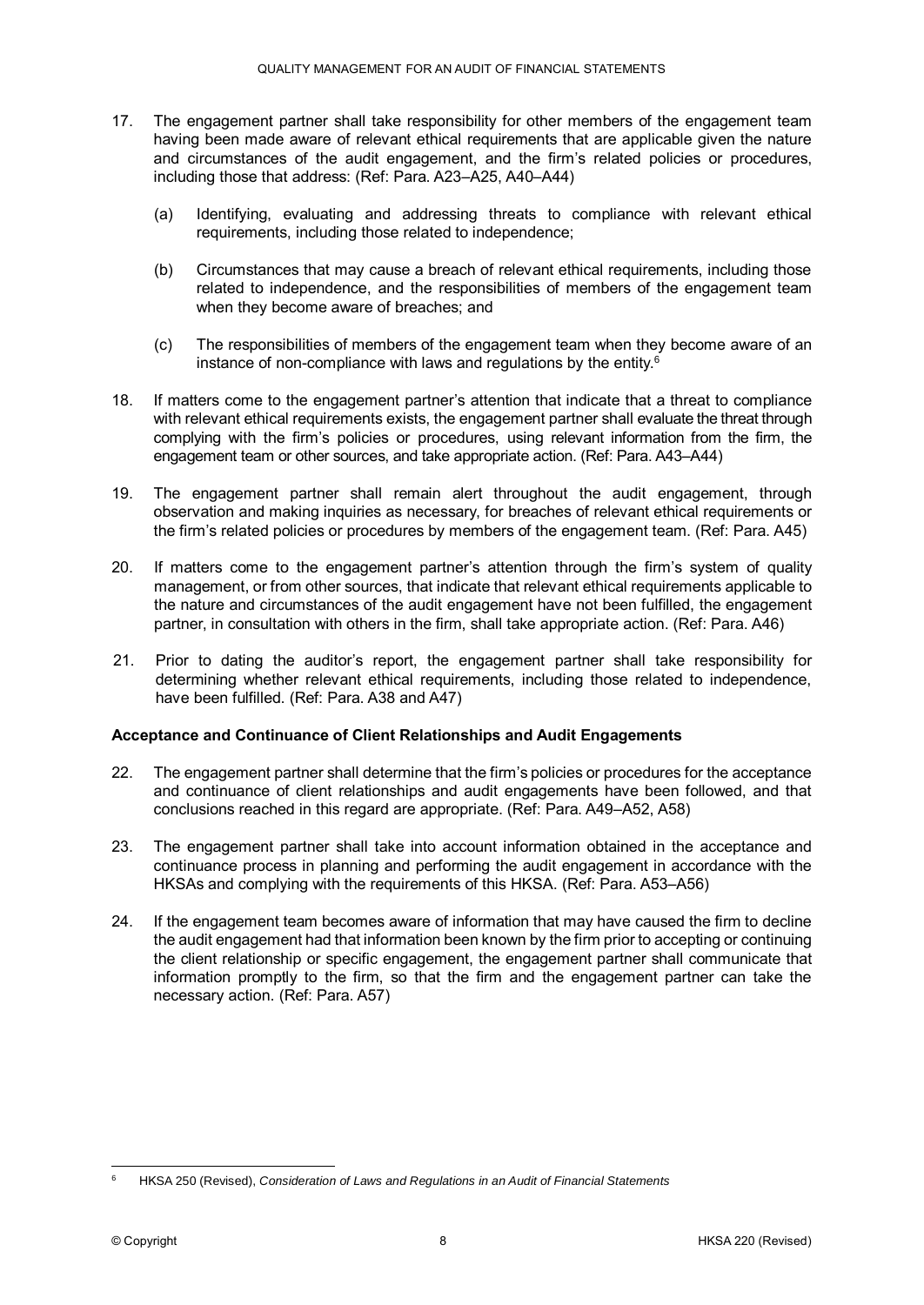#### **Engagement Resources**

- 25. The engagement partner shall determine that sufficient and appropriate resources to perform the engagement are assigned or made available to the engagement team in a timely manner, taking into account the nature and circumstances of the audit engagement, the firm's policies or procedures, and any changes that may arise during the engagement. (Ref: Para. A59–A70, A73– A74, A79)
- 26. The engagement partner shall determine that members of the engagement team, and any auditor's external experts and internal auditors who provide direct assistance who are not part of the engagement team, collectively have the appropriate competence and capabilities, including sufficient time, to perform the audit engagement. (Ref: Para. A62, A71–A74)
- 27. If, as a result of complying with the requirements in paragraphs 25 and 26, the engagement partner determines that resources assigned or made available are insufficient or inappropriate in the circumstances of the audit engagement, the engagement partner shall take appropriate action, including communicating with appropriate individuals about the need to assign or make available additional or alternative resources to the engagement. (Ref: Para. A75–A78)
- 28. The engagement partner shall take responsibility for using the resources assigned or made available to the engagement team appropriately, given the nature and circumstances of the audit engagement. (Ref: Para. A63–A69)

#### **Engagement Performance**

#### *Direction, Supervision and Review*

- 29. The engagement partner shall take responsibility for the direction and supervision of the members of the engagement team and the review of their work. (Ref: Para. A80)
- 30. The engagement partner shall determine that the nature, timing and extent of direction, supervision and review is: (Ref: Para. A81–A89, A94–A97)
	- (a) Planned<sup>7</sup> and performed in accordance with the firm's policies or procedures, professional standards and applicable legal and regulatory requirements; and
	- (b) Responsive to the nature and circumstances of the audit engagement and the resources assigned or made available to the engagement team by the firm.
- 31. The engagement partner shall review audit documentation at appropriate points in time during the audit engagement, including audit documentation relating to: (Ref: Para. A90–A93)
	- (a) Significant matters; $8<sup>8</sup>$
	- (b) Significant judgments, including those relating to difficult or contentious matters identified during the audit engagement, and the conclusions reached; and
	- (c) Other matters that, in the engagement partner's professional judgment, are relevant to the engagement partner's responsibilities.
- 32. On or before the date of the auditor's report, the engagement partner shall determine, through review of audit documentation and discussion with the engagement team, that sufficient appropriate audit evidence has been obtained to support the conclusions reached and for the auditor's report to be issued. (Ref: Para. A90–A94)

<sup>1</sup> <sup>7</sup> HKSA 300, *Planning an Audit of Financial Statements*, paragraph 11

<sup>8</sup> HKSA 230, *Audit Documentation*, paragraph 8(c)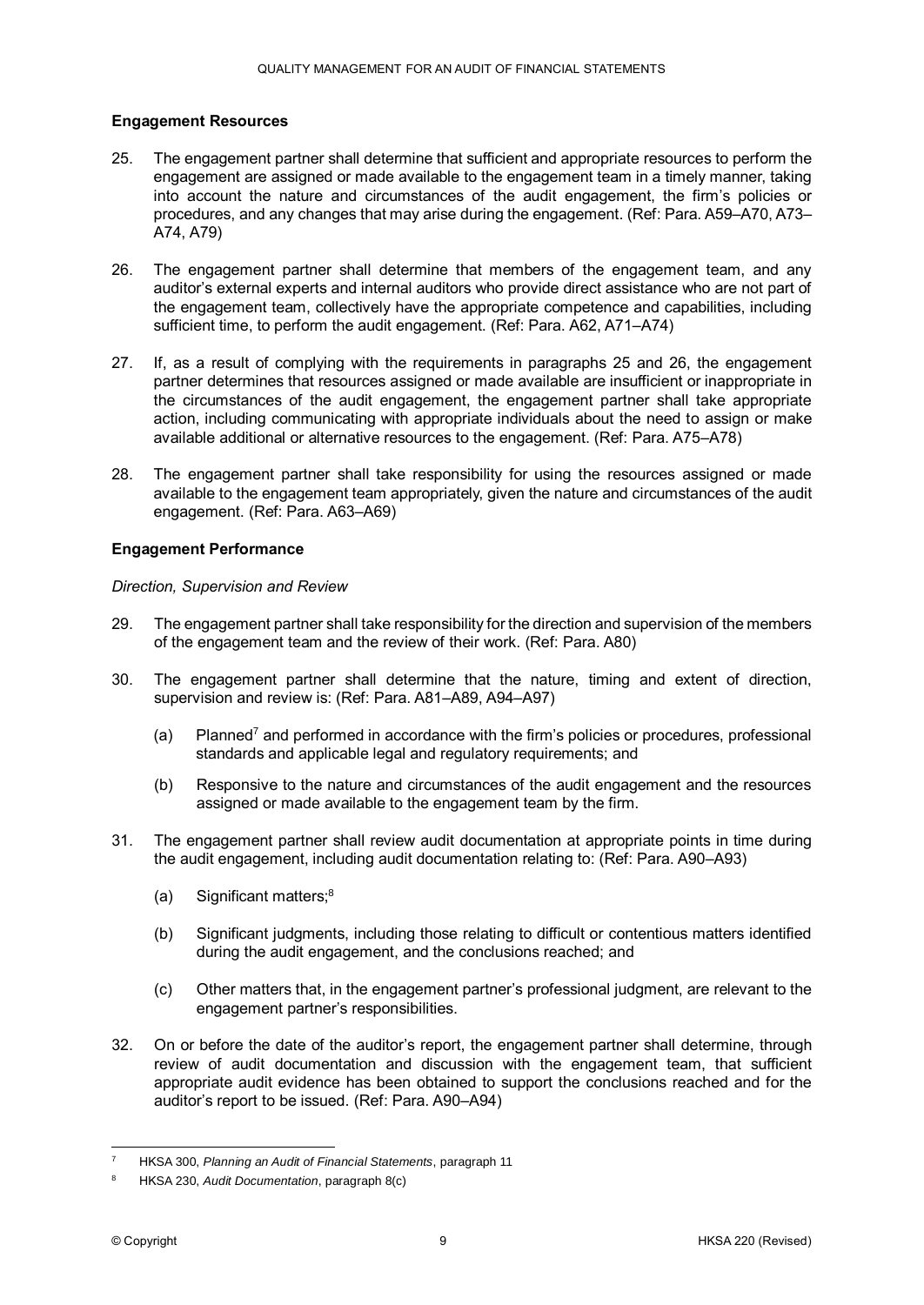- 33. Prior to dating the auditor's report, the engagement partner shall review the financial statements and the auditor's report, including, if applicable, the description of the key audit matters<sup>9</sup> and related audit documentation, to determine that the report to be issued will be appropriate in the circumstances.<sup>10</sup>
- 34. The engagement partner shall review, prior to their issuance, formal written communications to management, those charged with governance or regulatory authorities. (Ref: Para. A98)

#### *Consultation*

- 35. The engagement partner shall: (Ref: Para. A99–A102)
	- (a) Take responsibility for the engagement team undertaking consultation on:
		- (i) Difficult or contentious matters and matters on which the firm's policies or procedures require consultation; and
		- (ii) Other matters that, in the engagement partner's professional judgment, require consultation;
	- (b) Determine that members of the engagement team have undertaken appropriate consultation during the audit engagement, both within the engagement team, and between the engagement team and others at the appropriate level within or outside the firm;
	- (c) Determine that the nature and scope of, and conclusions resulting from, such consultations are agreed with the party consulted; and
	- (d) Determine that conclusions agreed have been implemented.

#### *Engagement Quality Review*

- 36. For audit engagements for which an engagement quality review is required, the engagement partner shall: (Ref: Para. A103)
	- (a) Determine that an engagement quality reviewer has been appointed;
	- (b) Cooperate with the engagement quality reviewer and inform other members of the engagement team of their responsibility to do so;
	- (c) Discuss significant matters and significant judgments arising during the audit engagement, including those identified during the engagement quality review, with the engagement quality reviewer; and
	- (d) Not date the auditor's report until the completion of the engagement quality review. (Ref: Para. A104–A106)

#### *Differences of Opinion*

37. If differences of opinion arise within the engagement team, or between the engagement team and the engagement quality reviewer or individuals performing activities within the firm's system of quality management, including those who provide consultation, the engagement team shall follow the firm's policies or procedures for dealing with and resolving such differences of opinion. (Ref: Para. A107– A108)

 $\overline{9}$ <sup>9</sup> HKSA 701, *Communicating Key Audit Matters in the Independent Auditor's Report*

<sup>10</sup> HKSA 700 (Revised), *Forming an Opinion and Reporting on Financial Statements* or HKSA 705 (Revised), *Modifications to the Opinion in the Independent Auditor's Report*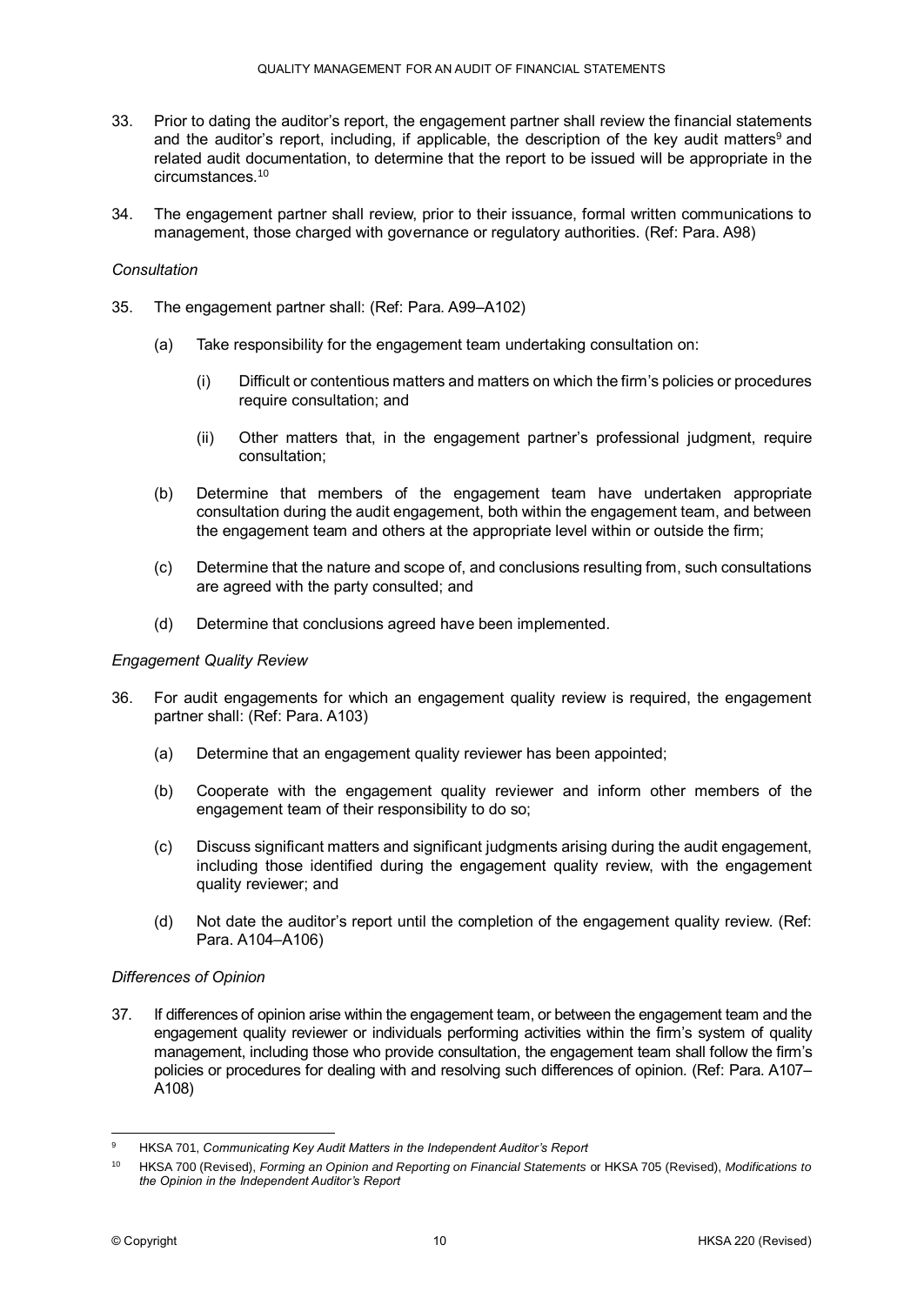- 38. The engagement partner shall:
	- (a) Take responsibility for differences of opinion being addressed and resolved in accordance with the firm's policies or procedures;
	- (b) Determine that conclusions reached are documented and implemented; and
	- (c) Not date the auditor's report until any differences of opinion are resolved.

#### **Monitoring and Remediation**

- 39. The engagement partner shall take responsibility for: (Ref: Para. A109‒A112)
	- (a) Obtaining an understanding of the information from the firm's monitoring and remediation process, as communicated by the firm including, as applicable, the information from the monitoring and remediation process of the network and across the network firms;
	- (b) Determining the relevance and effect on the audit engagement of the information referred to in paragraph 39(a) and take appropriate action; and
	- (c) Remaining alert throughout the audit engagement for information that may be relevant to the firm's monitoring and remediation process and communicate such information to those responsible for the process.

#### **Taking Overall Responsibility for Managing and Achieving Quality**

- 40. Prior to dating the auditor's report, the engagement partner shall determine that the engagement partner has taken overall responsibility for managing and achieving quality on the audit engagement. In doing so, the engagement partner shall determine that: (Ref: Para. A113–A116)
	- (a) The engagement partner's involvement has been sufficient and appropriate throughout the audit engagement such that the engagement partner has the basis for determining that the significant judgments made and the conclusions reached are appropriate given the nature and circumstances of the engagement; and
	- (b) The nature and circumstances of the audit engagement, any changes thereto, and the firm's related policies or procedures have been taken into account in complying with the requirements of this HKSA.

#### **Documentation**

- 41. In applying HKSA 230,<sup>11</sup> the auditor shall include in the audit documentation: (Ref: Para. A117– A120)
	- (a) Matters identified, relevant discussions with personnel, and conclusions reached with respect to:
		- (i) Fulfillment of responsibilities relating to relevant ethical requirements, including those related to independence.
		- (ii) The acceptance and continuance of the client relationship and audit engagement.

<sup>&</sup>lt;u>.</u> HKSA 230, paragraphs 8–11 and A6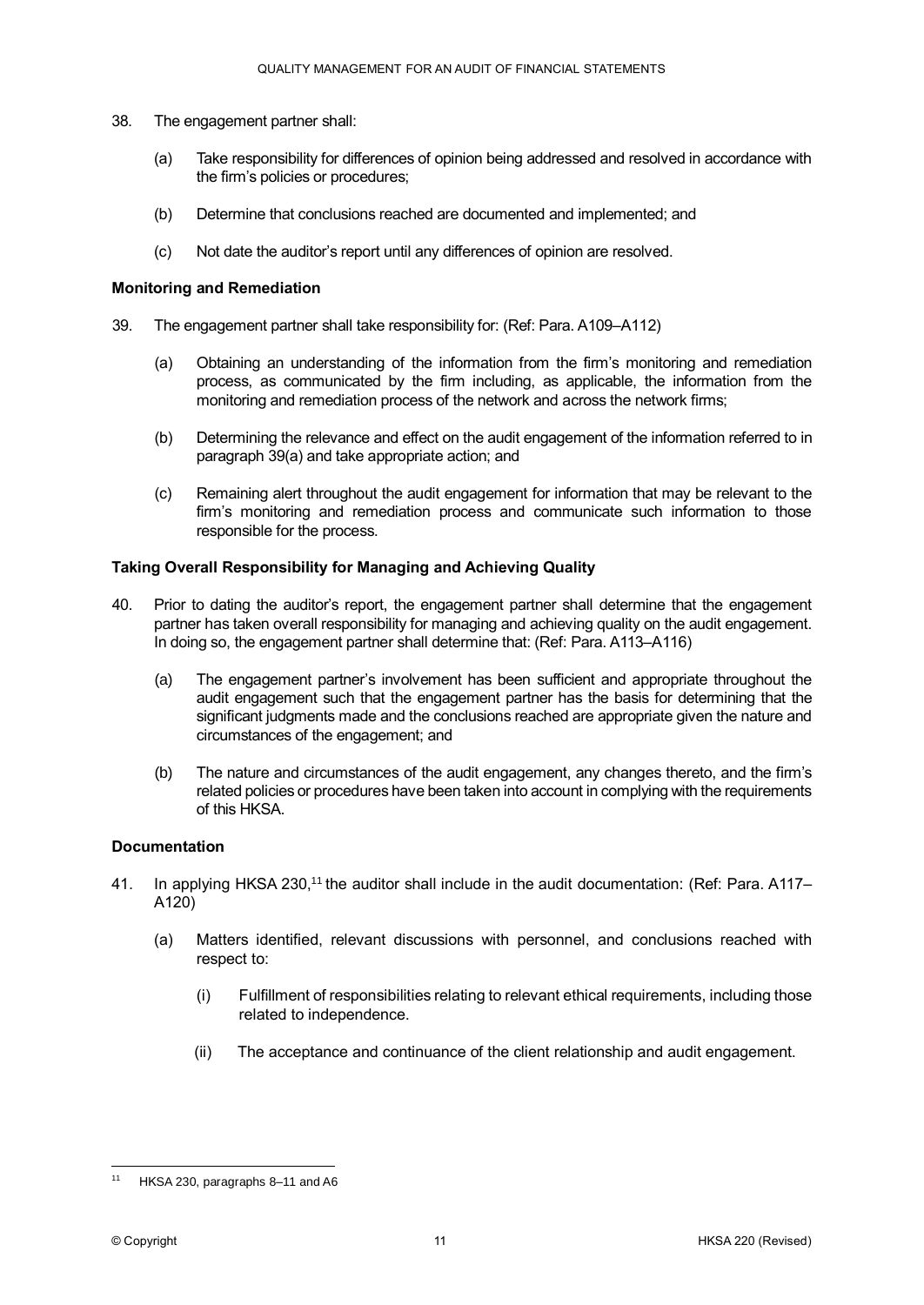- (b) The nature and scope of, and conclusions resulting from, consultations undertaken during the audit engagement and how such conclusions were implemented.
- (c) If the audit engagement is subject to an engagement quality review, that the engagement quality review has been completed on or before the date of the auditor's report.

# **Conformity and Compliance with International Standards on Auditing**

- 42. As of April 2021, this HKSA conforms with International Standard on Auditing (ISA) 220 (Revised), *Quality Management for an Audit of Financial Statements* except that references to the International Ethics Board for Accountants' International Code of Ethics for Professional Accountants (Including International Independence Standards) are replaced by the HKICPA's Code of Ethics for Professional Accountants. With the exception of the foregoing difference, compliance with the requirements of this HKSA ensures compliance with ISA 220 (Revised).
- 43. Additional local explanation is provided in footnote 34a.

\* \* \*

# **Application and Other Explanatory Material**

**Scope of this HKSA** (Ref: Para. 1)

A1. This HKSA applies to all audits of financial statements, including audits of group financial statements. HKSA 600<sup>12</sup> deals with special considerations that apply to an audit of group financial statements and when component auditors are involved. HKSA 600, adapted as necessary in the circumstances, may also be useful in an audit of financial statements when the engagement team includes individuals from another firm. For example, HKSA 600 may be useful when involving such an individual to attend a physical inventory count, inspect property, plant and equipment, or perform audit procedures at a shared service center at a remote location.

#### **The Firm's System of Quality Management and Role of Engagement Teams** (Ref: Para. 2–9)

- A2. HKSQM 1 deals with a firm's responsibilities for designing, implementing and operating its system of quality management.
- A3. Firms or local requirements may use different terminology or frameworks to describe the components of the system of quality management. Local requirements that deal with the firm's responsibilities to design, implement and operate a system of quality management are at least as demanding as HKSQM 1 when they address the requirements of HKSQM 1 and impose obligations on the firm to achieve the objective of HKSQM 1.

*The Engagement Team's Responsibilities Relating to the Firm's System of Quality Management* (Ref: Para. 4)

A4. Quality management at the engagement level is supported by the firm's system of quality management and informed by the specific nature and circumstances of the audit engagement. In accordance with HKSQM 1, the firm is responsible for communicating information that enables the engagement team to understand and carry out their responsibilities relating to performing engagements. For example, such communications may cover policies or procedures to undertake consultations with designated individuals in certain situations involving complex technical or ethical matters, or to involve firm-designated experts in specific engagements to perform audit procedures

<sup>&</sup>lt;u>.</u> <sup>12</sup> HKSA 600, *Special Considerations—Audits of Group Financial Statements (Including the Work of Component Auditors)*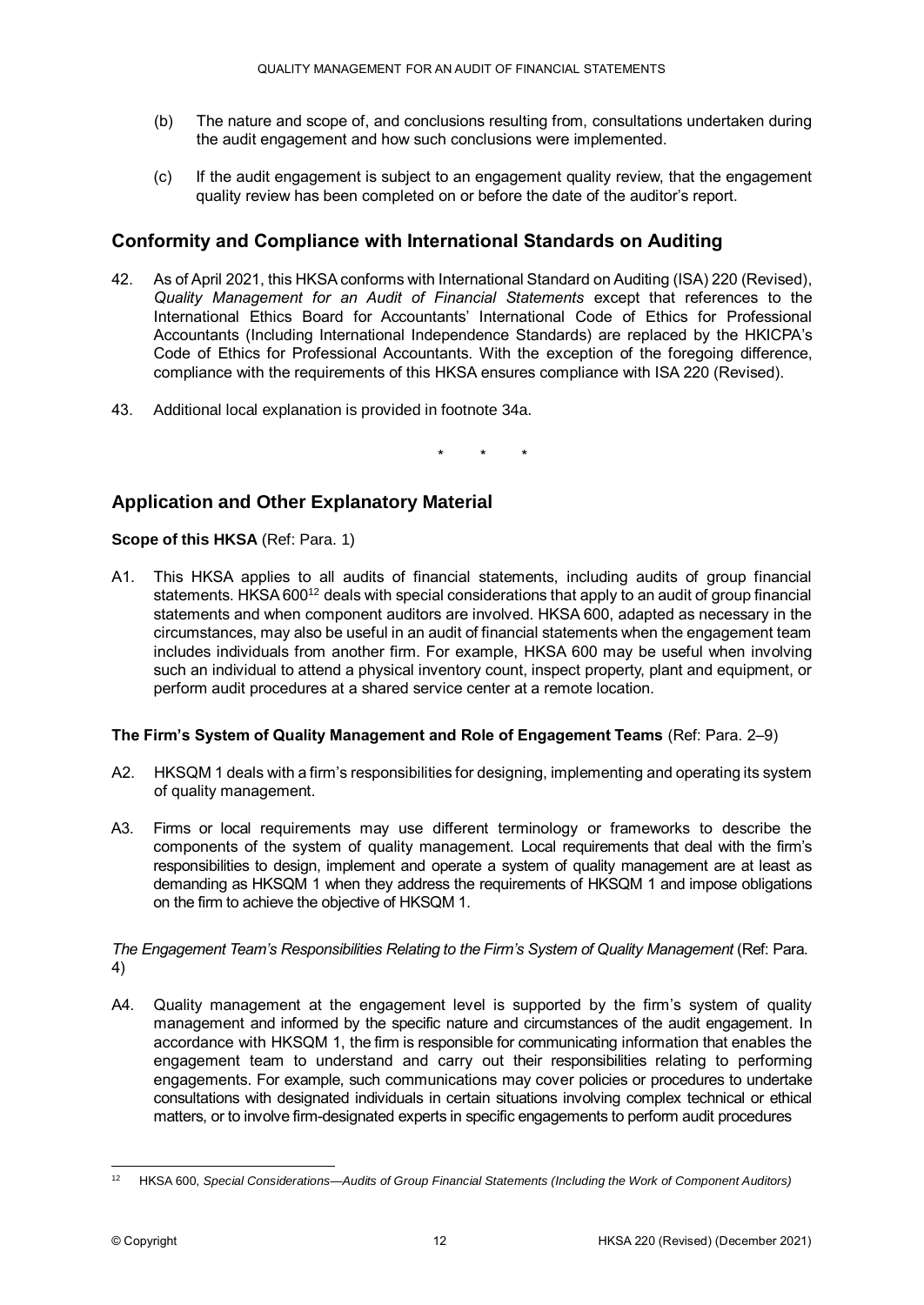related to particular matters (e.g., the firm may specify that firm-designated credit experts are to be involved in auditing expected credit loss allowances in audits of financial institutions).

- A5. Firm-level responses may include policies or procedures established by a network, or by other firms, structures or organizations within the same network (network requirements or network services are described further in HKSQM 1 within the "Network Requirements or Network Services" section).<sup>13</sup> The requirements of this HKSA are based on the premise that the firm is responsible for taking the necessary action to enable engagement teams to implement or use network requirements or network services on the audit engagement (for example, a requirement to use an audit methodology developed for use by a network firm). Under HKSQM 1, the firm is responsible for determining how network requirements or network services are relevant to, and are taken into account in, the firm's system of quality management.<sup>14</sup>
- A6. Some firm-level responses to quality risks are not performed at the engagement level but are nevertheless relevant when complying with the requirements of this HKSA. For example, firmlevel responses that the engagement team may be able to depend on when complying with the requirements of this HKSA include:
	- Personnel recruitment and professional training processes;
	- The information technology (IT) applications that support the firm's monitoring of independence;
	- The development of IT applications that support the acceptance and continuance of client relationships and audit engagements; and
	- The development of audit methodologies and related implementation tools and guidance.
- A7. Due to the specific nature and circumstances of each audit engagement and changes that may occur during the audit engagement, a firm cannot identify all quality risks that may arise at the engagement level or set forth all relevant and appropriate responses. Accordingly, the engagement team exercises professional judgment in determining whether to design and implement responses, beyond those set forth in the firm's policies or procedures, at the engagement level to meet the objective of this HKSA.<sup>15</sup>
- A8. The engagement team's determination of whether engagement level responses are necessary (and, if so, what those responses are) is influenced by the requirements of this HKSA, the engagement team's understanding of the nature and circumstances of the engagement and any changes during the audit engagement. For example, unanticipated circumstances may arise during the engagement that may cause the engagement partner to request the involvement of appropriately experienced personnel in addition to those initially assigned or made available.
- A9. The relative balance of the engagement team's efforts to comply with the requirements of this HKSA (i.e., between implementing the firm's responses and designing and implementing engagement specific responses beyond those set forth in the firm's policies or procedures) may vary. For example, the firm may design an audit program to be used in circumstances that are applicable to the audit engagement (e.g., an industry-specific audit program). Other than determining the timing and extent of procedures to be performed, there may be little or no need for supplemental audit procedures to be added to the audit program at the engagement level. Alternatively, the engagement team's actions in complying with the engagement performance requirements of this HKSA may be more focused on designing and implementing responses at the engagement level to deal with the specific nature and circumstances of the engagement (e.g., planning and performing procedures to address risks of material misstatement not contemplated by the firm's audit programs).

1

<sup>&</sup>lt;sup>13</sup> HKSQM 1, paragraph 49(b)

<sup>14</sup> HKSQM 1, paragraph 49(a)

<sup>&</sup>lt;sup>15</sup> HKSA 200 requires the auditor to exercise professional judgment in planning and performing an audit of financial statements.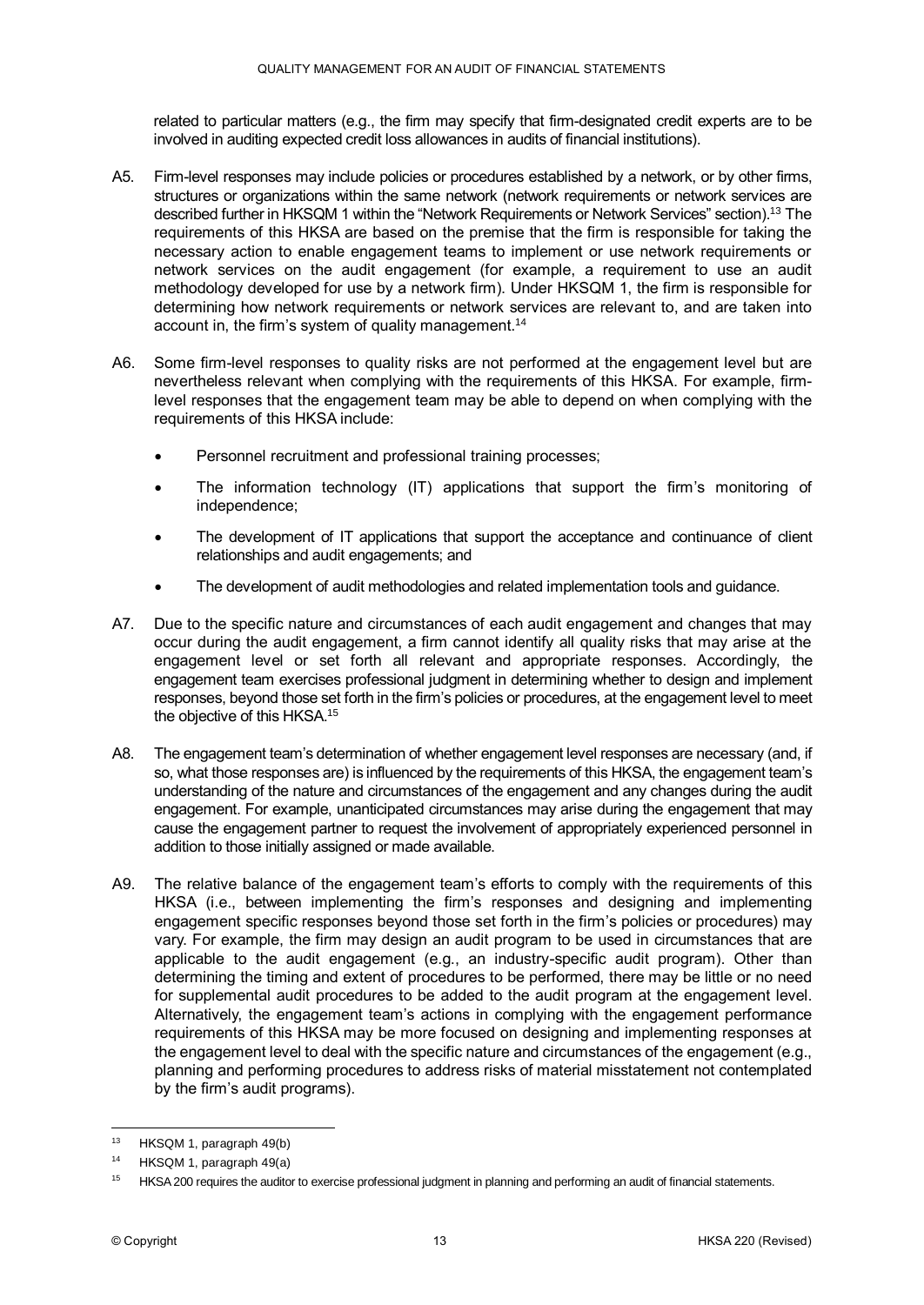- A10. Ordinarily, the engagement team may depend on the firm's policies or procedures in complying with the requirements of this HKSA, unless:
	- The engagement team's understanding or practical experience indicates that the firm's policies or procedures will not effectively address the nature and circumstances of the engagement; or
	- Information provided by the firm or other parties, about the effectiveness of such policies or procedures suggests otherwise (e.g., information provided by the firm's monitoring activities, external inspections or other relevant sources, indicates that the firm's policies or procedures are not operating effectively).
- A11. If the engagement partner becomes aware (including through being informed by other members of the engagement team) that the firm's responses to quality risks are ineffective in the context of the specific engagement or the engagement partner is unable to depend on the firm's policies or procedures, the engagement partner communicates such information promptly to the firm in accordance with paragraph 39(c) as such information is relevant to the firm's monitoring and remediation process. For example, if an engagement team member identifies that an audit software program has a security weakness, timely communication of such information to the appropriate personnel enables the firm to take steps to update and reissue the audit program. See also paragraph A70 in respect of sufficient and appropriate resources.

Information Relevant to Quality Management at the Engagement Level (Ref: Para. 6)

- A12. Complying with the requirements in other HKSAs may provide information that is relevant to quality management at the engagement level. For example, the understanding of the entity and its environment required to be obtained under HKSA 315 (Revised 2019)<sup>16</sup> provides information that may be relevant to complying with the requirements of this HKSA. Such information may be relevant to the determination of:
	- The nature of resources to deploy for specific audit areas, such as the use of appropriately experienced team members for high risk areas, or the involvement of experts to deal with complex matters;
	- The amount of resources to allocate to specific audit areas, such as the number of team members assigned to attend the physical inventory count at multiple locations;
	- The nature, timing and extent of review of the work performed by members of the team based on the assessed risks of material misstatement; or
	- The allocation of the budgeted audit hours, including allocating more time, and the time of more experienced engagement team members to those areas where there are more risks of material misstatement or the identified risks are assessed as higher.

#### Scalability (Ref: Para. 2, 8)

- A13. In a smaller firm, the firm's policies or procedures may designate an engagement partner, on behalf of the firm, to design many of the responses to the firm's quality risks, as doing so may be a more effective approach to designing and implementing responses as part of the firm's system of quality management. Additionally, a smaller firm's policies or procedures may be less formal. For example, in a very small firm with a relatively small number of audit engagements, the firm may determine that there is no need to establish a firm-wide system to monitor independence, and rather, independence will be monitored at the individual engagement level by the engagement partner.
- A14. The requirements relating to direction, supervision and review of the work of other members of the engagement team are only relevant if there are members of the engagement team other than the engagement partner.

<sup>&</sup>lt;u>.</u> <sup>16</sup> HKSA 315 (Revised 2019), *Identifying and Assessing the Risks of Material Misstatement*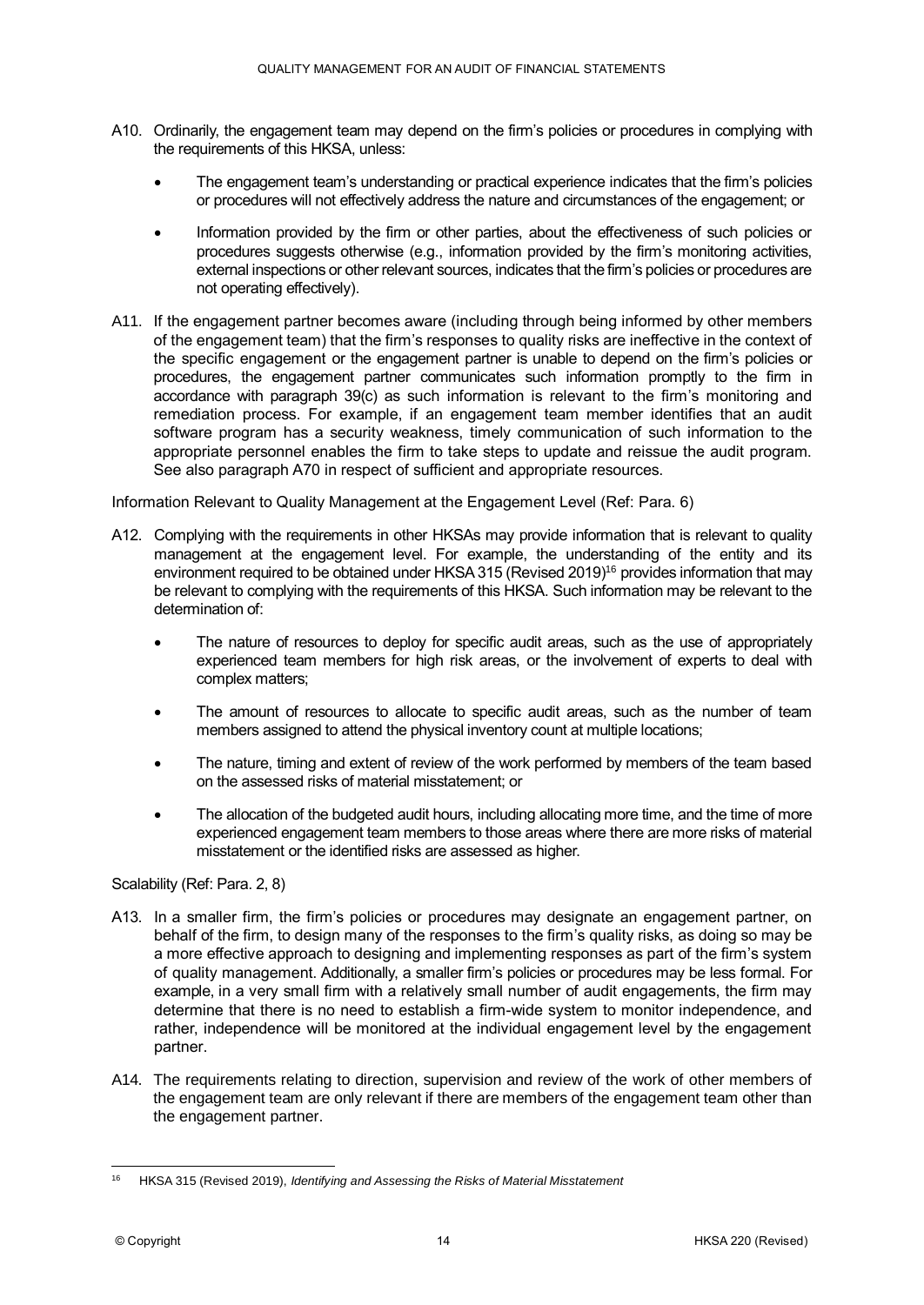# **Definitions**

*Engagement Team* (Ref: Para. 12(d))

- A15. The engagement team may be organized in a variety of ways. For example, engagement team members may be located together or across different geographic locations and may be organized in groups by the activity they are performing. Regardless of how the engagement team is organized, any individual who performs audit procedures<sup>17</sup> on the audit engagement is a member of the engagement team.
- A16. The definition of an engagement team focuses on individuals who perform audit procedures on the audit engagement. Audit evidence, which is necessary to support the auditor's opinion and report, is primarily obtained from audit procedures performed during the course of the audit.<sup>18</sup> Audit procedures comprise risk assessment procedures<sup>19</sup> and further audit procedures.<sup>20</sup> As explained in HKSA 500, audit procedures include inspection, observation, confirmation, recalculation, reperformance, analytical procedures and inquiry, often performed in some combination.<sup>21</sup> Other HKSAs may also include specific procedures to obtain audit evidence, for example, HKSA 520.<sup>22</sup>
- A17. Engagement teams include personnel and may also include other individuals who perform audit procedures who are from:
	- (a) A network firm; or
	- (b) A firm that is not a network firm, or another service provider. $23$

For example, an individual from another firm may perform audit procedures on the financial information of a component in a group audit engagement, attend a physical inventory count or inspect physical fixed assets at a remote location.

- A18. Engagement teams may also include individuals from service delivery centers who perform audit procedures. For example, it may be determined that specific tasks that are repetitive or specialized in nature will be performed by a group of appropriately skilled personnel and the engagement team therefore includes such individuals. Service delivery centers may be established by the firm, the network, or by other firms, structures or organizations within the same network. For example, a centralized function may be used to facilitate external confirmation procedures.
- A19. Engagement teams may include individuals with expertise in a specialized area of accounting or auditing who perform audit procedures on the audit engagement, for example, individuals with expertise in accounting for income taxes, or in analyzing complex information produced by automated tools and techniques for the purpose of identifying unusual or unexpected relationships. An individual is not a member of the engagement team if that individual's involvement with the engagement is limited to consultation. Consultations are addressed in paragraphs 35 and A99–A102.

<sup>17</sup> <sup>17</sup> HKSA 500, *Audit Evidence*, paragraph A10

<sup>18</sup> HKSA 200, paragraph A30

<sup>&</sup>lt;sup>19</sup> HKSA 315 (Revised 2019) provides requirements related to risk assessment procedures.

<sup>20</sup> HKSA 330, *The Auditor's Responses to Assessed Risks*, provides requirements related to further audit procedures, including tests of controls and substantive procedures.

<sup>&</sup>lt;sup>21</sup> HKSA 500, paragraphs A14-A25

<sup>22</sup> HKSA 520, *Analytical Procedures*

<sup>23</sup> HKSQM 1, paragraph 16(v)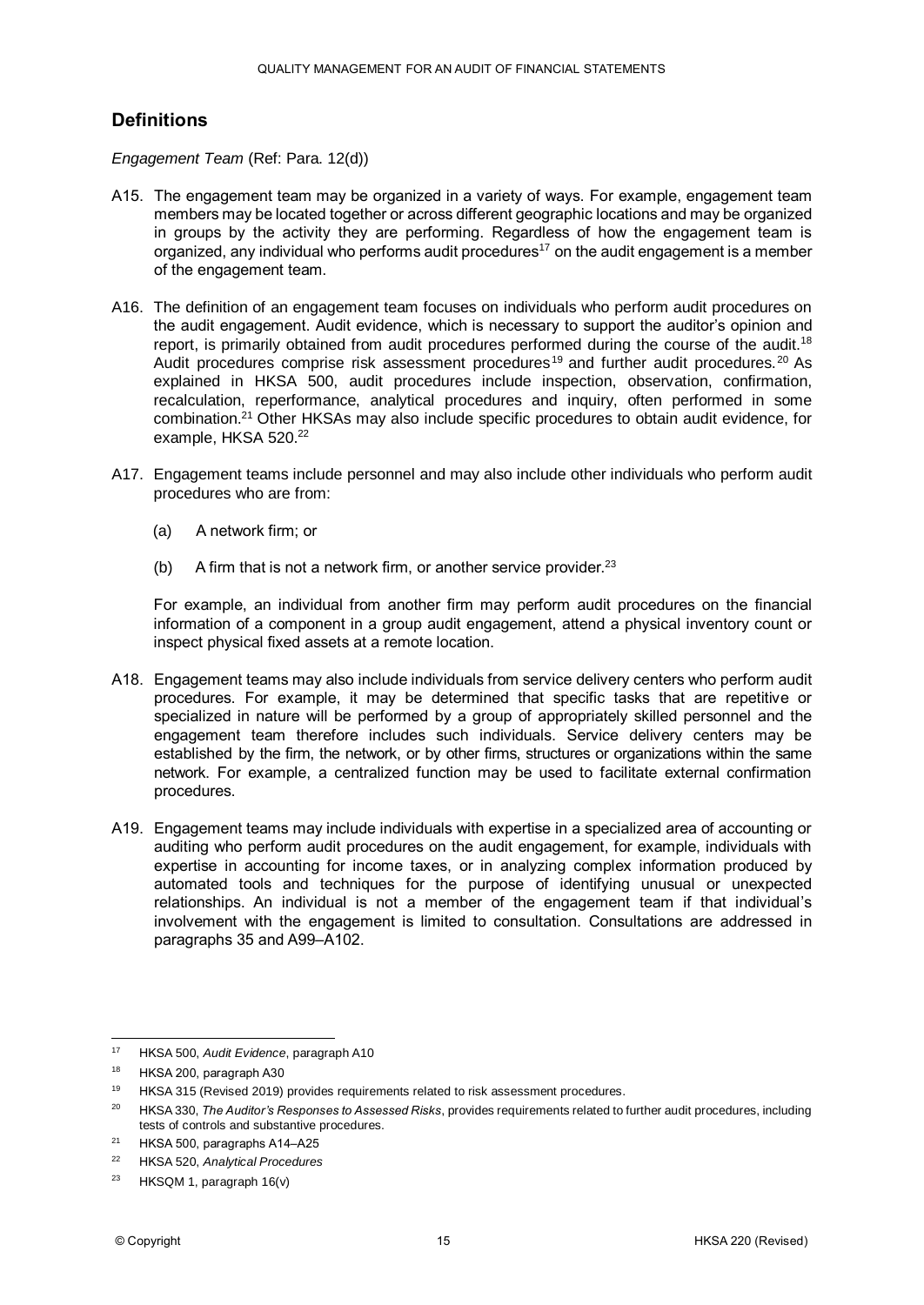- A20. If the audit engagement is subject to an engagement quality review, the engagement quality reviewer, and any other individuals performing the engagement quality review, are not members of the engagement team. Such individuals may be subject to specific independence requirements.
- A21. An internal auditor providing direct assistance and an auditor's external expert whose work is used in the engagement are not members of the engagement team.<sup>24</sup> HKSA 610 (Revised 2013) and HKSA 620 provide requirements and guidance for the auditor when using the work of internal auditors in a direct assistance capacity or when using the work of an external expert, respectively. Compliance with these HKSAs requires the auditor to obtain sufficient appropriate audit evidence on the work performed by an internal auditor providing direct assistance and perform audit procedures on the work of an auditor's expert.

The Engagement Partner's Responsibilities (Ref: Para. 9, 12(d))

A22. When this HKSA expressly intends that a requirement or responsibility be fulfilled by the engagement partner, the engagement partner may need to obtain information from the firm or other members of the engagement team to fulfil the requirement (e.g., information to make the required decision or judgment). For example, the engagement partner is required to determine that members of the engagement team collectively have the appropriate competence and capabilities to perform the audit engagement. To make a judgment on whether the competence and capabilities of the engagement team is appropriate, the engagement partner may need to use information compiled by the engagement team or from the firm's system of quality management.

The Application of Firm Policies or Procedures by Members of the Engagement Team (Ref: Para. 9, 12(d),17)

- A23. Within the context of the firm's system of quality management, engagement team members from the firm are responsible for implementing the firm's policies or procedures that are applicable to the audit engagement. As engagement team members from another firm are neither partners nor staff of the engagement partner's firm, they may not be subject to the firm's system of quality management or the firm's policies or procedures. Further, the policies or procedures of another firm may not be similar to that of the engagement partner's firm. For example, policies or procedures regarding direction, supervision and review may be different, particularly when the other firm is in a jurisdiction with a different legal system, language or culture than that of the engagement partner's firm. Accordingly, if the engagement team includes individuals who are from another firm, different actions may need to be taken by the firm or the engagement partner to implement the firm's policies or procedures in respect of the work of those individuals.
- A24. In particular, the firm's policies or procedures may require the firm or the engagement partner to take different actions from those applicable to personnel when obtaining an understanding of whether an individual from another firm:
	- Has the appropriate competence and capabilities to perform the audit engagement. For example, the individual would not be subject to the firm's recruitment and training processes and therefore the firm's policies or procedures may state that this determination can be made through other actions such as obtaining information from the other firm or a licensing or registration body. Paragraphs 19 and A38 of HKSA 600 contain guidance on obtaining an understanding of the competence and capabilities of component auditors.

<sup>&</sup>lt;u>.</u> <sup>24</sup> See HKSA 620, paragraphs 12–13 and HKSA 610 (Revised 2013), paragraphs 21–25.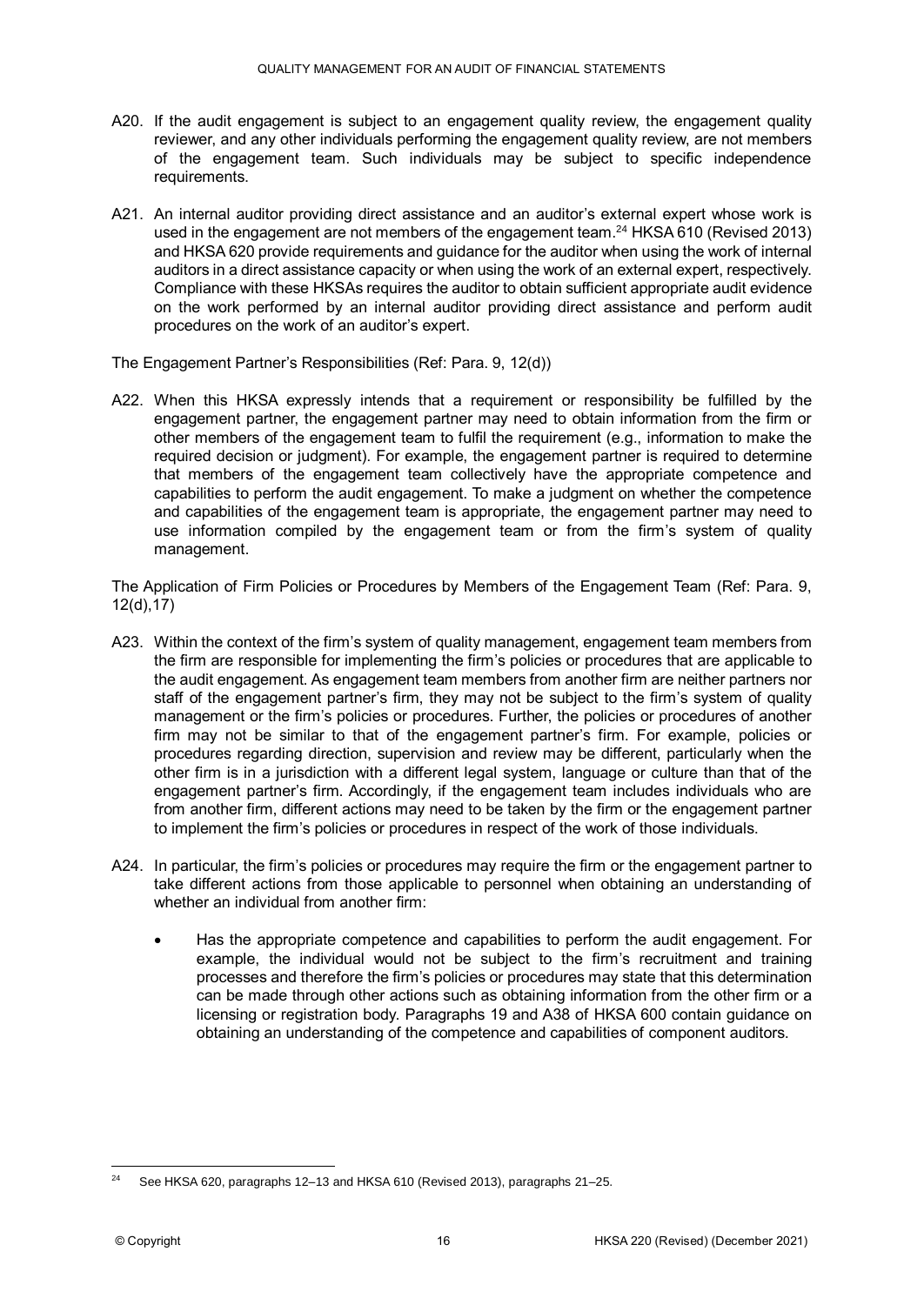- Understands the ethical requirements that are relevant to the group audit engagement. For example, the individual would not be subject to the firm's training in respect of the firm's policies or procedures for relevant ethical requirements. The firm's policies or procedures may state that this understanding is obtained through other actions such as providing information, manuals, or guides containing the provisions of the relevant ethical requirements applicable to the audit engagement to the individual.
- Will confirm independence. For example, individuals who are not personnel may not be able to complete independence declarations directly on the firm's independence systems. The firm's policies or procedures may state that such individuals can provide evidence of their independence in relation to the audit engagement in other ways, such as written confirmation.
- A25. When firm policies or procedures require specific activities to be undertaken in certain circumstances (e.g., consultation on a particular matter), it may be necessary for the firm's related policies or procedures to be communicated to individuals who are not personnel. Such individuals are then able to alert the engagement partner if the circumstance arises, and this enables the engagement partner to comply with the firm's policies or procedures. For example, in a group audit engagement, if a component auditor is performing audit procedures on the financial information of a component and identifies a difficult or contentious matter that is relevant to the group financial statements and subject to consultation<sup>25</sup> under the group auditor's policies or procedures, the component auditor is able to alert the group engagement team about the matter.

*Firm* (Ref: Para. 12(e))

A26. The definition of "firm" in relevant ethical requirements may differ from the definition set out in this HKSA.

*"Network" and "Network Firm"* (Ref: Para. 12(f)–12(g))

A27. The definitions of "network" or "network firm" in relevant ethical requirements may differ from those set out in this HKSA. The Code also provides guidance in relation to the terms "network" and "network firm." Networks and the other network firms may be structured in a variety of ways, and are in all cases external to the firm. The provisions in this HKSA in relation to networks also apply to any structures or organizations that do not form part of the firm, but that exist within the network.

#### **Leadership Responsibilities for Managing and Achieving Quality on Audits** (Ref: Para. 13–15)

*Taking Overall Responsibility for Managing and Achieving Quality*

A28. HKSQM 1 requires the firm to establish quality objectives that address the firm's governance and leadership that supports the design, implementation and operation of the system of quality management. The engagement partner's responsibility for managing and achieving quality is supported by a firm culture that demonstrates a commitment to quality. In addressing the requirements in paragraphs 13 and 14 of this HKSA, the engagement partner may communicate directly to other members of the engagement team and reinforce this communication through personal conduct and actions (e.g., leading by example). A culture that demonstrates a commitment to quality is further shaped and reinforced by the engagement team members as they demonstrate expected behaviors when performing the engagement.

<sup>25</sup> See paragraph 35.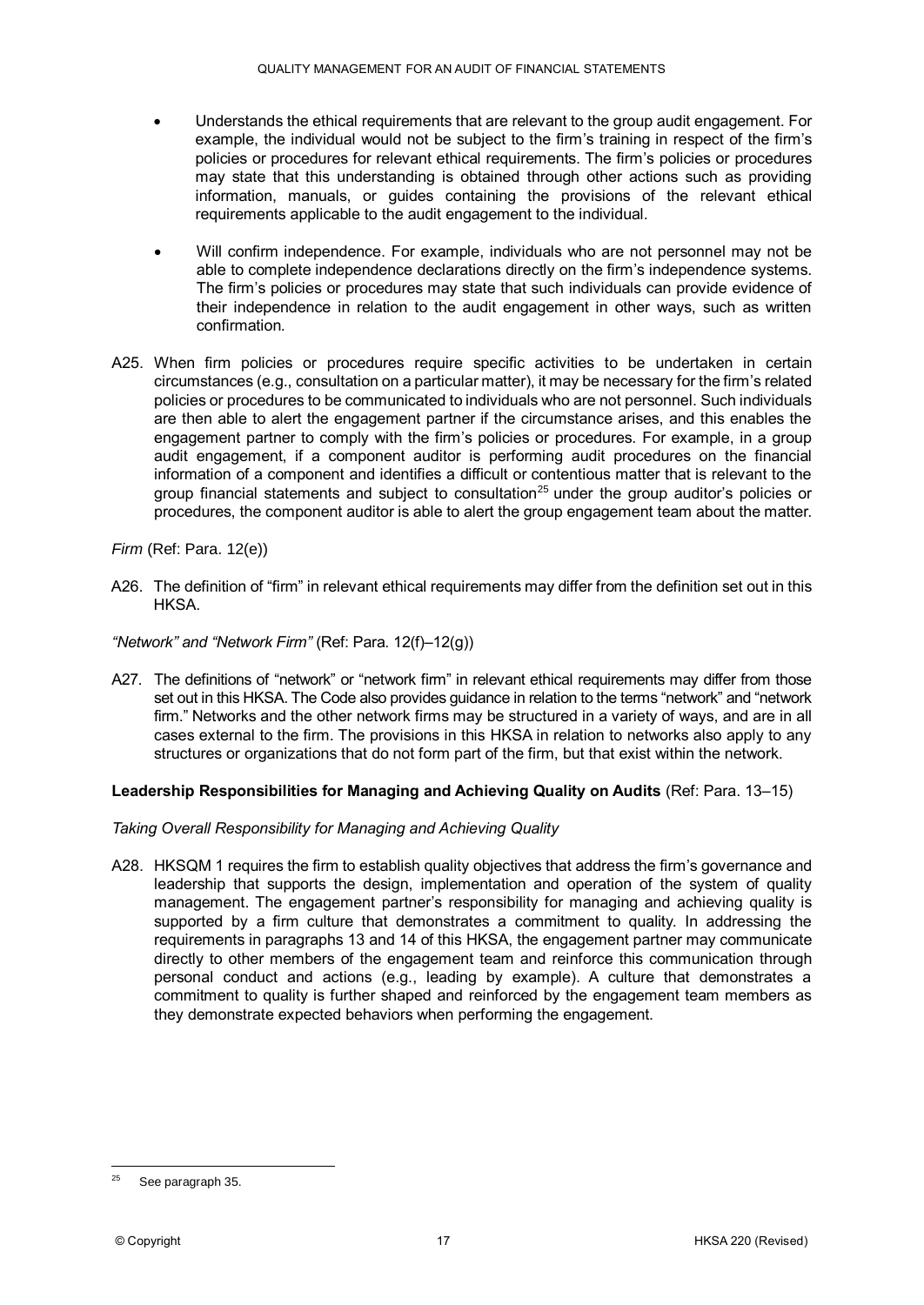#### **Scalability**

A29. The nature and extent of the actions of the engagement partner to demonstrate the firm's commitment to quality may depend on a variety of factors including the size, structure, geographical dispersion and complexity of the firm and the engagement team, and the nature and circumstances of the audit engagement. With a smaller engagement team with few engagement team members, influencing the desired culture through direct interaction and conduct may be sufficient, whereas for a larger engagement team that is dispersed over many locations, more formal communications may be necessary.

#### *Sufficient and Appropriate Involvement*

- A30. Being sufficiently and appropriately involved throughout the audit engagement may be demonstrated by the engagement partner in different ways, including:
	- Taking responsibility for the nature, timing and extent of the direction and supervision of the members of the engagement team, and the review of their work in complying with the requirements of this HKSA; and
	- Varying the nature, timing and extent of such direction, supervision and review in the context of the nature and circumstances of the engagement.

#### *Communication*

- A31. Communication is the means through which the engagement team shares relevant information on a timely basis to comply with the requirements of this HKSA, thereby contributing to the achievement of quality on the audit engagement. Communication may be between or among members of the engagement team, or with:
	- (a) The firm, (e.g., individuals performing activities within the firm's system of quality management, including those assigned ultimate or operational responsibility for the firm's system of quality management);
	- (b) Others involved in the audit (e.g., internal auditors who provide direct assistance<sup>26</sup> or an auditor's external expert $^{27}$ ); and
	- (c) Parties that are external to the firm (e.g., management, those charged with governance or regulatory authorities).
- A32. The nature and circumstances of the audit engagement may affect the engagement partner's decisions regarding the appropriate means of effective communication with the members of the engagement team. For example, to support appropriate direction, supervision and review, the firm may use IT applications to facilitate the communication between the members of the engagement team when they are performing work across different geographical locations.

#### *Professional Skepticism* (Ref: Para. 7)

A33. The engagement partner is responsible for emphasizing the importance of each engagement team member exercising professional skepticism throughout the audit engagement. Conditions inherent in some audit engagements can create pressures on the engagement team that may impede the appropriate exercise of professional skepticism when designing and performing audit procedures and evaluating audit evidence. Accordingly, when developing the overall audit strategy in accordance with HKSA 300, the engagement team may need to consider whether such conditions exist in the audit engagement and, if so, what actions the firm or the engagement team may need to undertake to mitigate such impediments.

<sup>26</sup> See HKSA 610 (Revised 2013), paragraph A41.

<sup>&</sup>lt;sup>27</sup> See HKSA 620, paragraphs  $11(c)$  and A30.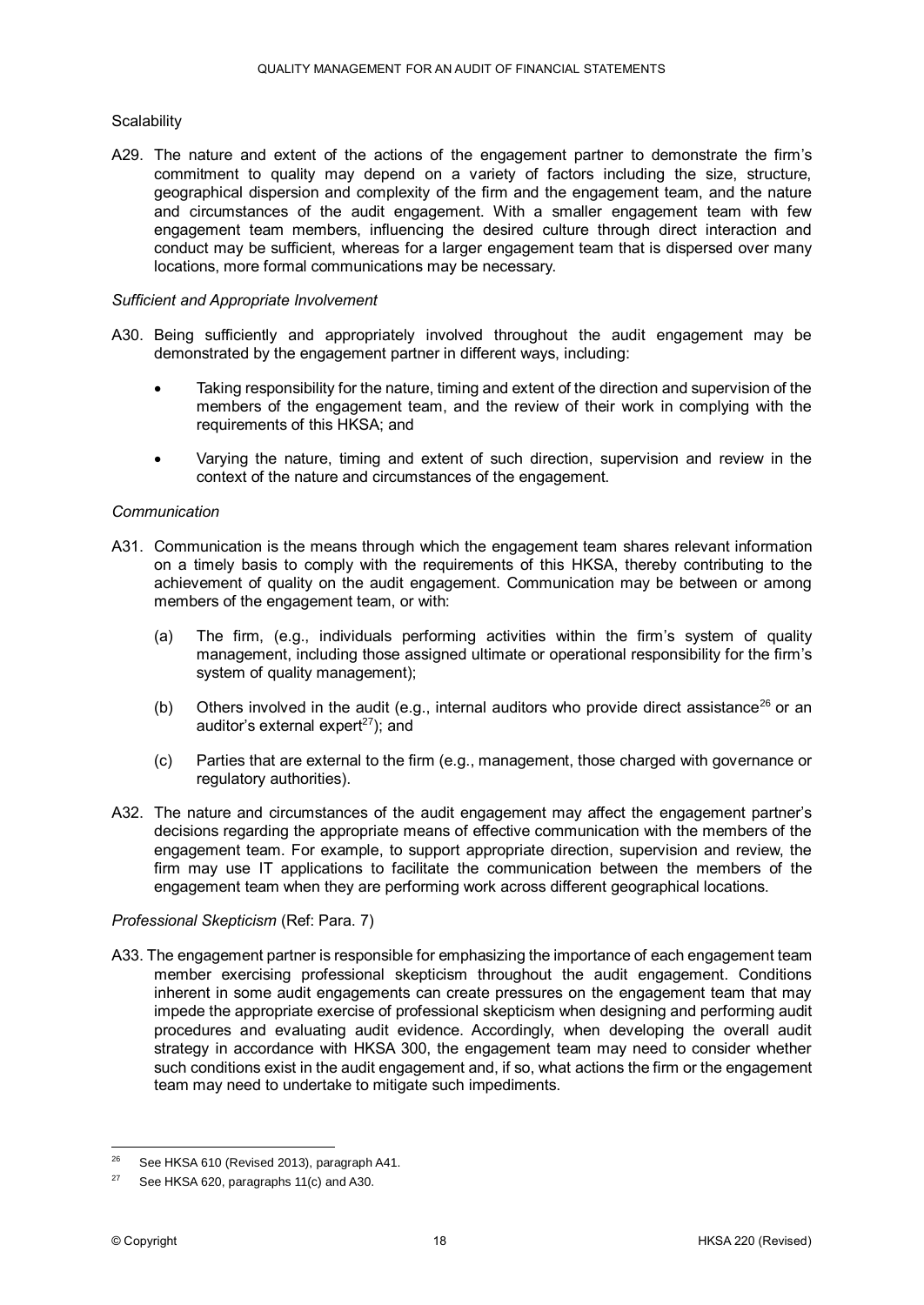- A34. Impediments to the exercise of professional skepticism at the engagement level may include, but are not limited to:
	- Budget constraints, which may discourage the use of sufficiently experienced or technically qualified resources, including experts, necessary for audits of entities where technical expertise or specialized skills are needed for effective understanding, assessment of and responses to risks and informed questioning of management.
	- Tight deadlines, which may negatively affect the behavior of those who perform the work as well as those who direct, supervise and review. For example, external time pressures may create restrictions to analyzing complex information effectively.
	- Lack of cooperation or undue pressures imposed by management, which may negatively affect the engagement team's ability to resolve complex or contentious issues.
	- Insufficient understanding of the entity and its environment, its system of internal control and the applicable financial reporting framework, which may constrain the ability of the engagement team to make appropriate judgments and an informed questioning of management's assertions.
	- Difficulties in obtaining access to records, facilities, certain employees, customers, vendors or others, which may cause the engagement team to bias the selection of sources of audit evidence and seek audit evidence from sources that are more easily accessible.
	- Overreliance on automated tools and techniques, which may result in the engagement team not critically assessing audit evidence.
- A35. Unconscious or conscious auditor biases may affect the engagement team's professional judgments, including for example, in the design and performance of audit procedures, or the evaluation of audit evidence. Examples of unconscious auditor biases that may impede the exercise of professional skepticism, and therefore the reasonableness of the professional judgments made by the engagement team in complying with the requirements of this HKSA, may include:
	- Availability bias, which is a tendency to place more weight on events or experiences that immediately come to mind or are readily available than on those that are not.
	- Confirmation bias, which is a tendency to place more weight on information that corroborates an existing belief than information that contradicts or casts doubt on that belief.
	- Groupthink, which is a tendency to think or make decisions as a group that discourages creativity or individual responsibility.
	- Overconfidence bias, which is a tendency to overestimate one's own ability to make accurate assessments of risk or other judgments or decisions.
	- Anchoring bias, which is a tendency to use an initial piece of information as an anchor against which subsequent information is inadequately assessed.
	- Automation bias, which is a tendency to favor output generated from automated systems, even when human reasoning or contradictory information raises questions as to whether such output is reliable or fit for purpose.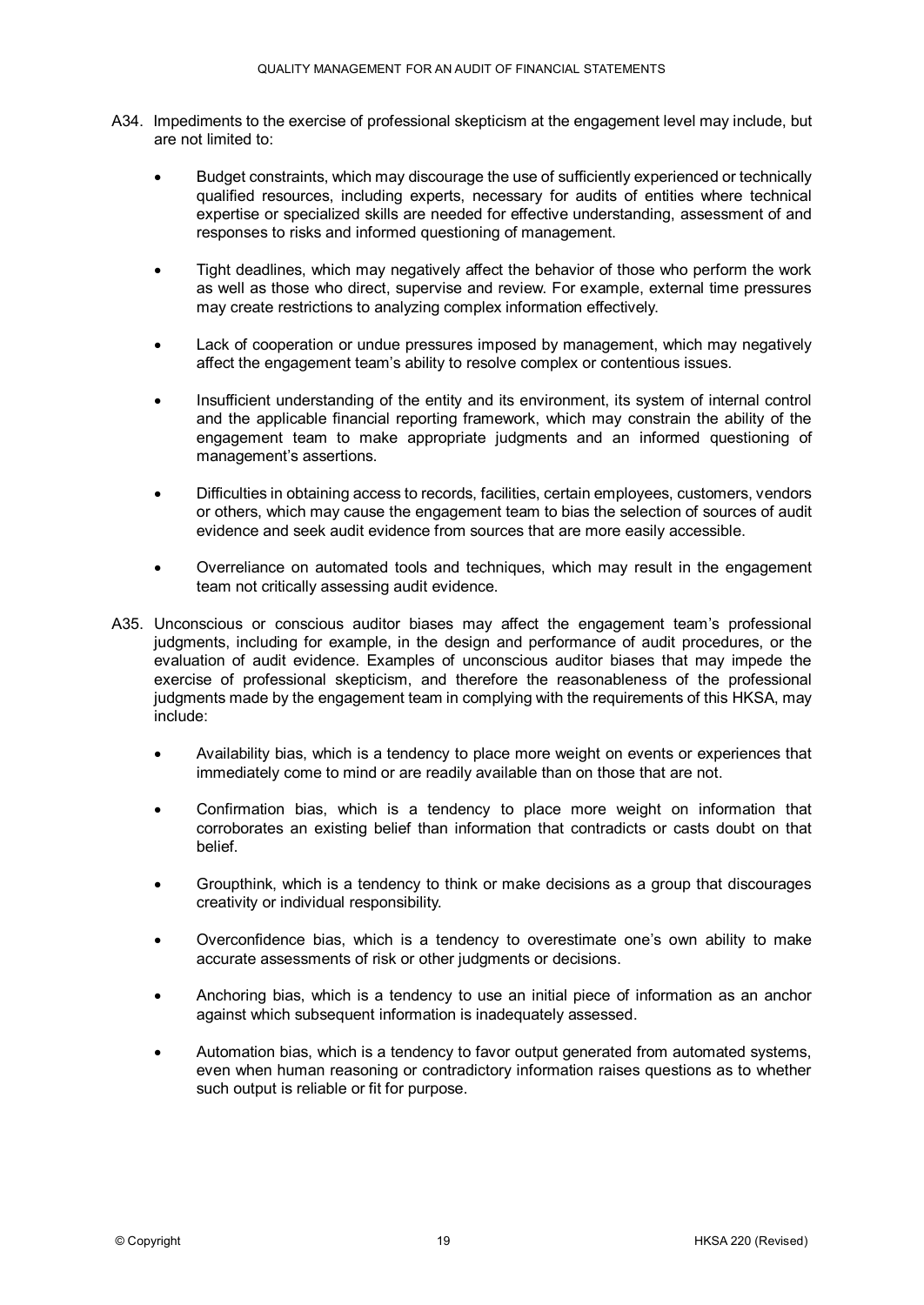- A36. Possible actions that the engagement team may take to mitigate impediments to the exercise of professional skepticism at the engagement level may include:
	- Remaining alert to changes in the nature or circumstances of the audit engagement that necessitate additional or different resources for the engagement, and requesting additional or different resources from those individuals within the firm responsible for allocating or assigning resources to the engagement.
	- Explicitly alerting the engagement team to instances or situations when vulnerability to unconscious or conscious auditor biases may be greater (e.g., areas involving greater judgment) and emphasizing the importance of seeking advice from more experienced members of the engagement team in planning and performing audit procedures.
	- Changing the composition of the engagement team, for example, requesting that more experienced individuals with greater skills or knowledge or specific expertise are assigned to the engagement.
	- Involving more experienced members of the engagement team when dealing with members of management who are difficult or challenging to interact with.
	- Involving members of the engagement team with specialized skills and knowledge or an auditor's expert to assist the engagement team with complex or subjective areas of the audit.
	- Modifying the nature, timing and extent of direction, supervision or review by involving more experienced engagement team members, more in-person oversight on a more frequent basis or more in-depth reviews of certain working papers for:
		- o Complex or subjective areas of the audit;
		- o Areas that pose risks to achieving quality on the audit engagement;
		- o Areas with a fraud risk; and
		- o Identified or suspected non-compliance with laws or regulations.
	- Setting expectations for:
		- $\circ$  Less experienced members of the engagement team to seek advice frequently and in a timely manner from more experienced engagement team members or the engagement partner; and
		- o More experienced members of the engagement team to be available to less experienced members of the engagement team throughout the audit engagement and to respond positively and in a timely manner to their insights, requests for advice or assistance.
	- Communicating with those charged with governance when management imposes undue pressure or the engagement team experiences difficulties in obtaining access to records, facilities, certain employees, customers, vendors or others from whom audit evidence may be sought.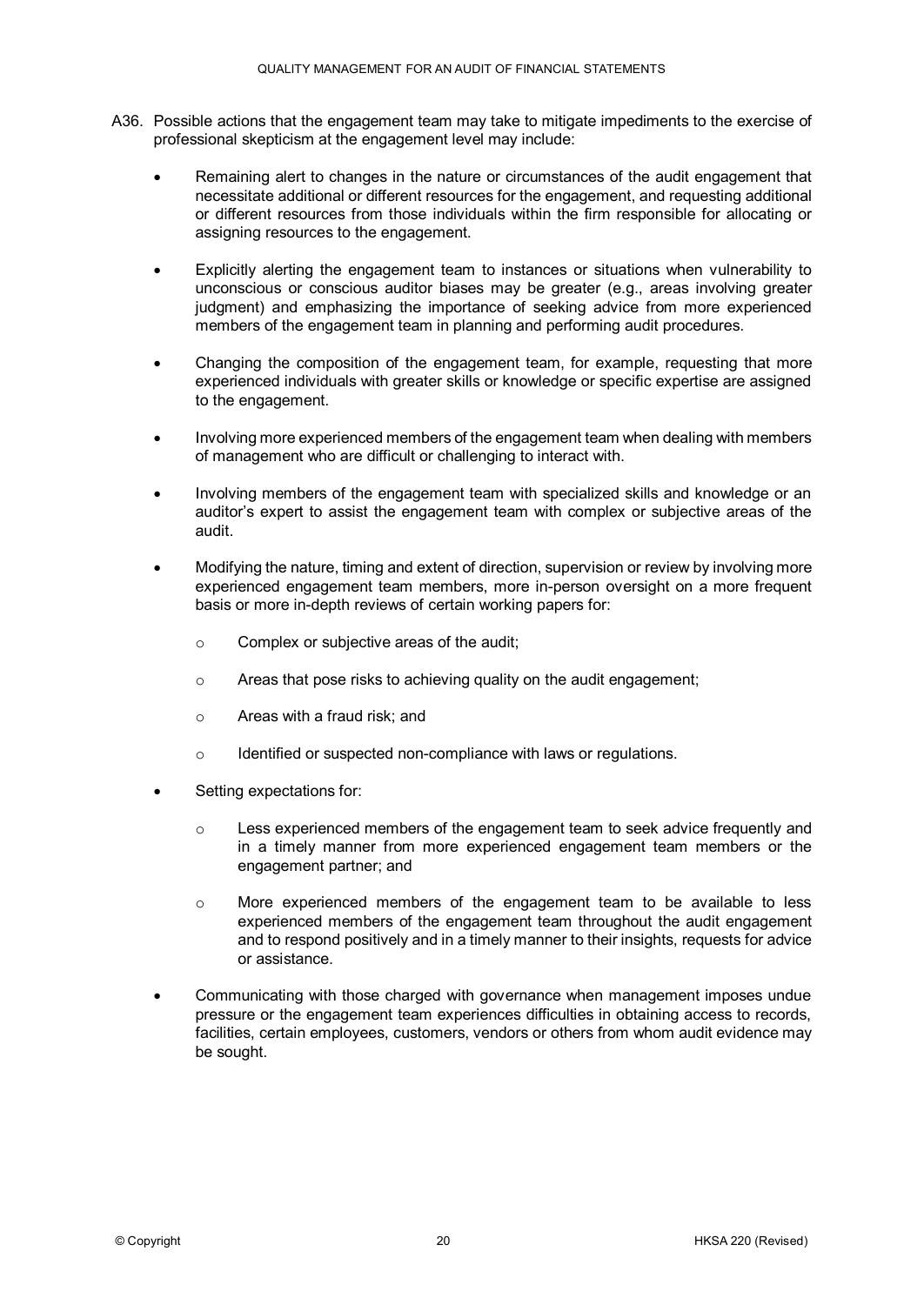*Assigning Procedures, Tasks, or Actions to Other Members of the Engagement Team* (Ref: Para. 15)

- A37. Being sufficiently and appropriately involved throughout the audit engagement when procedures, tasks or actions have been assigned to other members of the engagement team may be demonstrated by the engagement partner in different ways, including:
	- Informing assignees about the nature of their responsibilities and authority, the scope of the work being assigned and the objectives thereof; and to provide any other necessary instructions and relevant information.
	- Direction and supervision of the assignees.
	- Review of the assignees' work to evaluate the conclusions reached, in addition to the requirements in paragraphs 29–34.

#### **Relevant Ethical Requirements, Including Those Related to Independence** (Ref: Para. 16–21)

#### *Relevant Ethical Requirements* (Ref: Para. 1, 16–21)

- A38. HKSA 200<sup>28</sup> requires that the auditor comply with relevant ethical requirements, including those pertaining to independence, relating to financial statement audit engagements. Relevant ethical requirements may vary depending on the nature and circumstances of the engagement. For example, certain requirements related to independence may be applicable only when performing audits of listed entities. HKSA 600 includes additional requirements and guidance to those in this HKSA regarding communications about relevant ethical requirements with component auditors.
- A39. Based on the nature and circumstances of the audit engagement, certain law, regulation or aspects of relevant ethical requirements, such as those pertaining to non-compliance with laws or regulations, may be relevant to the engagement, for example laws or regulations dealing with money laundering, corruption, or bribery.
- A40. The firm's information system and the resources provided by the firm may assist the engagement team in understanding and fulfilling relevant ethical requirements applicable to the nature and circumstances of the audit engagement. For example, the firm may:
	- Communicate the independence requirements to engagement teams.
	- Provide training for engagement teams on relevant ethical requirements.
	- Establish manuals and guides (i.e., intellectual resources) containing the provisions of the relevant ethical requirements and guidance on how they are applied in the nature and circumstances of the firm and its engagements.
	- Assign personnel to manage and monitor compliance with relevant ethical requirements (e.g., HKSQM 1 requires that the firm obtains, at least annually, a documented confirmation of compliance with the independence requirements from all personnel required by relevant ethical requirements to be independent) or provide consultation on matters related to relevant ethical requirements.

<sup>&</sup>lt;u>.</u> HKSA 200, paragraphs 14 and A16-A19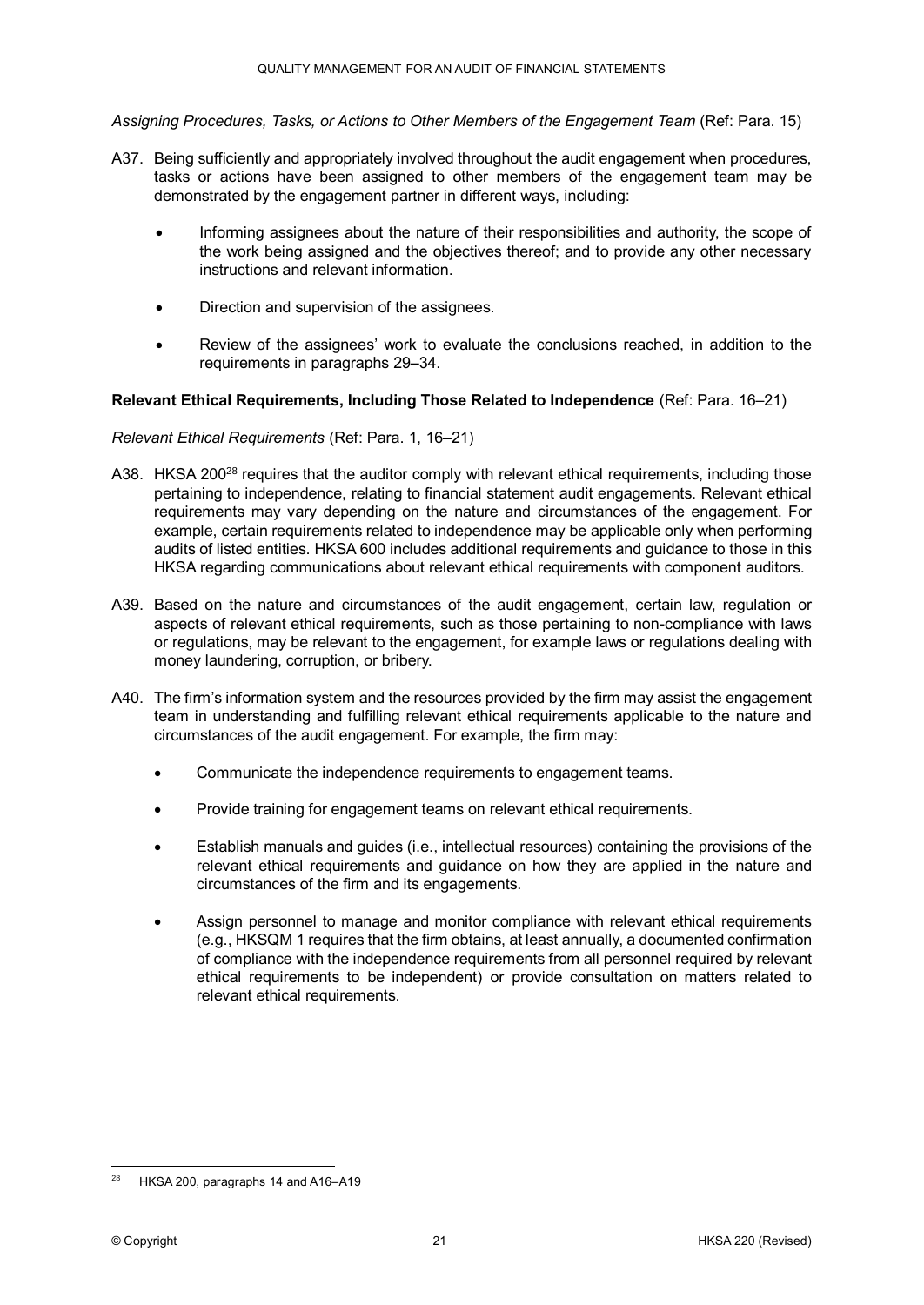- Establish policies or procedures for engagement team members to communicate relevant and reliable information to appropriate parties within the firm or to the engagement partner, such as policies or procedures for engagement teams to:
	- $\circ$  Communicate information about client engagements and the scope of services, including non-assurance services, to enable the firm to identify threats to independence during the period of the engagement and during the period covered by the subject matter.
	- o Communicate circumstances and relationships that may create a threat to independence, so that the firm can evaluate whether such a threat is at an acceptable level and if it is not, address the threat by eliminating it or reducing it to an acceptable level.
	- o Promptly communicate any breaches of the relevant ethical requirements, including those related to independence.
- A41. The engagement partner may take into account the information, communication, and resources described in paragraph A40 when determining whether the engagement partner may depend on the firm's policies or procedures in complying with relevant ethical requirements.
- A42. Open and robust communication between the members of the engagement team about relevant ethical requirements may also assist in:
	- Drawing the attention of engagement team members to relevant ethical requirements that may be of particular significance to the audit engagement; and
	- Keeping the engagement partner informed about matters relevant to the engagement team's understanding and fulfillment of relevant ethical requirements and the firm's related policies or procedures.

#### *Identifying and Evaluating Threats to Compliance with Relevant Ethical Requirements* (Ref: Para. 17– 18)

- A43. In accordance with HKSQM 1, the firm's responses to address the quality risks in relation to relevant ethical requirements, including those related to independence for engagement team members, include policies or procedures for identifying, evaluating and addressing threats to compliance with the relevant ethical requirements.
- A44. Relevant ethical requirements may contain provisions regarding the identification and evaluation of threats and how they are to be dealt with. For example, the Code explains that a self-interest threat to compliance with the fundamental principle of professional competence and due care may arise if the fee quoted for an audit engagement is so low that it might be difficult to perform the engagement in accordance with professional standards.<sup>29</sup>

#### *Breaches of Relevant Ethical Requirements* (Ref: Para. 19)

A45. In accordance with HKSQM 1, the firm is required to establish policies or procedures for identifying, communicating, evaluating and reporting of any breaches of relevant ethical requirements and appropriately responding to the causes and consequences of the breaches in a timely manner.

<sup>&</sup>lt;u>.</u> <sup>29</sup> Code, Chapter A, paragraph 330.3 A2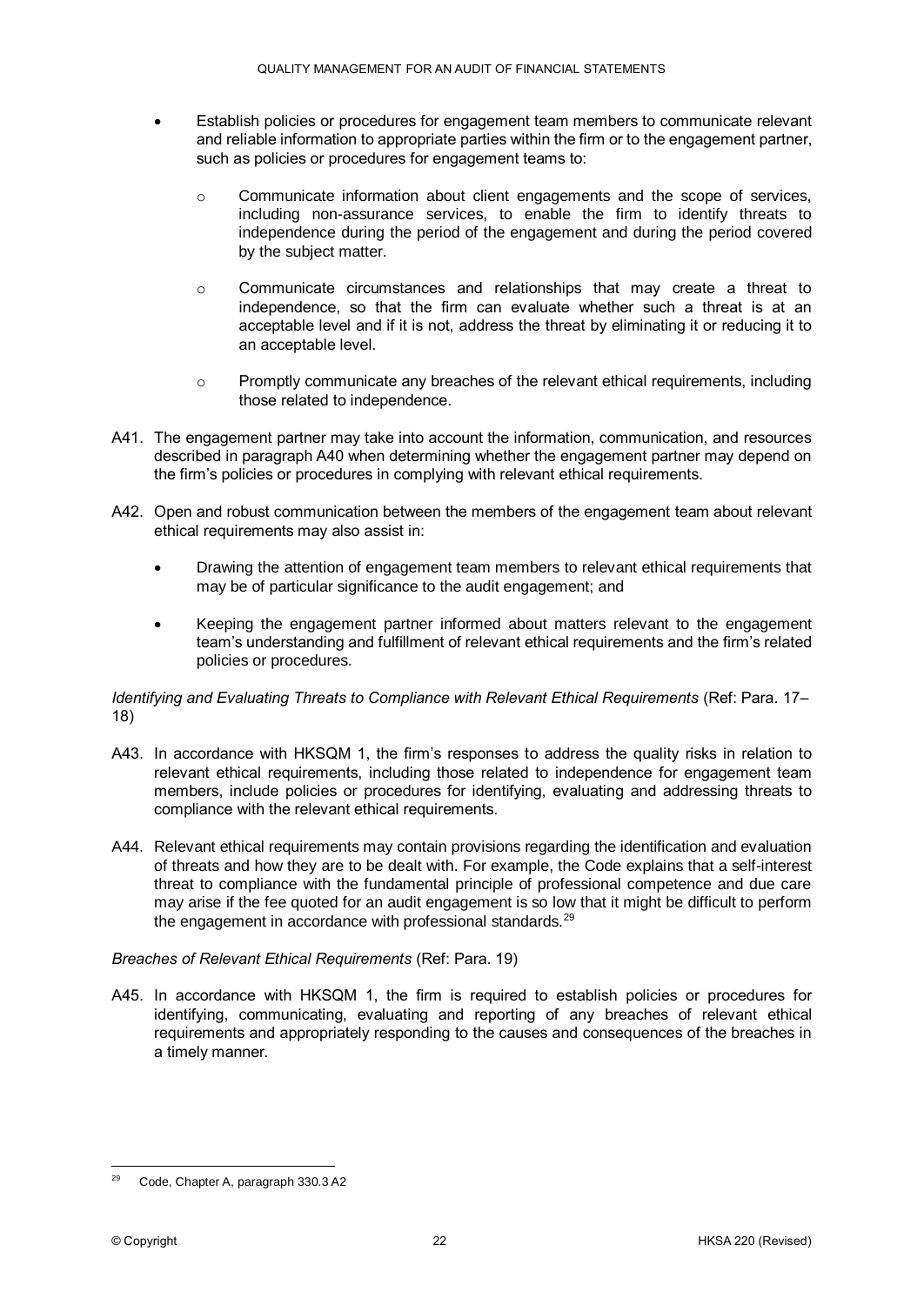#### *Taking Appropriate Action* (Ref: Para. 20)

- A46. Appropriate actions may include, for example:
	- Following the firm's policies or procedures regarding breaches of relevant ethical requirements, including communicating to or consulting with the appropriate individuals so that appropriate action can be taken, including as applicable, disciplinary action(s).
	- Communicating with those charged with governance.
	- Communicating with regulatory authorities or professional bodies. In some circumstances, communication with regulatory authorities may be required by law or regulation.
	- Seeking legal advice.
	- Withdrawing from the audit engagement, when withdrawal is possible under applicable law or regulation.

#### *Prior to Dating the Auditor's Report* (Ref: Para. 21)

A47. HKSA 700 (Revised) requires that the auditor's report include a statement that the auditor is independent of the entity in accordance with the relevant ethical requirements relating to the audit, and that the auditor has fulfilled the auditor's other ethical responsibilities in accordance with these requirements.<sup>30</sup> Performing the procedures required by paragraphs 16–21 of this HKSA provides the basis for these statements in the auditor's report.

#### *Considerations Specific to Public Sector Entities*

A48. Statutory measures may provide safeguards for the independence of public sector auditors. However, public sector auditors or audit firms carrying out public sector audits on behalf of the statutory auditor may, depending on the terms of the mandate in a particular jurisdiction, need to adapt their approach to promote compliance with paragraph 16. This may include, where the public sector auditor's mandate does not permit withdrawal from the audit engagement, disclosure through a public report of circumstances that have arisen that would, if they were in the private sector, lead the auditor to withdraw.

#### **Acceptance and Continuance of Client Relationships and Audit Engagements** (Ref: Para. 22– 24)

- A49. HKSQM 1 requires the firm to establish quality objectives that address the acceptance and continuance of client relationships and specific engagements.
- A50. Information such as the following may assist the engagement partner in determining whether the conclusions reached regarding the acceptance and continuance of client relationships and audit engagements are appropriate:
	- The integrity and ethical values of the principal owners, key management and those charged with governance of the entity;
	- Whether sufficient and appropriate resources are available to perform the engagement;
	- Whether management and those charged with governance have acknowledged their responsibilities in relation to the engagement;

<sup>&</sup>lt;u>.</u> HKSA 700 (Revised), paragraph 28(c)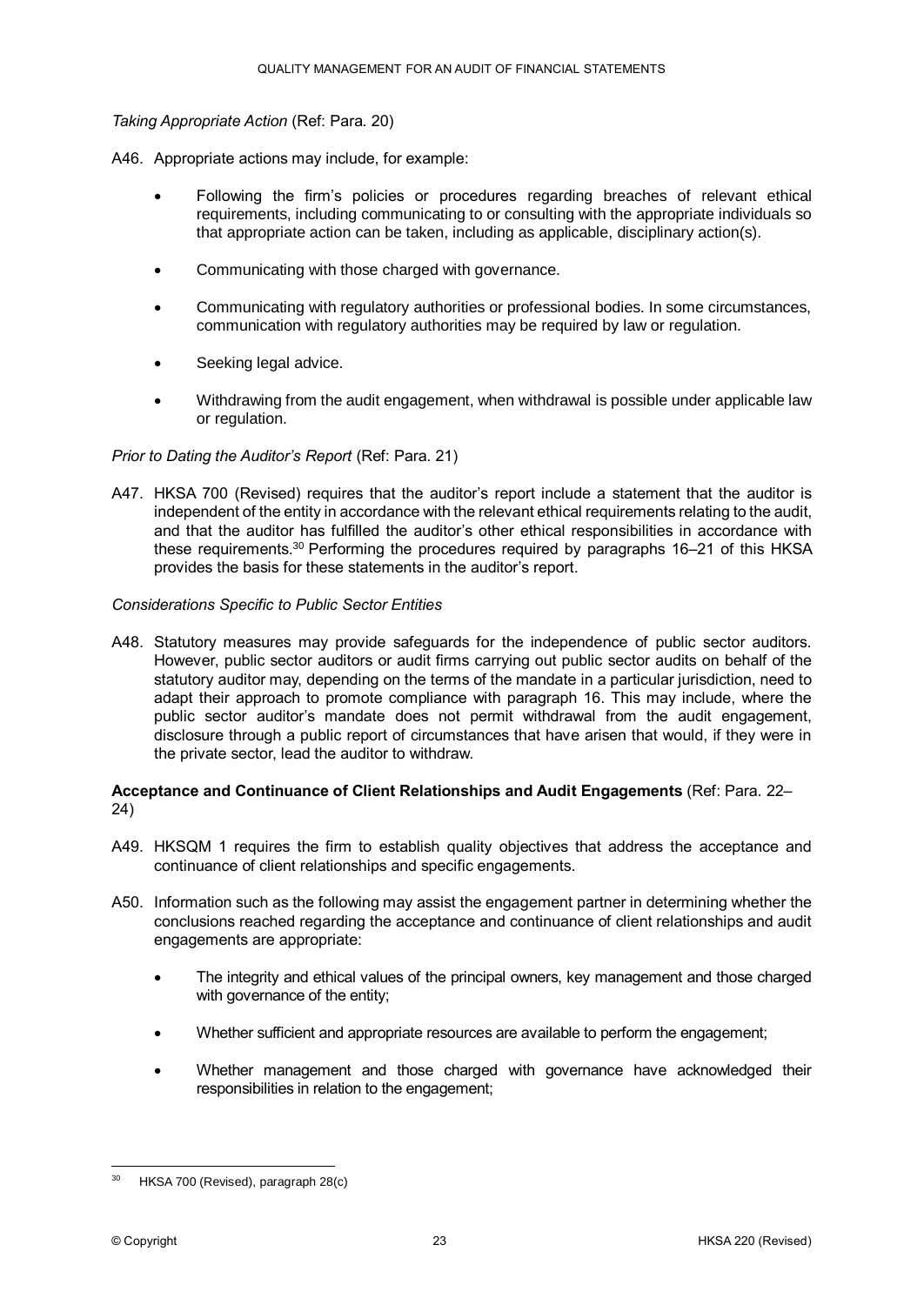- Whether the engagement team has the competence and capabilities, including sufficient time, to perform the engagement; and
- Whether significant matters that have arisen during the current or previous engagement have implications for continuing the engagement.
- A51. Under HKSQM 1, for acceptance and continuance decisions, the firm is required to make judgments about the firm's ability to perform the engagement in accordance with professional standards and applicable legal and regulatory requirements. The engagement partner may use the information considered by the firm in this regard in determining whether the conclusions reached regarding the acceptance and continuance of client relationships and audit engagements are appropriate. If the engagement partner has concerns regarding the appropriateness of the conclusions reached, the engagement partner may discuss the basis for those conclusions with those involved in the acceptance and continuance process.
- A52. If the engagement partner is directly involved throughout the firm's acceptance and continuance process, the engagement partner will be aware of the information obtained or used by the firm, in reaching the related conclusions. Such direct involvement may also provide a basis for the engagement partner's determination that the firm's policies or procedures have been followed and that the conclusions reached are appropriate.
- A53. Information obtained during the acceptance and continuance process may assist the engagement partner in complying with the requirements of this HKSA and making informed decisions about appropriate courses of action. Such information may include:
	- Information about the size, complexity and nature of the entity, including whether it is a group audit, the industry in which it operates and the applicable financial reporting framework;
	- The entity's timetable for reporting, such as at interim and final stages;
	- In relation to group audits, the nature of the control relationships between the parent and its components; and
	- Whether there have been changes in the entity or in the industry in which the entity operates since the previous audit engagement that may affect the nature of resources required, as well as the manner in which the work of the engagement team will be directed, supervised and reviewed.
- A54. Information obtained during acceptance and continuance may also be relevant in complying with the requirements of other HKSAs, as well as this HKSA, for example with respect to:
	- Establishing an understanding of the terms of the audit engagement, as required by HKSA  $210:31$
	- Identifying and assessing risks of material misstatement, whether due to error or fraud, in accordance with HKSA 315 (Revised 2019) and HKSA 240;<sup>32</sup>
	- Understanding the group, its components and their environments, in the case of an audit of group financial statements in accordance with HKSA 600, and directing, supervising and reviewing the work of component auditors;
	- Determining whether, and how, to involve an auditor's expert in accordance with HKSA 620; and

 $31$ <sup>31</sup> HKSA 210, *Agreeing the Terms of Audit Engagements*, paragraph 9

<sup>32</sup> HKSA 240, *The Auditor's Responsibilities Relating to Fraud in an Audit of Financial Statements*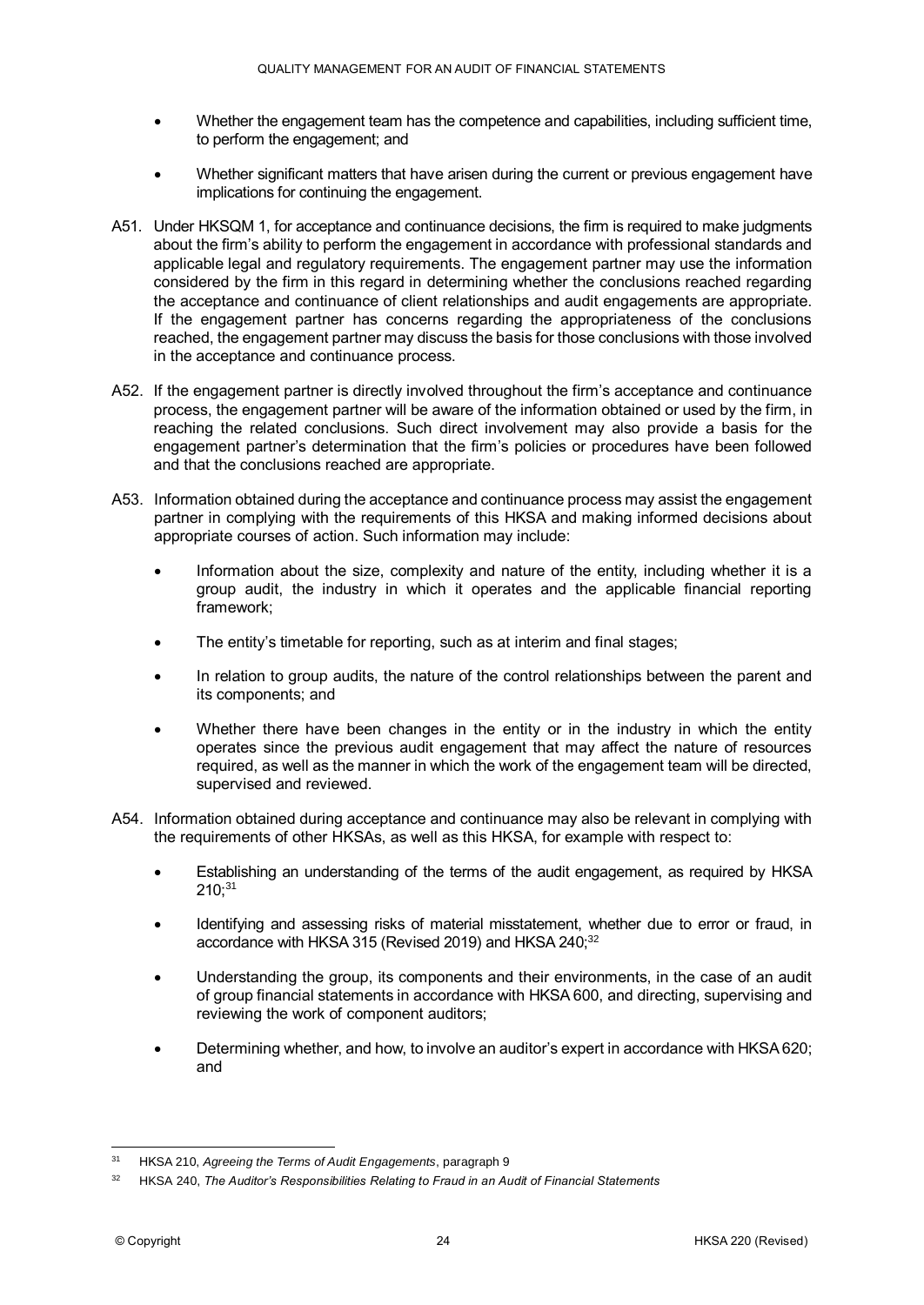- The entity's governance structure in accordance with HKSA 260 (Revised) $33$  and HKSA 265.<sup>34</sup>
- A55. Law, regulation, or relevant ethical requirements may require the successor auditor to request, prior to accepting the audit engagement, the predecessor auditor to provide known information regarding any facts or circumstances that, in the predecessor auditor's judgment, the successor auditor needs to be aware of before deciding whether to accept the engagement<sup>34a</sup>. In some circumstances, the predecessor auditor may be required, on request by the proposed successor auditor, to provide information regarding identified or suspected non-compliance with laws and regulations to the proposed successor auditor. For example, if the predecessor auditor has withdrawn from the engagement as a result of identified or suspected non-compliance with laws and regulations, the Code requires that the predecessor auditor, on request by a proposed successor auditor, provide all relevant facts and other information concerning such noncompliance that, in the predecessor auditor's opinion, the proposed successor auditor needs to be aware of before deciding whether to accept the audit appointment.
- A56. In circumstances when the firm is obligated by law or regulation to accept or continue an audit engagement, the engagement partner may take into account information obtained by the firm about the nature and circumstances of the engagement.
- A57. In deciding on the necessary action, the engagement partner and the firm may conclude that it is appropriate to continue with the audit engagement and, if so, determine what additional steps are necessary at the engagement level (e.g., the assignment of more staff or staff with specific expertise). If the engagement partner has further concerns or is not satisfied that the matter has been appropriately dealt with, the firm's policies or procedures for resolving differences of opinion may be applicable.

#### *Considerations Specific to Public Sector Entities* (Ref: Para. 22–24)

A58. In the public sector, auditors may be appointed in accordance with statutory procedures and the public sector auditor may not need to establish all policies or procedures regarding the acceptance and continuance of audit engagements. Nevertheless, the requirements and considerations for the acceptance and continuance of client relationships and engagements as set out in paragraphs 22–24 and A49–A57 may be valuable to public sector auditors in performing risk assessments and in carrying out reporting responsibilities.

#### **Engagement Resources** (Ref: Para. 25–28)

- A59. Under HKSQM 1, the resources assigned or made available by the firm to support the performance of audit engagements include:
	- Human resources;
	- Technological resources; and
	- Intellectual resources.

 $33<sup>3</sup>$ <sup>33</sup> HKSA 260 (Revised), *Communication with Those Charged with Governance*

<sup>34</sup> HKSA 265, *Communicating Deficiencies in Internal Control to Those Charged with Governance and Management* 

<sup>34</sup>a Under section 414 of the Companies Ordinance (Cap. 622)("CO"), an auditor may provide information to an incoming auditor without contravening duties.

Section 320 *Professional Appointments* in Chapter A of the Code sets out specific requirements and application material on professional appointments of a professional accountant in public practice.

Section 200 *Changes in a Professional Appointment* in Chapter C of the Code requires a member who is asked to accept nomination as auditor to find out whether the change of auditor has been properly dealt with in accordance with the CO or other legislation and request the prospective client's permission to communicate with the auditor last appointed. He/she should also write to the existing auditor to obtain professional clearance.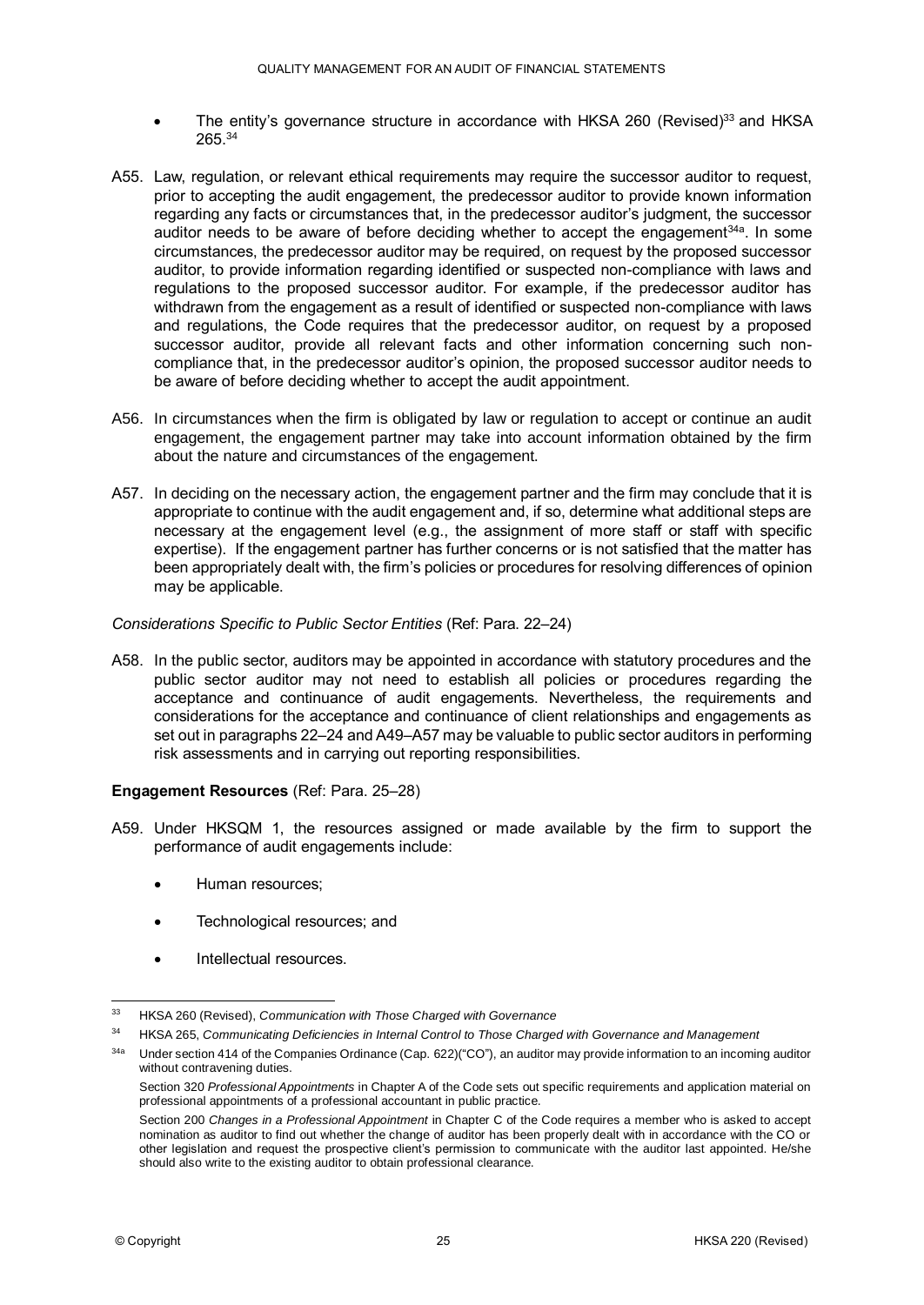- A60. Resources for an audit engagement are primarily assigned or made available by the firm, although there may be circumstances when the engagement team directly obtains resources for the audit engagement. For example, this may be the case when a component auditor is required by statute, regulation or for another reason to express an audit opinion on the financial statements of a component, and the component auditor is also appointed by component management to perform audit procedures on behalf of the group engagement team.<sup>35</sup> In such circumstances, the firm's policies or procedures may require the engagement partner to take different actions, such as requesting information from the component auditor, to determine whether sufficient and appropriate resources are assigned or made available.
- A61. A relevant consideration for the engagement partner, in complying with the requirements in paragraphs 25 and 26, may be whether the resources assigned or made available to the engagement team enable fulfillment of relevant ethical requirements, including ethical principles such as professional competence and due care.

#### *Human Resources*

A62. Human resources include members of the engagement team (see also paragraphs A5, A15–A21) and, where applicable, an auditor's external expert and individuals from within the entity's internal audit function who provide direct assistance on the audit.

#### *Technological Resources*

- A63. The use of technological resources on the audit engagement may assist the auditor in obtaining sufficient appropriate audit evidence. Technological tools may allow the auditor to more effectively and efficiently manage the audit. Technological tools may also allow the auditor to evaluate large amounts of data more easily to, for example, provide deeper insights, identify unusual trends or more effectively challenge management's assertions, which enhances the ability of the auditor to exercise professional skepticism. Technological tools may also be used to conduct meetings and provide communication tools to the engagement team. Inappropriate use of such technological resources may, however, increase the risk of overreliance on the information produced for decision making purposes, or may create threats to complying with relevant ethical requirements, for example, requirements related to confidentiality.
- A64. The firm's policies or procedures may include required considerations or responsibilities for the engagement team when using firm approved technological tools to perform audit procedures and may require the involvement of individuals with specialized skills or expertise in evaluating or analyzing the output.
- A65. When the engagement partner requires individuals from another firm to use specific automated tools and techniques when performing audit procedures, communications with those individuals may indicate that the use of such automated tools and techniques needs to comply with the engagement team's instructions.
- A66. The firm's policies or procedures may specifically prohibit the use of certain IT applications or features of IT applications (e.g., software that has not yet been specifically approved for use by the firm). Alternatively, the firm's policies or procedures may require the engagement team to take certain actions before using an IT application that is not firm-approved to determine it is appropriate for use, for example by requiring:
	- The engagement team to have appropriate competence and capabilities to use the IT application.
	- Testing the operation and security of the IT application.
	- Specific documentation to be included in the audit file.

<sup>&</sup>lt;u>.</u> HKSA 600, paragraph 3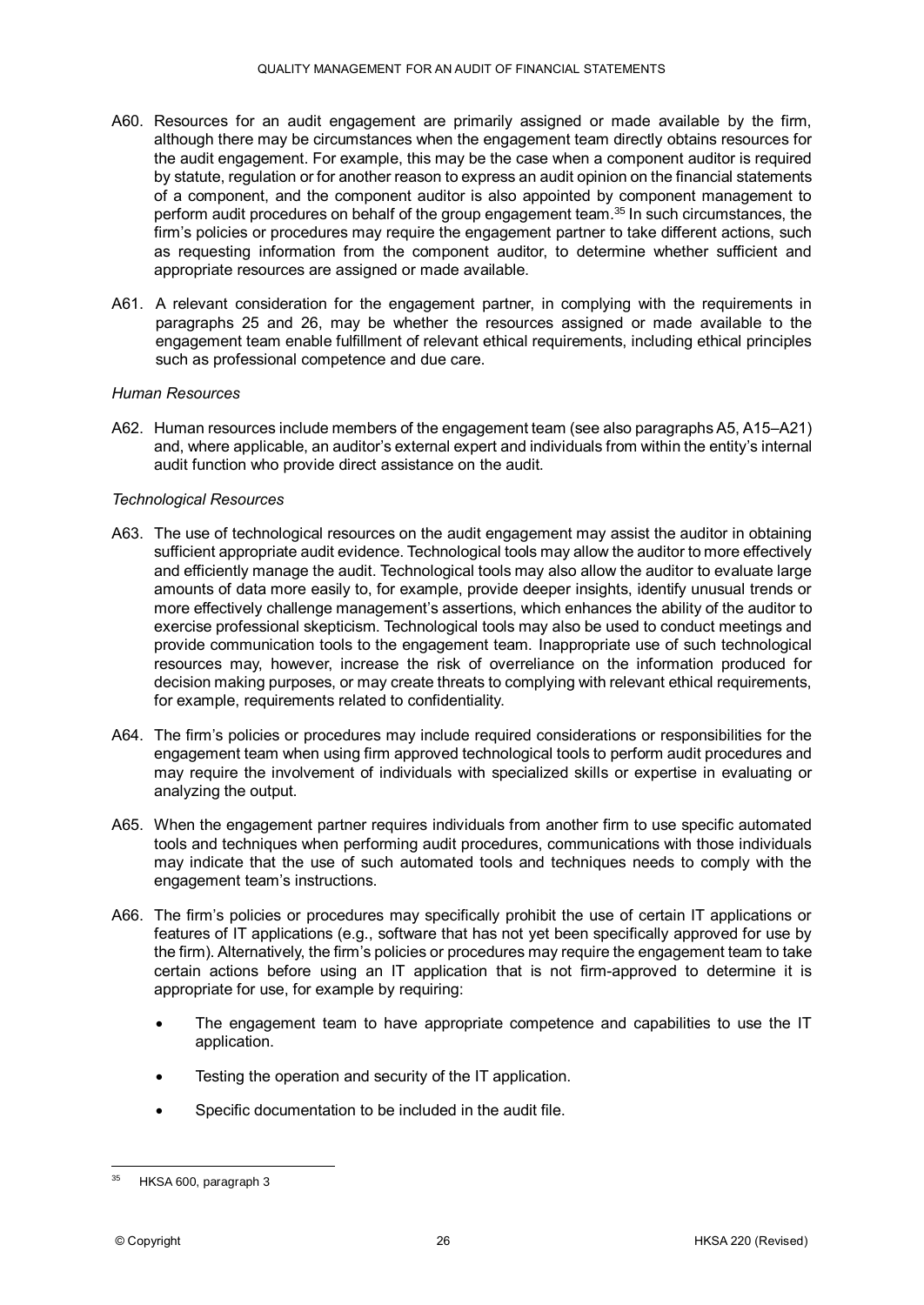- A67. The engagement partner may exercise professional judgment in considering whether the use of an IT application on the audit engagement is appropriate in the context of the engagement, and if so, how the IT application is to be used. Factors that may be considered in determining whether a particular IT application, that has not been specifically approved for use by the firm, is appropriate for use in the audit engagement include whether:
	- Use and security of the IT application complies with the firm's policies or procedures.
	- The IT application operates as intended.
	- Personnel have the competence and capabilities required to use the IT application.

#### *Intellectual Resources*

- A68. Intellectual resources include, for example, audit methodologies, implementation tools, auditing guides, model programs, templates, checklists or forms.
- A69. The use of intellectual resources on the audit engagement may facilitate the consistent application and understanding of professional standards, law and regulation, and related firm policies or procedures. For this purpose, the engagement team may be required, in accordance with the firm's policies or procedures, to use the firm's audit methodology and specific tools and guidance. The engagement team may also consider whether the use of other intellectual resources is appropriate and relevant based on the nature and circumstances of the engagement, for example, an industry specific methodology or related guides and performance aids.

#### *Sufficient and Appropriate Resources to Perform the Engagement* (Ref: Para. 25)

A70. In determining whether sufficient and appropriate resources to perform the engagement have been assigned or made available to the engagement team, ordinarily the engagement partner may depend on the firm's related policies or procedures (including resources) as described in paragraph A6. For example, based on information communicated by the firm, the engagement partner may be able to depend on the firm's technological development, implementation and maintenance programs when using firm-approved technology to perform audit procedures.

#### *Competence and Capabilities of the Engagement Team (Ref: Para. 26)*

- A71. When determining that the engagement team has the appropriate competence and capabilities, the engagement partner may take into consideration such matters as the team's:
	- Understanding of, and practical experience with, audit engagements of a similar nature and complexity through appropriate training and participation.
	- Understanding of professional standards and applicable legal and regulatory requirements.
	- Expertise in specialized areas of accounting or auditing.
	- Expertise in IT used by the entity or automated tools or techniques that are to be used by the engagement team in planning and performing the audit engagement.
	- Knowledge of relevant industries in which the entity being audited operates.
	- Ability to exercise professional skepticism and professional judgment.
	- Understanding of the firm's policies or procedures.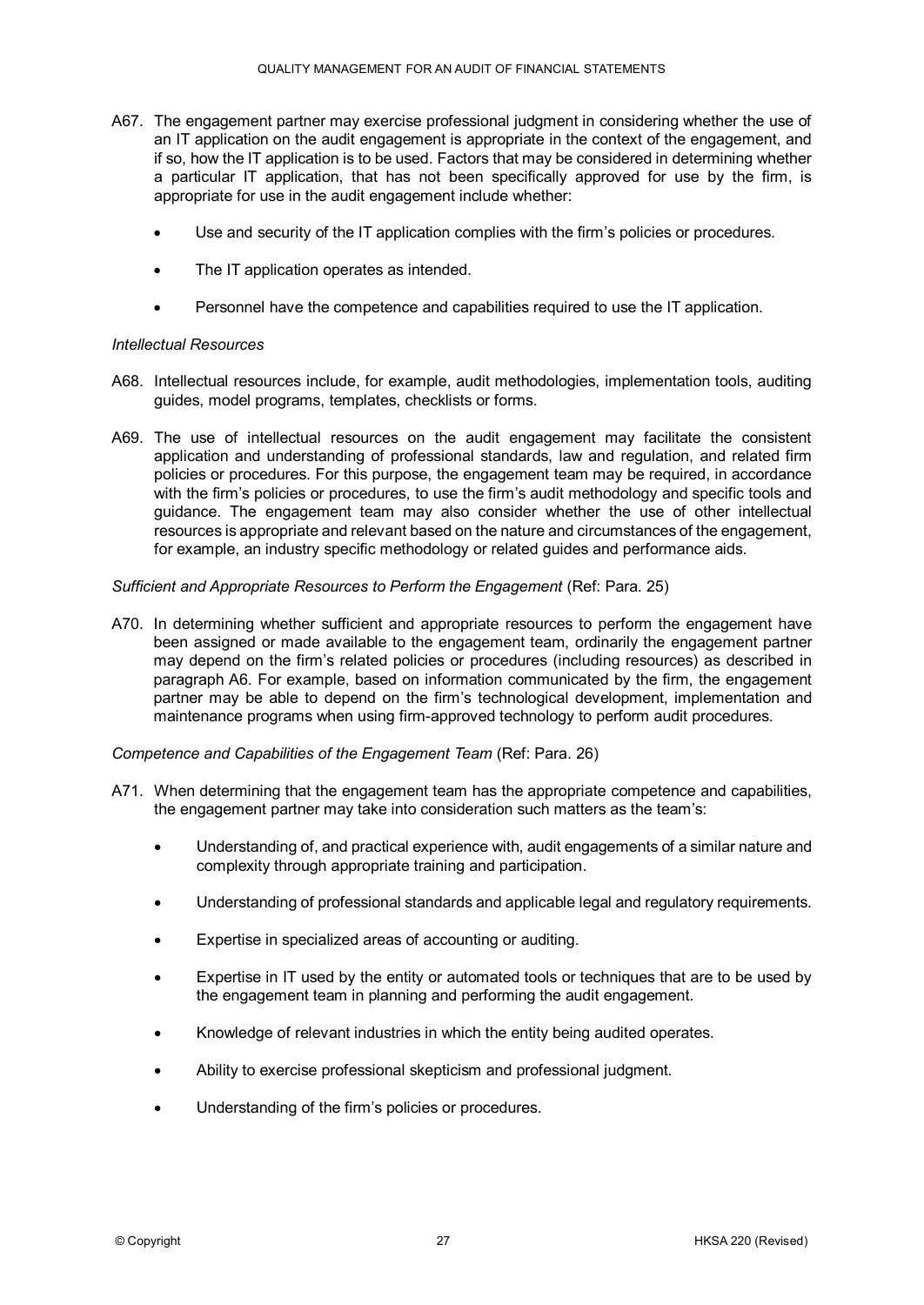A72. Internal auditors and an auditor's external expert are not members of the engagement team. HKSA 610 (Revised 2013)<sup>36</sup> and HKSA 620<sup>37</sup> include requirements and guidance relating to the assessment of the competence and capabilities of internal auditors and an auditor's external expert, respectively.

#### Project Management

- A73. In situations where there are many engagement team members, for example in an audit of a larger or more complex entity, the engagement partner may involve an individual who has specialized skills or knowledge in project management, supported by appropriate technological and intellectual resources of the firm. Conversely, in an audit of a less complex entity with few engagement team members, project management may be achieved by a member of the engagement team through less formal means.
- A74. Project management techniques and tools may support the engagement team in managing the quality of the audit engagement by, for example:
	- Increasing the engagement team's ability to exercise professional skepticism through alleviating budget or time constraints that may otherwise impede the exercise of professional skepticism;
	- Facilitating timely performance of audit work to effectively manage time constraints at the end of the audit process when more difficult or contentious matters may arise;
	- Monitoring the progress of the audit against the audit plan, $38$  including the achievement of key milestones, which may assist the engagement team in being proactive in identifying the need for making timely adjustments to the audit plan and the assigned resources; or
	- Facilitating communication among members of the engagement team, for example, coordinating arrangements with component auditors and auditor's experts.

#### *Insufficient or Inappropriate Resources* (Ref: Para. 27)

- A75. HKSQM 1 addresses the firm's commitment to quality through its culture that exists throughout the firm, which recognizes and reinforces the firm's role in serving the public interest by consistently performing quality engagements, and the importance of quality in the firm's strategic decisions and actions, including the firm's financial and operational priorities. HKSQM 1 also addresses the firm's responsibilities for planning for resource needs, and obtaining, allocating or assigning resources in a manner that is consistent with the firm's commitment to quality. However, in certain circumstances, the firm's financial and operational priorities may place constraints on the resources assigned or made available to the engagement team. In such circumstances, these constraints do not override the engagement partner's responsibility for achieving quality at the engagement level, including for determining that the resources assigned or made available by the firm are sufficient and appropriate to perform the audit engagement.
- A76. In an audit of group financial statements, when there are insufficient or inappropriate resources in relation to work being performed at a component by a component auditor, the engagement partner may discuss the matter with the component auditor, management or the firm to make sufficient and appropriate resources available.

<sup>36</sup> HKSA 610 (Revised 2013), paragraph 15

<sup>37</sup> HKSA 620, paragraph 9

See HKSA 300, paragraph 9.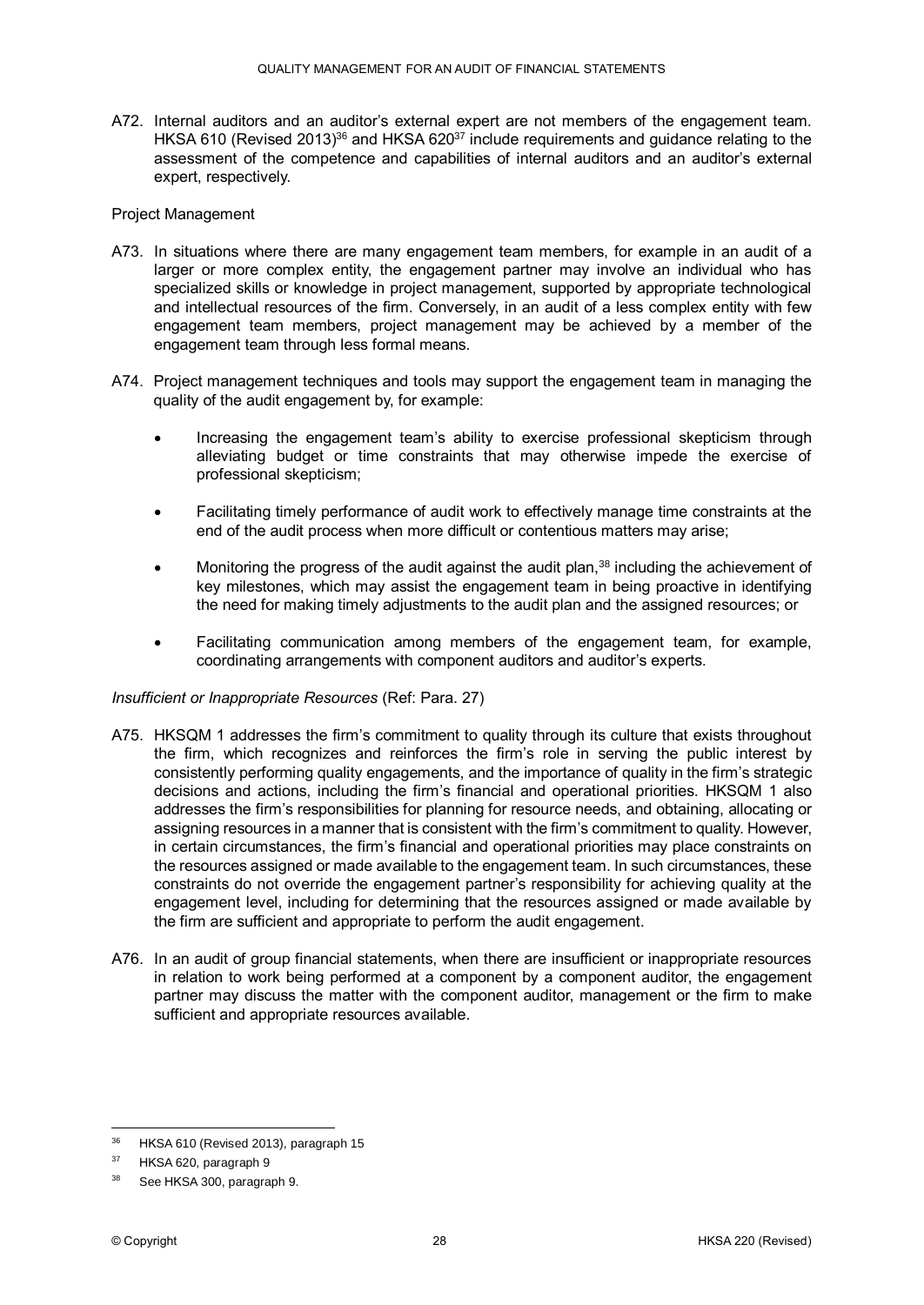- A77. The engagement partner's determination of whether additional engagement level resources are required is a matter of professional judgment and is influenced by the requirements of this HKSA and the nature and circumstances of the audit engagement. As described in paragraph A11, in certain circumstances, the engagement partner may determine that the firm's responses to quality risks are ineffective in the context of the specific engagement, including that certain resources assigned or made available to the engagement team are insufficient. In those circumstances, the engagement partner is required to take appropriate action, including communicating such information to the appropriate individuals in accordance with paragraph 27 and paragraph 39(c). For example, if an audit software program provided by the firm has not incorporated new or revised audit procedures in respect of recently issued industry regulation, timely communication of such information to the firm enables the firm to take steps to update and reissue the software promptly or to provide an alternative resource that enables the engagement team to comply with the new regulation in the performance of the audit engagement.
- A78. If the resources assigned or made available are insufficient or inappropriate in the circumstances of the engagement and additional or alternative resources have not been made available, appropriate actions may include:
	- Changing the planned approach to the nature, timing and extent of direction, supervision and review (see also paragraph A94).
	- Discussing an extension to reporting deadlines with management or those charged with governance, when an extension is possible under applicable law or regulation.
	- Following the firm's policies or procedures for resolving differences of opinion if the engagement partner does not obtain the necessary resources for the audit engagement.
	- Following the firm's policies or procedures for withdrawing from the audit engagement, when withdrawal is possible under applicable law or regulation.

#### *Considerations Specific to Public Sector Entities* (Ref: Para. 25–28)

A79. In the public sector, specialized skills may be necessary to discharge the terms of the audit mandate in a particular jurisdiction. Such skills may include an understanding of the applicable reporting arrangements, including reporting to the legislature or other governing body or reporting in the public interest. The wider scope of a public sector audit may include, for example, some aspects of performance auditing.

#### **Engagement Performance**

#### *Scalability* (Ref: Para. 29)

A80. When an audit is not carried out entirely by the engagement partner, or in an audit of an entity whose nature and circumstances are more complex, it may be necessary for the engagement partner to assign direction, supervision, and review to other members of the engagement team. However, as part of the engagement partner's overall responsibility for managing and achieving quality on the audit engagement and to be sufficiently and appropriately involved, the engagement partner is required to determine that the nature, timing and extent of direction, supervision and review is undertaken in accordance with paragraph 30. In such circumstances, personnel or members of the engagement team, including component auditors, may provide information to the engagement partner to enable the engagement partner to make the determination required by paragraph 30.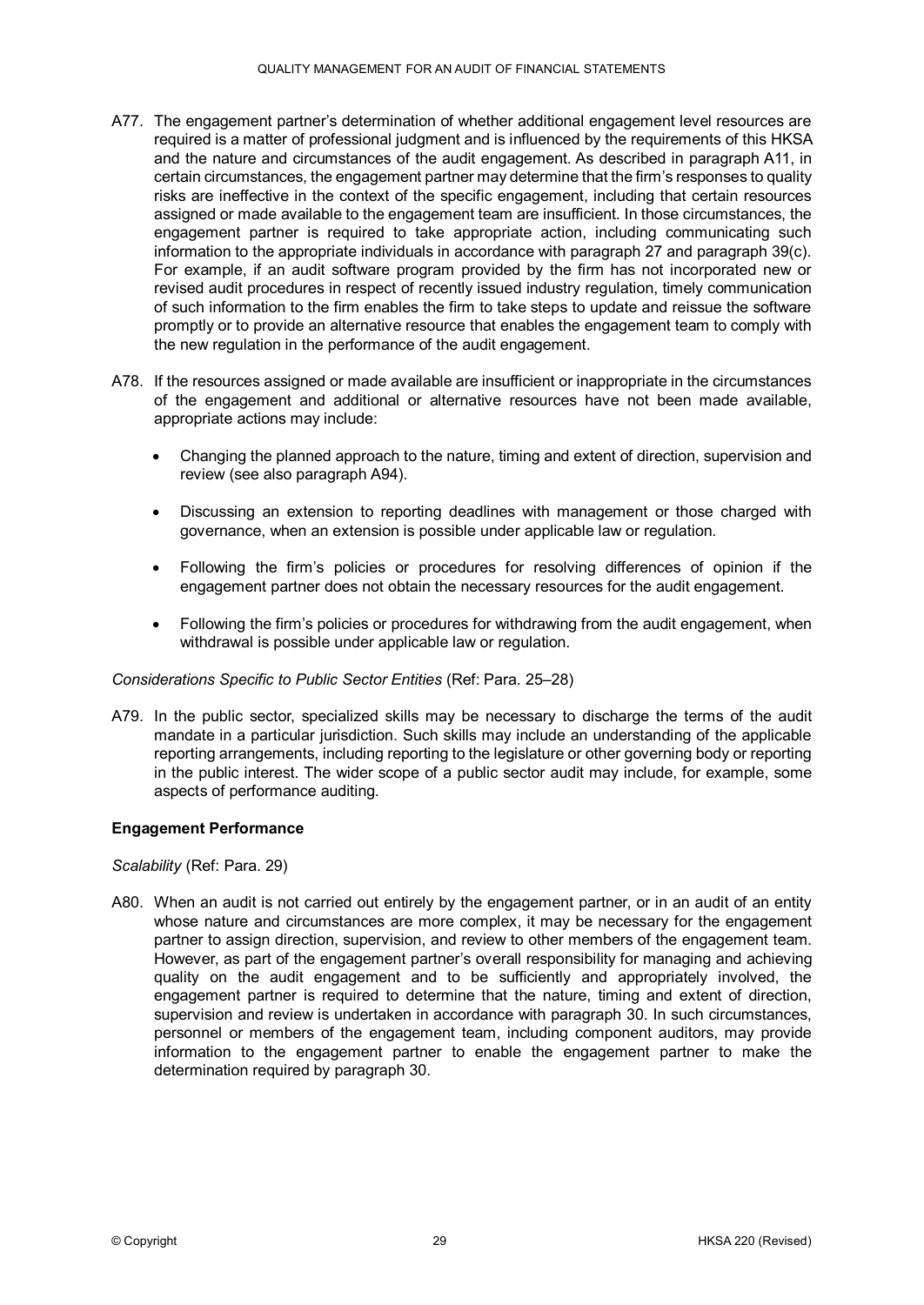#### *Direction, Supervision and Review* (Ref: Para. 30)

- A81. Under HKSQM 1, the firm is required to establish a quality objective that addresses the nature, timing and extent of the direction and supervision of engagement teams and review of their work. HKSQM 1 also requires that such direction, supervision and review is planned and performed on the basis that the work performed by less experienced members of the engagement team is directed, supervised and reviewed by more experienced engagement team members.
- A82. Direction and supervision of the engagement team and the review of the work of the engagement team are firm-level responses that are implemented at the engagement level, of which the nature, timing and extent may be further tailored by the engagement partner in managing the quality of the audit engagement. Accordingly, the approach to direction, supervision and review will vary from one engagement to the next, taking into account the nature and circumstances of the engagement. The approach will generally include a combination of addressing the firm's policies or procedures and engagement specific responses.
- A83. The approach to the direction and supervision of the members of the engagement team and the review of their work provides support for the engagement partner in fulfilling the requirements of this HKSA, and in concluding that the engagement partner has been sufficiently and appropriately involved throughout the audit engagement in accordance with paragraph 40.
- A84. Ongoing discussion and communication among members of the engagement team allows less experienced engagement team members to raise questions with more experienced engagement team members (including the engagement partner) in a timely manner and enables effective direction, supervision and review in accordance with paragraph 30.

#### Direction

- A85. Direction of the engagement team may involve informing the members of the engagement team of their responsibilities, such as:
	- Contributing to the management and achievement of quality at the engagement level through their personal conduct, communication and actions.
	- Maintaining a questioning mind and being aware of unconscious or conscious auditor biases in exercising professional skepticism when gathering and evaluating audit evidence (see paragraph A35).
	- Fulfilling relevant ethical requirements.
	- The responsibilities of respective partners when more than one partner is involved in the conduct of an audit engagement.
	- The responsibilities of respective engagement team members to perform audit procedures and of more experienced engagement team members to direct, supervise and review the work of less experienced engagement team members.
	- Understanding the objectives of the work to be performed and the detailed instructions regarding the nature, timing and extent of planned audit procedures as set forth in the overall audit strategy and audit plan.
	- Addressing threats to the achievement of quality, and the engagement team's expected response. For example, budget constraints or resource constraints should not result in the engagement team members modifying planned audit procedures or failing to perform planned audit procedures.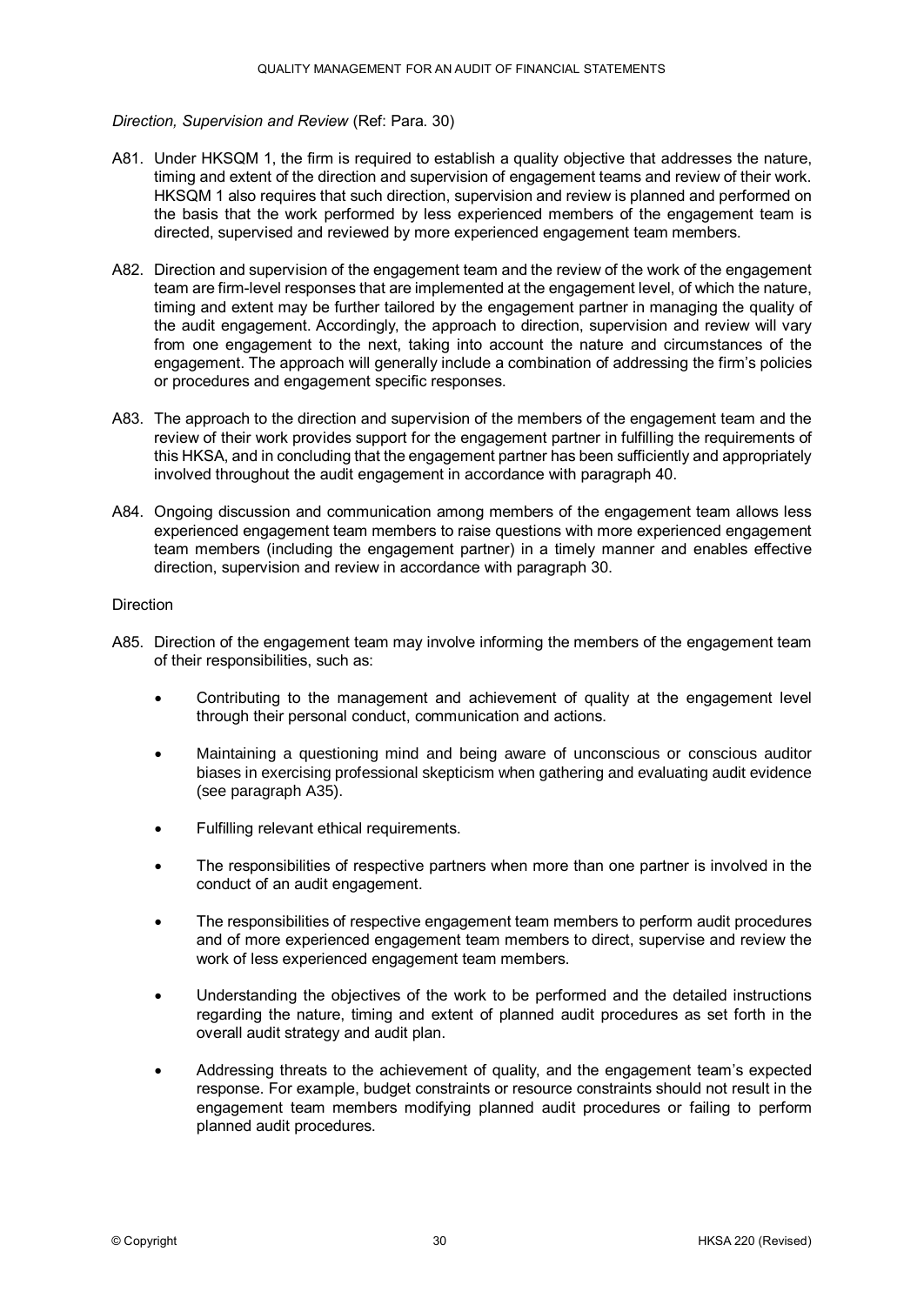#### Supervision

- A86. Supervision may include matters such as:
	- Tracking the progress of the audit engagement, which includes monitoring:
		- o The progress against the audit plan;
		- o Whether the objective of work performed has been achieved; and
		- o The ongoing adequacy of assigned resources.
	- Taking appropriate action to address issues arising during the engagement, including for example, reassigning planned audit procedures to more experienced engagement team members when issues are more complex than initially anticipated.
	- Identifying matters for consultation or consideration by more experienced engagement team members during the audit engagement.
	- Providing coaching and on-the-job training to help engagement team members develop skills or competencies.
	- Creating an environment where engagement team members raise concerns without fear of reprisals.

#### Review

- A87. Review of the engagement team's work provides support for the conclusion that the requirements of this HKSA have been addressed.
- A88. Review of the engagement team's work consists of consideration of whether, for example:
	- The work has been performed in accordance with the firm's policies or procedures, professional standards and applicable legal and regulatory requirements;
	- Significant matters have been raised for further consideration;
	- Appropriate consultations have taken place and the resulting conclusions have been documented and implemented;
	- There is a need to revise the nature, timing and extent of work performed;
	- The work performed supports the conclusions reached and is appropriately documented;
	- The evidence obtained is sufficient and appropriate to provide a basis for the auditor's opinion; and
	- The objectives of the audit procedures have been achieved.

A89. The firm's policies or procedures may contain specific requirements regarding:

- The nature, timing and extent of review of audit documentation;
- Different types of review that may be appropriate in different situations (e.g., review of each individual working paper or selected working papers); and
- Which members of the engagement team are required to perform the different types of review.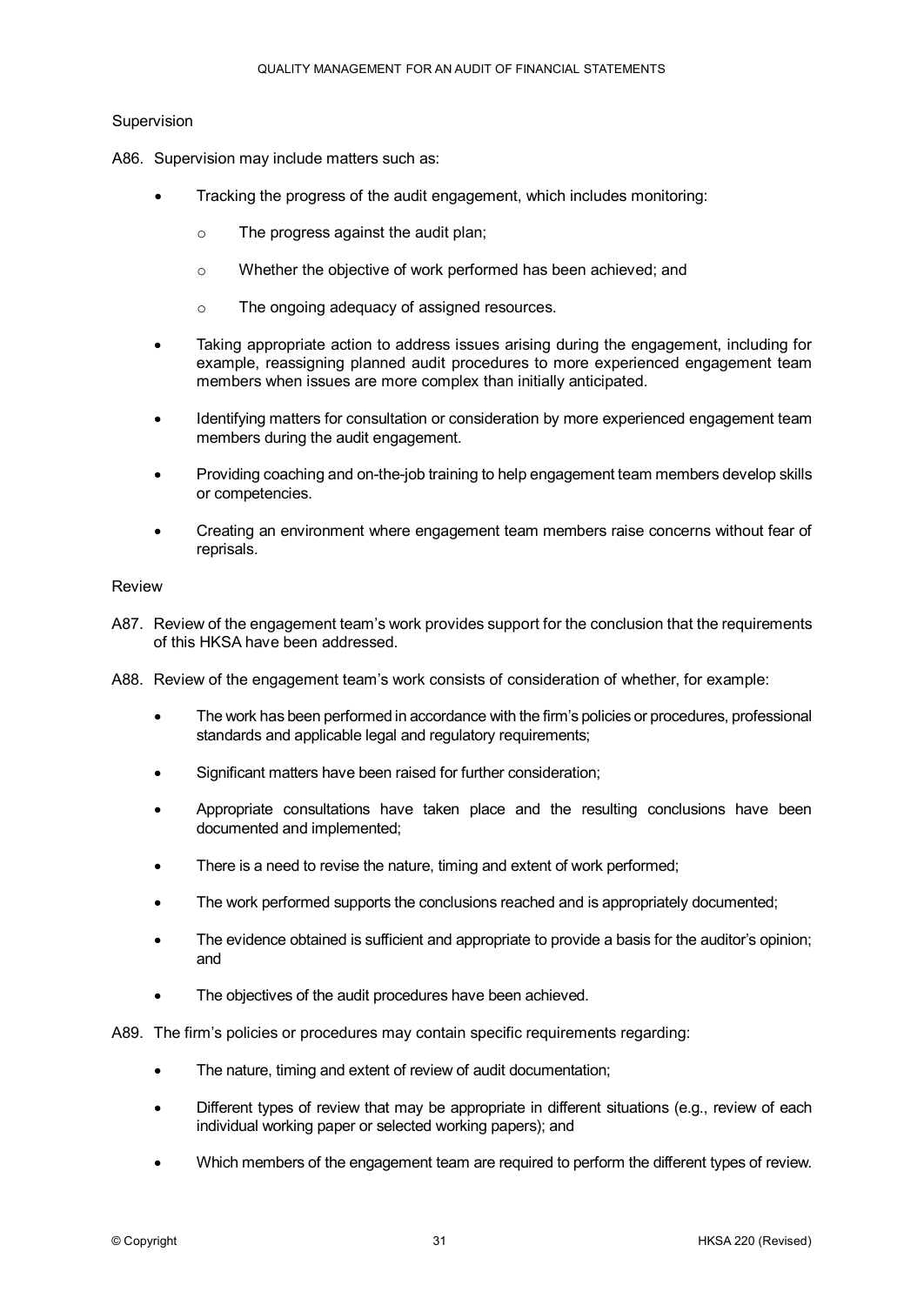The Engagement Partner's Review (Ref: Para. 30–34)

- A90. As required by HKSA 230, the engagement partner documents the date and extent of the review.<sup>39</sup>
- A91. Timely review of documentation by the engagement partner at appropriate stages throughout the audit engagement enables significant matters to be resolved to the engagement partner's satisfaction on or before the date of the auditor's report. The engagement partner need not review all audit documentation.
- A92. The engagement partner exercises professional judgment in identifying the areas of significant judgment made by the engagement team. The firm's policies or procedures may specify certain matters that are commonly expected to be significant judgments. Significant judgments in relation to the audit engagement may include matters related to the overall audit strategy and audit plan for undertaking the engagement, the execution of the engagement and the overall conclusions reached by the engagement team, for example:
	- Matters related to planning the engagement, such as matters related to determining materiality.
	- The composition of the engagement team, including:
		- $\circ$  Personnel using expertise in a specialized area of accounting or auditing;
		- o The use of personnel from service delivery centers.
	- The decision to involve an auditor's expert, including the decision to involve an external expert.
	- The engagement team's consideration of information obtained in the acceptance and continuance process and proposed responses to that information.
	- The engagement team's risk assessment process, including situations where consideration of inherent risk factors and the assessment of inherent risk requires significant judgment by the engagement team.
	- The engagement team's consideration of related party relationships and transactions and disclosures.
	- Results of the procedures performed by the engagement team on significant areas of the engagement, for example, conclusions in respect of certain accounting estimates, accounting policies or going concern considerations.
	- The engagement team's evaluation of the work performed by experts and conclusions drawn therefrom.
	- In group audit situations:
		- o The proposed overall group audit strategy and group audit plan;
		- $\circ$  Decisions about the involvement of component auditors, including how to direct and supervise them and review their work, including, for example, when there are areas of higher assessed risk of material misstatement of the financial information of a component; and
		- $\circ$  The evaluation of work performed by component auditors and the conclusions drawn therefrom.

<sup>&</sup>lt;u>.</u> HKSA 230, paragraph 9(c)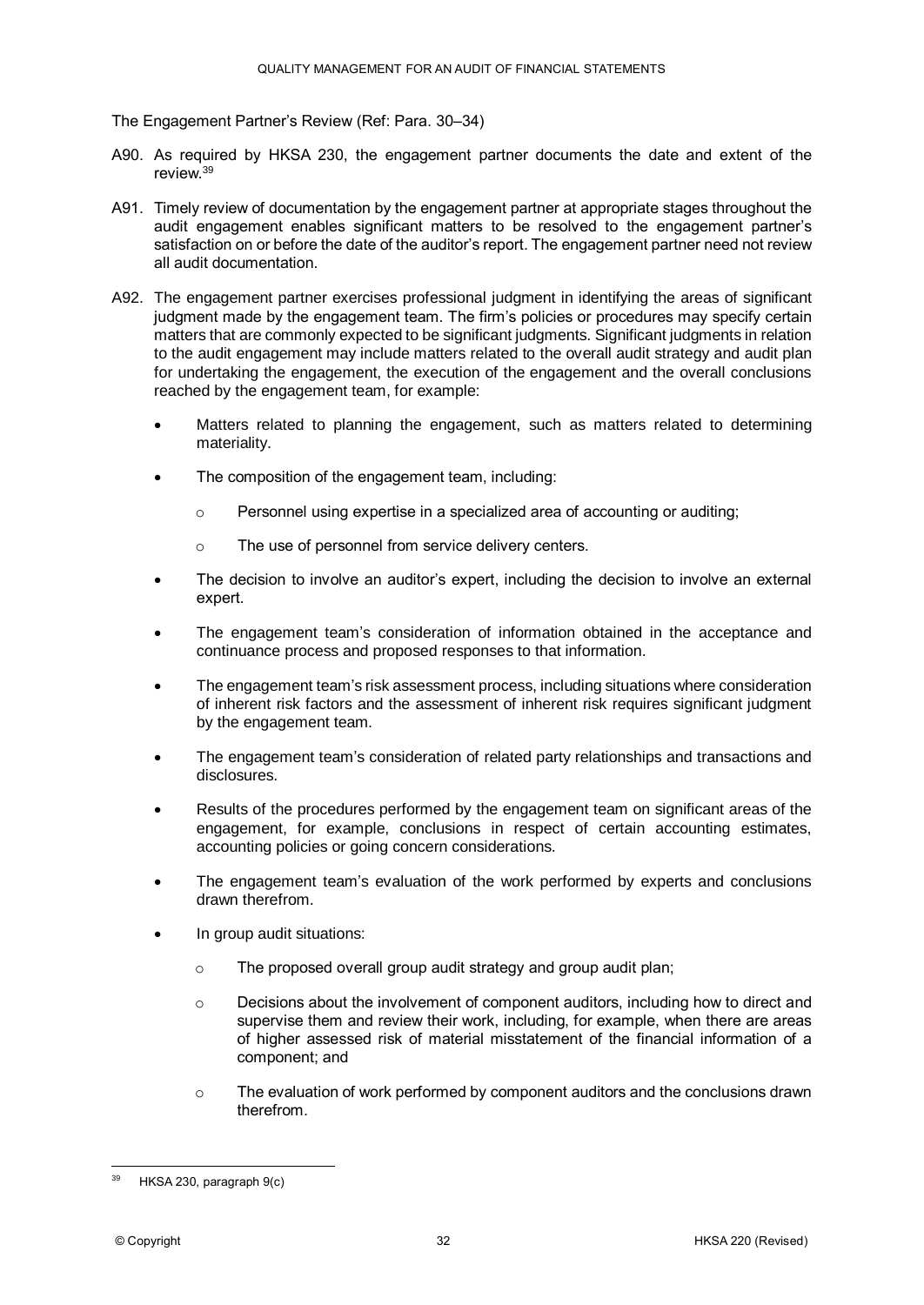- How matters affecting the overall audit strategy and audit plan have been addressed.
- The significance and disposition of corrected and uncorrected misstatements identified during the engagement.
- The proposed audit opinion and matters to be communicated in the auditor's report, for example, key audit matters, or a "Material Uncertainty Related to Going Concern" paragraph.
- A93. The engagement partner exercises professional judgment in determining other matters to review, for example based on:
	- The nature and circumstances of the audit engagement.
	- Which engagement team member performed the work.
	- Matters relating to recent inspection findings.
	- The requirements of the firm's policies or procedures.

#### Nature, Timing and Extent

- A94. The nature, timing and extent of the direction, supervision and review are required to be planned and performed in accordance with the firm's policies or procedures, as well as professional standards and applicable legal and regulatory requirements. For example, the firm's policies or procedures may include that:
	- Work planned to be performed at an interim date is to be directed, supervised and reviewed at the same time as the performance of the procedures rather than at the end of the period, so that any necessary corrective action can be taken in a timely manner.
	- Certain matters are to be reviewed by the engagement partner and the firm may specify the circumstances or engagements in which such matters are expected to be reviewed.

#### **Scalability**

A95. The approach to direction, supervision and review may be tailored depending on, for example:

- The engagement team member's previous experience with the entity and the area to be audited. For example, if the work related to the entity's information system is being performed by the same engagement team member who performed the work in the prior period and there are no significant changes to the information system, the extent and frequency of the direction and supervision of the engagement team member may be less and the review of the related working papers may be less detailed.
- The complexity of the audit engagement. For example, if significant events have occurred that make the audit engagement more complex, the extent and frequency of the direction and supervision of the engagement team member may be greater and the review of the related working papers may be more detailed.
- The assessed risks of material misstatement. For example, a higher assessed risk of material misstatement may require a corresponding increase in the extent and frequency of the direction and supervision of engagement team members and a more detailed review of their work.
- The competence and capabilities of the individual engagement team members performing the audit work. For example, less experienced engagement team members may require more detailed instructions and more frequent, or in-person, interactions as the work is performed.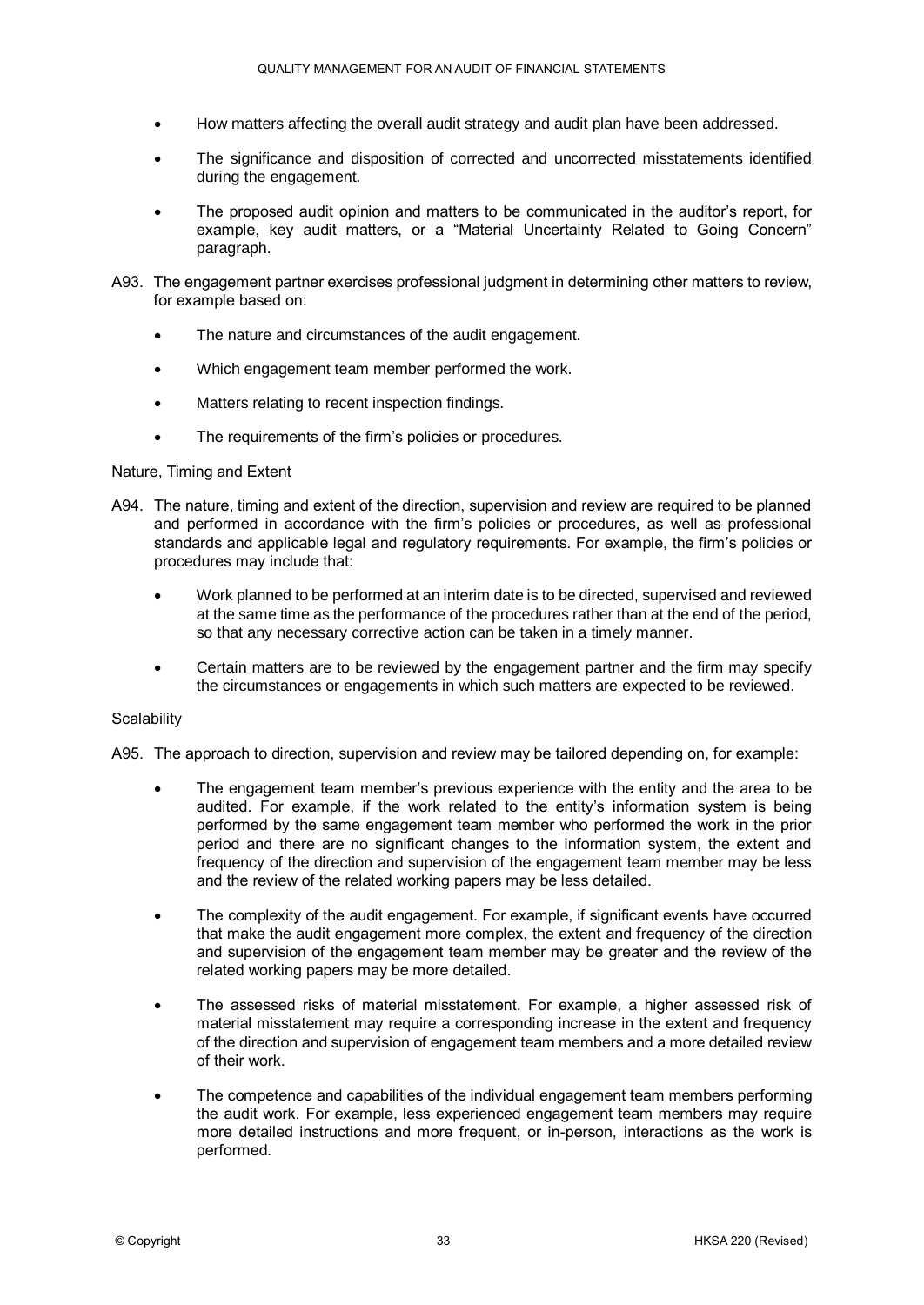- The manner in which the reviews of the work performed are expected to take place. For example, in some circumstances, remote reviews may not be effective in providing the necessary direction and may need to be supplemented by in-person interactions.
- The structure of the engagement team and the location of engagement team members. For example, direction and supervision of individuals located at service delivery centers and the review of their work may:
	- $\circ$  Be more formalized and structured than when members of the engagement team are all situated in the same location; or
	- $\circ$  Use IT to facilitate the communication between the members of the engagement team.
- A96. Identification of changes in the engagement circumstances may warrant reevaluation of the planned approach to the nature, timing or extent of direction, supervision or review. For example, if the assessed risk of material misstatement at the financial statement level increases because of a complex transaction, the engagement partner may need to change the planned level of review of the work related to the transaction.
- A97. In accordance with paragraph 30(b), the engagement partner is required to determine that the approach to direction, supervision and review is responsive to the nature and circumstances of the audit engagement. For example, if a more experienced engagement team member becomes unavailable to participate in the supervision and review of the engagement team, the engagement partner may need to increase the extent of supervision and review of the less experienced engagement team members.

Review of Communications to Management, Those Charged with Governance, or Regulatory Authorities (Ref: Para. 34)

A98. The engagement partner uses professional judgment in determining which written communications to review, taking into account the nature and circumstances of the audit engagement. For example, it may not be necessary for the engagement partner to review communications between the engagement team and management in the ordinary course of the audit.

*Consultation* (Ref: Para. 35)

- A99. HKSQM 1 requires the firm to establish a quality objective that addresses consultation on difficult or contentious matters and how the conclusions agreed are implemented. Consultation may be appropriate or required, for example for:
	- Issues that are complex or unfamiliar (e.g., issues related to an accounting estimate with a high degree of estimation uncertainty);
	- Significant risks;
	- Significant transactions that are outside the normal course of business for the entity, or that otherwise appear to be unusual;
	- Limitations imposed by management; and
	- Non-compliance with laws or regulations.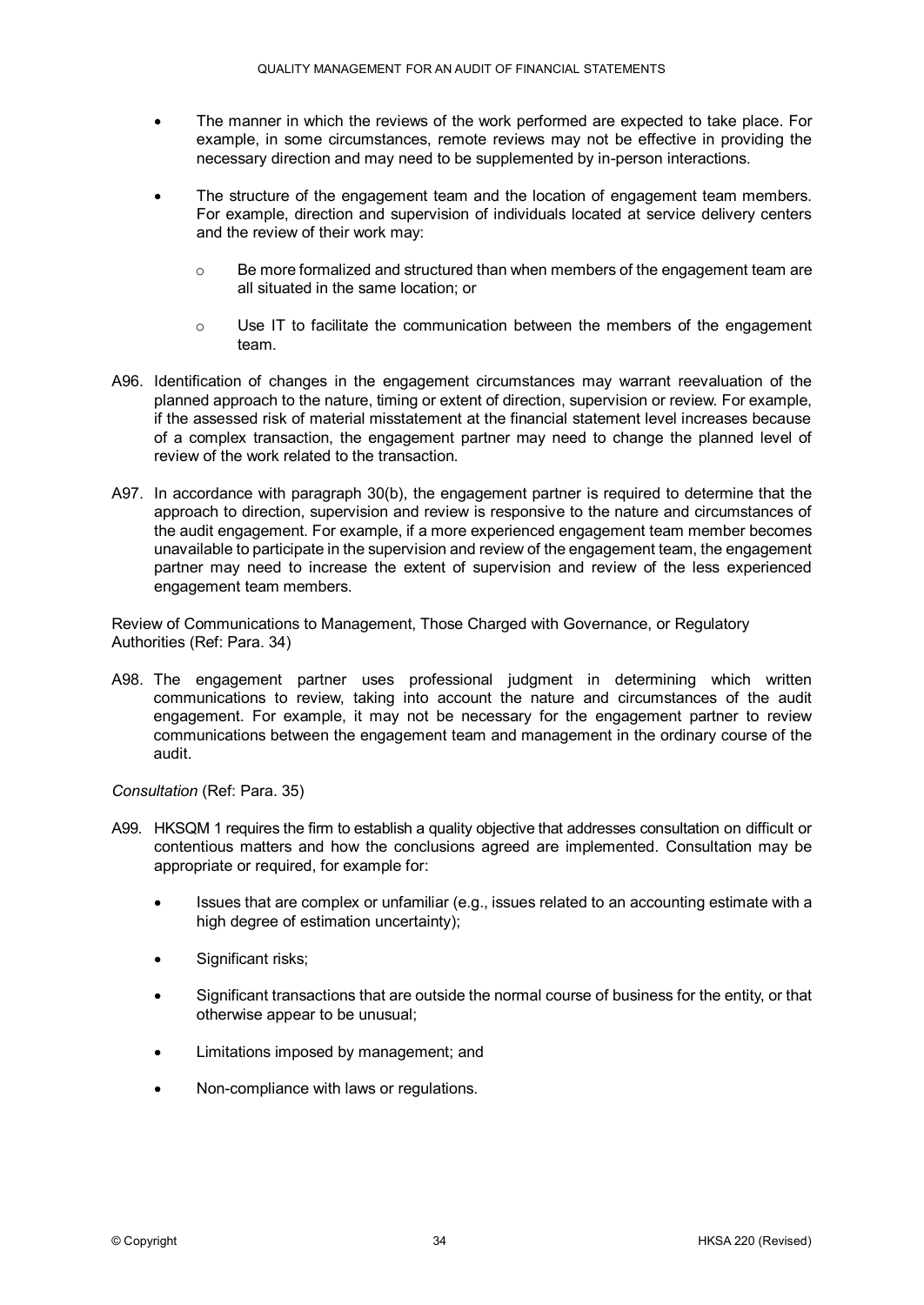- A100. Effective consultation on significant technical, ethical and other matters within the firm or, where applicable, outside the firm may be achieved when those consulted:
	- Are given all the relevant facts that will enable them to provide informed advice; and
	- Have appropriate knowledge, seniority and experience.
- A101. It may be appropriate for the engagement team, in the context of the firm's policies or procedures, to consult outside the firm, for example, where the firm lacks appropriate internal resources. The engagement team may take advantage of advisory services provided by firms, professional and regulatory bodies or commercial organizations that provide relevant quality control services.
- A102. The need for consultation outside the engagement team on a difficult or contentious matter may be an indicator that the matter is a key audit matter.<sup>40</sup>
- *Engagement Quality Review* (Ref: Para. 36)
- A103.HKSQM 1 contains requirements that the firm establish policies or procedures addressing engagement quality reviews in accordance with HKSQM  $2<sup>41</sup>$  and requiring an engagement quality review for certain types of engagements.<sup>42</sup> HKSQM 2 deals with the appointment and eligibility of the engagement quality reviewer and the engagement quality reviewer's responsibilities relating to performing and documenting an engagement quality review.

Completion of the Engagement Quality Review Before Dating of the Auditor's Report (Ref: Para. 36(d))

- A104. HKSA 700 (Revised) requires the auditor's report to be dated no earlier than the date on which the auditor has obtained sufficient appropriate audit evidence on which to base the auditor's opinion on the financial statements.<sup>43</sup> If applicable to the audit engagement, HKSQM 2 and this HKSA require that the engagement partner be precluded from dating the engagement report until notification has been received from the engagement quality reviewer that the engagement quality review is complete. For example, if the engagement quality reviewer has communicated to the engagement partner concerns about the significant judgments made by the engagement team or that the conclusions reached thereon were not appropriate then the engagement quality review is not complete.<sup>44</sup>
- A105.An engagement quality review that is conducted in a timely manner at appropriate stages during the audit engagement may assist the engagement team in promptly resolving matters raised to the engagement quality reviewer's satisfaction on or before the date of the auditor's report.
- A106.Frequent communications between the engagement team and the engagement quality reviewer throughout the audit engagement may assist in facilitating an effective and timely engagement quality review. In addition to discussing significant matters with the engagement quality reviewer, the engagement partner may assign responsibility for coordinating requests from the engagement quality reviewer to another member of the engagement team.

 $40<sup>1</sup>$ HKSA 701, paragraphs 9 and A14

<sup>41</sup> HKSQM 2, *Engagement Quality Reviews*

<sup>42</sup> HKSQM 1, paragraph 34(f)

<sup>43</sup> HKSA 700 (Revised), paragraph 49

<sup>44</sup> HKSQM 2, paragraph 26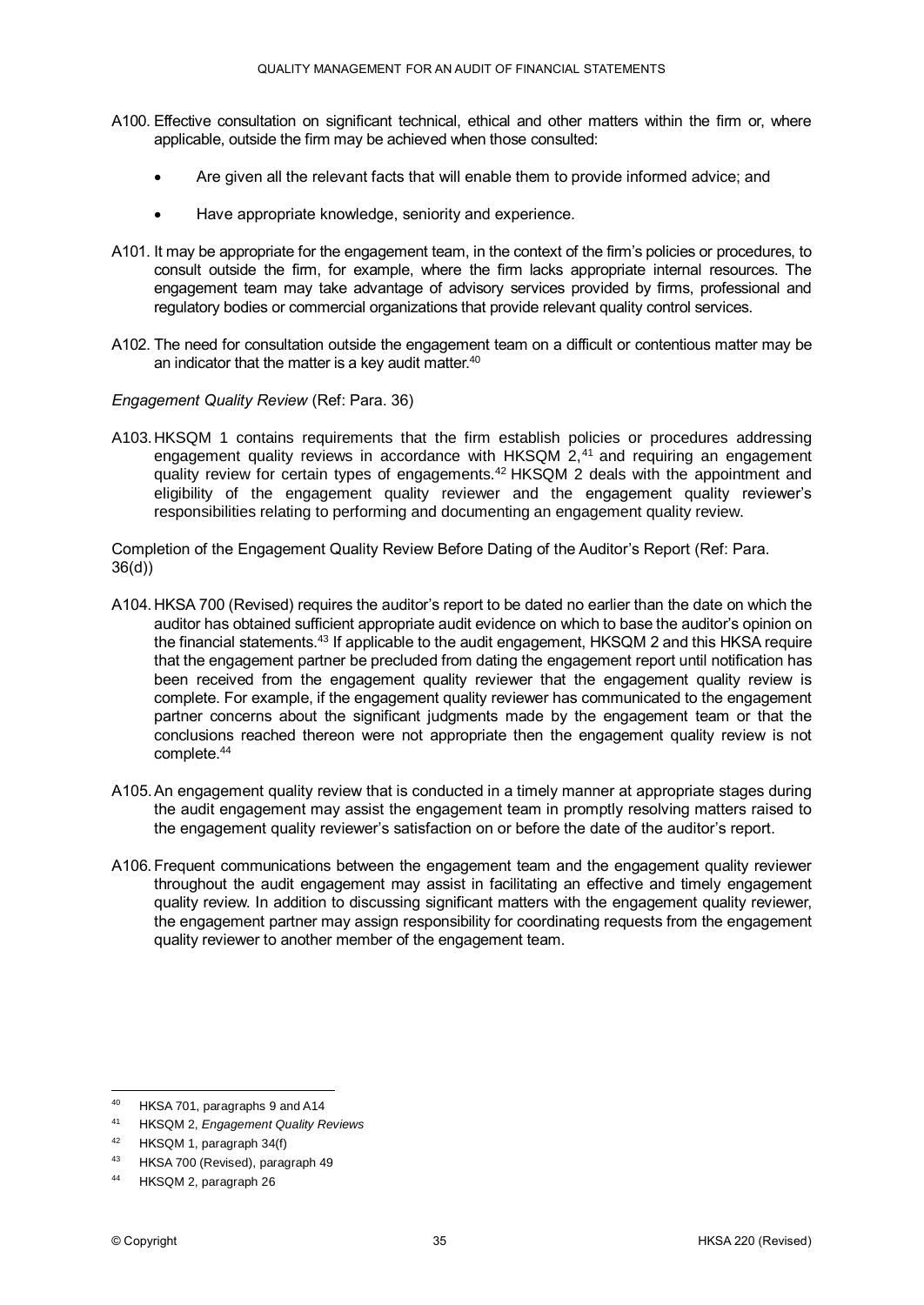#### *Differences of Opinion* (Ref: Para. 37–38)

- A107. HKSQM 1 requires the firm to establish a quality objective that addresses differences of opinion that arise within the engagement team, or between the engagement team and the engagement quality reviewer or individuals performing activities within the firm's system of quality management. HKSQM 1 also requires that differences of opinion are brought to the attention of the firm and resolved.
- A108.In some circumstances, the engagement partner may not be satisfied with the resolution of the difference of opinion. In such circumstances, appropriate actions for the engagement partner may include, for example:
	- Seeking legal advice; or
	- Withdrawing from the audit engagement, when withdrawal is possible under applicable law or regulation.

#### **Monitoring and Remediation** (Ref: Para. 39)

- A109. HKSQM 1 sets out requirements for the firm's monitoring and remediation process. HKSQM 1 requires the firm to communicate to engagement teams information about the firm's monitoring and remediation process to enable them to take prompt and appropriate action in accordance with their responsibilities.<sup>45</sup> Further, information provided by members of the engagement team may be used by the firm in the firm's monitoring and remediation process, and exercising professional judgment and professional skepticism while conducting the audit may assist the members of the engagement team in remaining alert for information that may be relevant to that process.
- A110. Information provided by the firm may be relevant to the audit engagement when, for example, it relates to findings on another engagement performed by the engagement partner or other members of the engagement team, findings from the local firm office or inspection results of previous audits of the entity.
- A111. In considering information communicated by the firm through its monitoring and remediation process and how it may affect the audit engagement, the engagement partner may consider the remedial actions designed and implemented by the firm to address identified deficiencies and, to the extent relevant to the nature and circumstances of the engagement, communicate accordingly to the engagement team. The engagement partner may also determine whether additional remedial actions are needed at the engagement level. For example, the engagement partner may determine that:
	- An auditor's expert is needed; or
	- The nature, timing and extent of direction, supervision and review needs to be enhanced in an area of the audit where deficiencies have been identified.

If an identified deficiency does not affect the quality of the audit (e.g., if it relates to a technological resource that the engagement team did not use) then no further action may be needed.

A112. An identified deficiency in the firm's system of quality management does not necessarily indicate that an audit engagement was not performed in accordance with professional standards and applicable legal and regulatory requirements, or that the auditor's report was not appropriate in the circumstances.

<sup>&</sup>lt;u>.</u> HKSQM 1, paragraph 47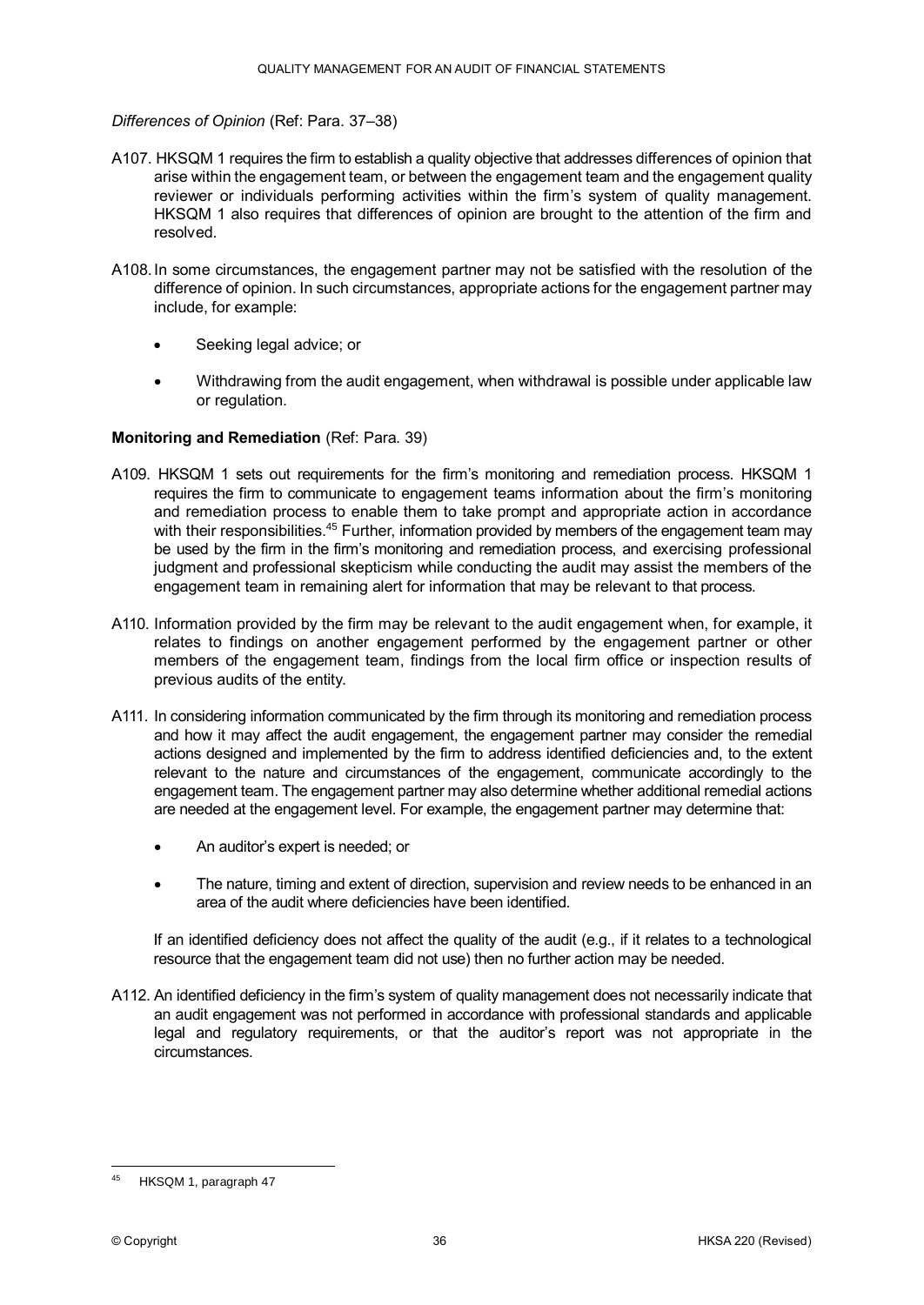#### **Taking Overall Responsibility for Managing and Achieving Quality** (Ref: Para. 40)

- A113. HKSQM 1 requires the firm to establish a quality objective addressing the engagement team's understanding and fulfillment of their responsibilities in connection with the engagement. HKSQM 1 further requires that the quality objective include the overall responsibility of engagement partners for managing and achieving quality on the engagement and being sufficiently and appropriately involved throughout the engagement.
- A114. Relevant considerations in addressing paragraph 40 include determining how the engagement partner has complied with the requirements of this HKSA, given the nature and circumstances of the audit engagement and how the audit documentation evidences the engagement partner's involvement throughout the audit engagement, as described in paragraph A118.
- A115. Indicators that the engagement partner may not have been sufficiently and appropriately involved include, for example:
	- Lack of timely review by the engagement partner of the audit engagement planning, including reviewing the assessment of risks of material misstatement and the design of those responses to those risks.
	- Evidence that those to whom tasks, actions or procedures have been assigned were not adequately informed about the nature of their responsibilities and authority, the scope of the work being assigned and the objectives thereof; and were not provided other necessary instructions and relevant information.
	- A lack of evidence of the engagement partner's direction and supervision of the other members of the engagement team and the review of their work.
- A116.If the engagement partner's involvement does not provide the basis for determining that the significant judgments made and the conclusions reached are appropriate, the engagement partner will not be able to reach the determination required by paragraph 40. In addition to taking account of firm policies or procedures that may set forth the required actions to be taken in such circumstances, appropriate actions that the engagement partner may take, include, for example:
	- Updating and changing the audit plan;
	- Reevaluating the planned approach to the nature and extent of review and modifying the planned approach to increase the involvement of the engagement partner; or
	- Consulting with personnel assigned operational responsibility for the relevant aspect of the firm's system of quality management.

#### **Documentation** (Ref: Para. 41)

- A117. In accordance with HKSA 230,<sup>46</sup> audit documentation provides evidence that the audit complies with the HKSAs. However, it is neither necessary nor practicable for the auditor to document every matter considered, or professional judgment made, in an audit. Further, it is unnecessary for the auditor to document separately (as in a checklist, for example) compliance with matters for which compliance is demonstrated by documents included within the audit file.
- A118. Documentation of the performance of the requirements of this HKSA, including evidencing the involvement of the engagement partner and the engagement partner's determination in accordance with paragraph 40, may be accomplished in different ways depending on the nature and circumstances of the audit engagement. For example:

<sup>&</sup>lt;u>.</u> <sup>46</sup> HKSA 230, paragraph A7